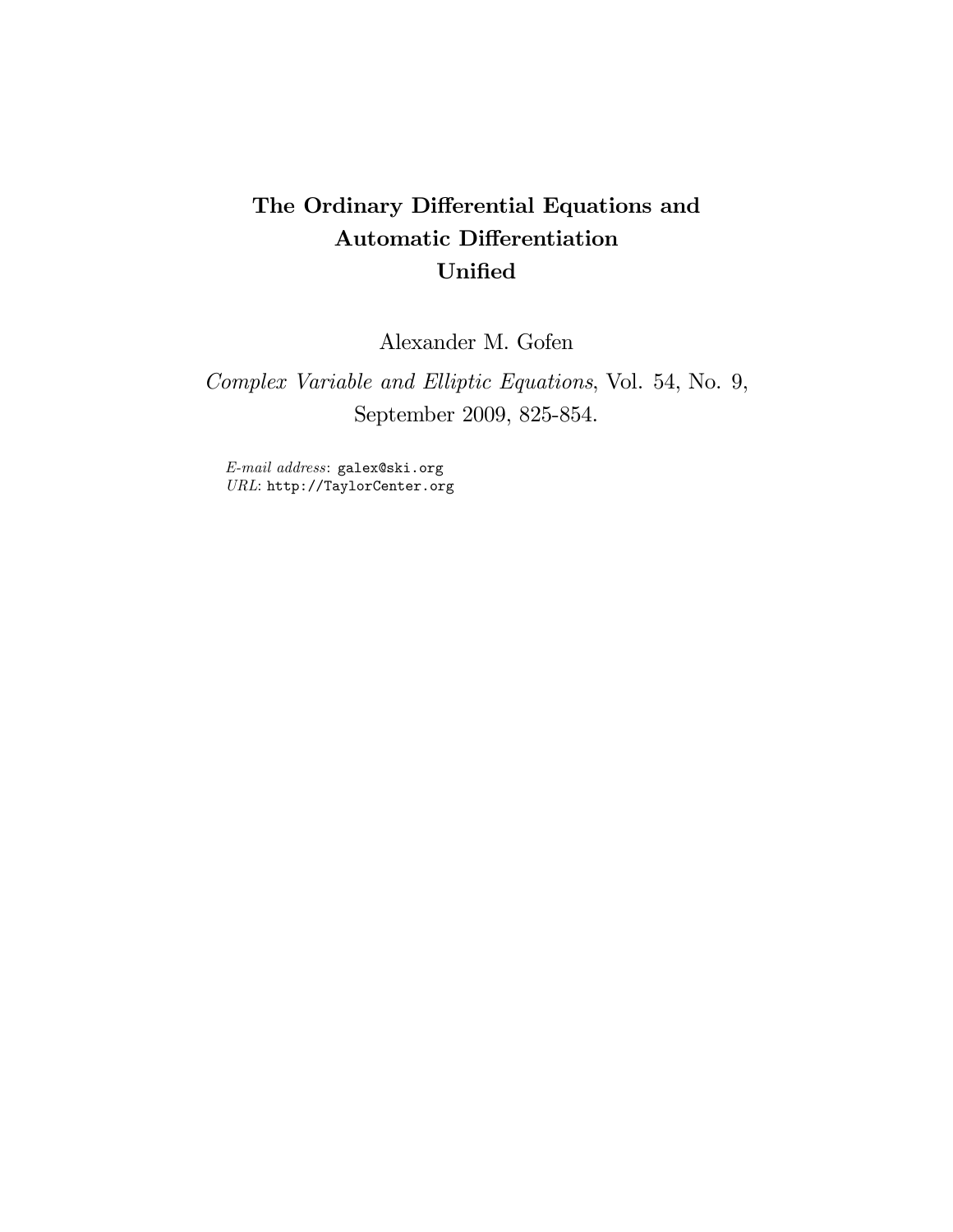### 1991 Mathematics Subject Classification. 34A09, 34A34, 34A12

# Key words and phrases. ODE, AD, Removable singularities, Analytical continuation

Abstract. Analytical continuation of a function represented with an arbitrary Taylor expansion at only one point is not constructive (in the sense further explained). What makes it constructive is an equation (algebraic or differential of certain class) defining this function and enabling its continuation by means of integration of the ODEs. Such functions comprise an important sub-class of holomorphic functions - general elementary functions widening the class of conventional elementary functions so that it becomes closed. In terms of the generalizing definition, the solutions of elementary ODEs are elementary too. In a frame of the Unifying view based on the general elementary functions, Automatic Differentiation merges with the theory of holomorphic ODEís. It is showed, that continuation of (general) elementary functions via integration of its ODEs not necessarily expands them into each and every point where these functions exist and are holomorphic. Some entire functions are suspects for being elementary everywhere except an isolated point: the point of their "removable" or "regular" singularity. Thus the unifying view uncovers a new meaning of the notion "removable singularity" as a new type of special point (which is rather "unmovable", being proper to a particular holomorphic function).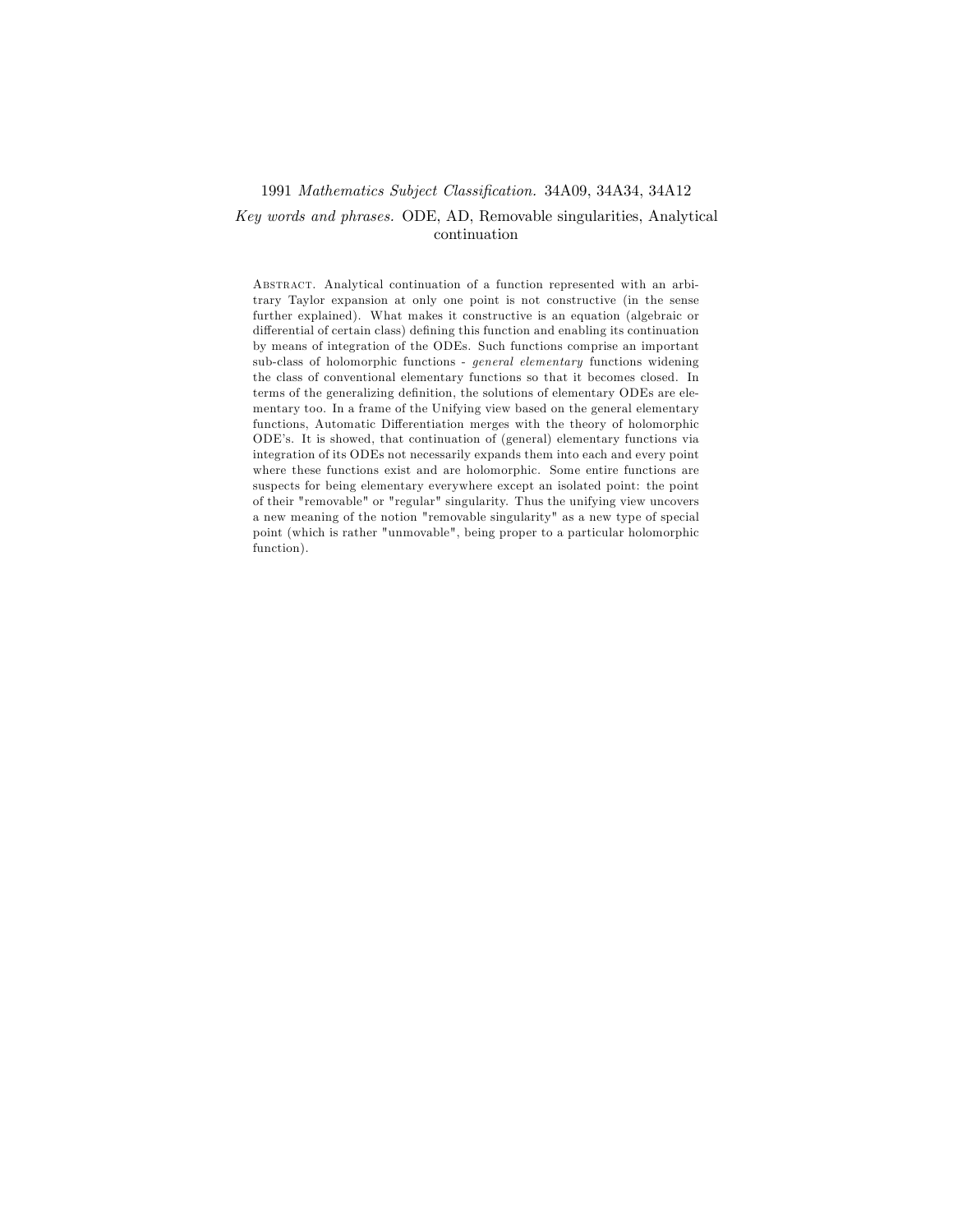# Contents

| Preface                                                                              | V            |
|--------------------------------------------------------------------------------------|--------------|
| ODEs as generators of $n$ -order derivatives and Taylor expansions<br>$\mathbf{1}$ . | $\mathbf v$  |
| 2.<br>From conventional to general elementary functions                              | $\mathbf{V}$ |
| 3.<br>Terminology                                                                    | V1           |
| Closedness and fundamental transforms<br>4.                                          | $_{\rm V1}$  |
| When analytical continuation is constructive<br>5.                                   | vi           |
| When $n$ -order differentiation is constructive<br>6.                                | vii          |
| Summary<br>7.                                                                        | vii          |
| Chapter 1. Introduction                                                              | $\mathbf{1}$ |
| 1. Some technicalities of <i>n</i> -order differentiation                            | 1            |
| Chapter 2. The Definitions                                                           | 5            |
| 1. One $n$ -order ODE vs. a system of first order ODEs                               | 7            |
| Chapter 3. The main theorems                                                         | 9            |
| Chapter 4. Properties of elementary functions                                        | 15           |
| Fundamental transforms<br>Chapter 5.                                                 | 19           |
| Elementary systems - into special larger systems<br>1.                               | 19           |
| Elementary systems - into one $n$ -order ODE<br>2.                                   | 22           |
| Non-elementariness of Gamma function and Gamma integral<br>Chapter 6.                | 25           |
| Chapter 7. Regular solutions of singular ODEs                                        | 27           |
| When explicit evaluation of the Taylor coefficients fails<br>$1_{\cdot}$             | 27           |
| Evaluation of the Taylor coefficients via an implicit singular ODE<br>2.             | 29           |
| Chapter 8. Open questions                                                            | 33           |
| Chapter 9. References                                                                | 37           |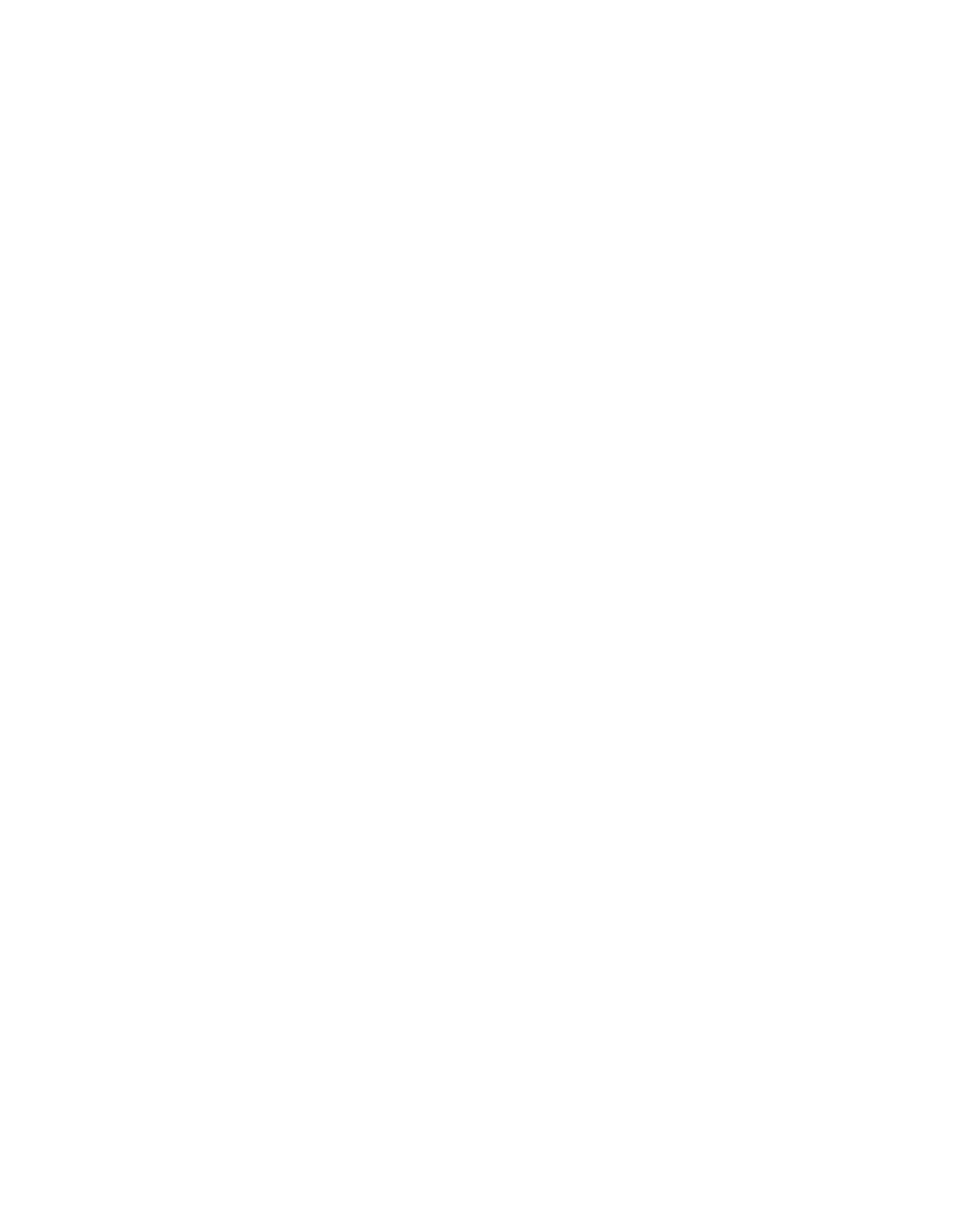# Preface

This survey attempts to gather and systematically present scattered facts related to Ordinary Differential Equations (ODEs) and computability of  $n$ -order derivatives in a frame of one theory.

Typically ODEs are considered for classes of real valued  $n$ -times differentiable functions. However all along this survey we are to deal with ODEs over a class of holomorphic functions only for the following reasons.

### 1. ODEs as generators of n-order derivatives and Taylor expansions

A particularity of our approach is that we regard explicit systems of ODEs as a tool for computing n-order derivatives of the solution at points of the phase space, thus obtaining the Taylor expansions representing the holomorphic solution.

That implies that derivatives in this paper are in fact complex derivatives in the complex plane  $\bf{C}$ , (rather than derivatives along the real axis). However we may not necessarily mention explicitly the complexity of the functions we deal with. After all, operations over them in the complex plane C formally look as though on the real axis.

### 2. From conventional to general elementary functions

In the 19th century and earlier, ideally mathematicians wished to obtain solutions in terms of the so called elementary functions. Those were a limited number of conventionally chosen well studied (and tabulated) functions such as trigonometric and their inverse, exponential, logarithm, rational functions, and finite superpositions constructed of them (Liouville).

Indeed, it was soon learned that the class of these conventional elementary functions is not closed even for operation of obtaining an antiderivative, not to mention more sophisticated ODEs. We are going to widen the concept of the elementary functions in such a way that the solutions of the general elementary ODEs always belong to the same class of general elementary functions too.

The fact of the 19th century that certain functions were tabulated, well studied, and targeted as the desired format of solutions, is no more relevant in the modern times. It makes more sense to conceptualize and generalize elementary functions on the basis of a certain fundamental property rather than an arbitrary convention.

Such a generalization of elementary functions was suggested by R. Moore in the 1960s (being further developed by A. Gofen). Moore defined general elementary functions as those that may be represented as solutions of explicit (nonlinear) ODEs whose right hand sides are rational in unknown functions and the variable of integration.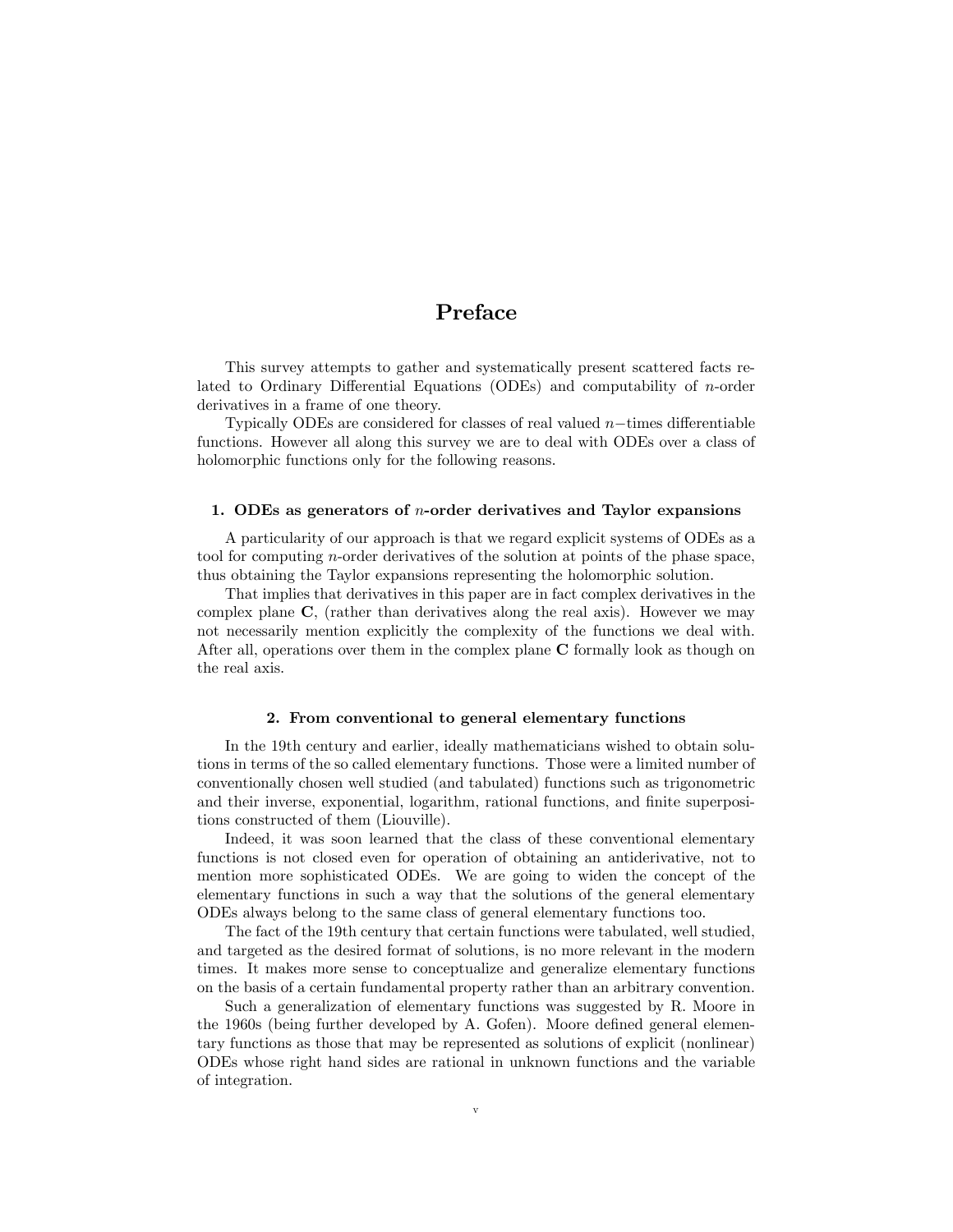#### vi PREFACE

All the conventional elementary functions satisfy this definition, indeed. However, a much wider class of functions satisfies it too.

### 3. Terminology

All along this survey we deal only with the *general elementary* functions. Yet for the matter of brevity from now on we will call them here simply elementary. Elementary systems of ODEs mean system of ODEs whose right hand sides are general elementary functions. Elementariness of a (vector-) function means its property of being general elementary (which may be violated at certain points).

### 4. Closedness and fundamental transforms

As we will see, all ODEs with elementary right hand sides may be transformed to ODEs with rational and further to polynomial and quadratic right hand sides. Moreover, the widened class of elementary functions is closed in the sense that solutions of elementary ODEs are elementary too (and practically all ODEs appearing in applications are elementary indeed).

### 5. When analytical continuation is constructive

The fundamental fact about holomorphic functions is that its Taylor expansion at only one point (one analytic element) suffices for analytical continuation of this function into the entire domain of its existence. However this procedure is not constructive<sup>1</sup>. Say, we are given an arbitrary analytic element, a Taylor expansion with a non-zero convergence radius  $r$ , whose coefficients are defined via certain recursive formulas

$$
u(t) = \sum_{k=0}^{\infty} a_k (t - t_0)^k.
$$

In principle it may be expanded into another point  $t_1$  (providing that  $|t_1-t_0| < r$ ), where it expansion would be

$$
u(t) = \sum_{k=0}^{\infty} b_k (t - t_1)^k.
$$

However we do not know how to constructively transform  $a_k$  into  $b_k$ , because it requires computation of infinite sums for which the method of convolution into finite expressions is generally unknown.

For example, if  $a_k = \frac{1}{k^k}$  at  $t_0 = 0$ , the series has an infinite convergence radius and defines an entire function  $u(t)$ , but we have no constructive way of obtaining its Taylor coefficients at points other then  $t_0 = 0$ , nor do we know any other representation.

Is it possible to obtain a more general expression for Taylor coefficients  $a_k(t_0) =$  $f(k, t_0)$  generating them at any desired point  $t_0$  for  $u(t)$ ? The answer is yes, however the expression is the Taylor formula  $a_k = \frac{u^{(k)}(t_0)}{k!}$  for this very unknown function  $u(t)$  - rather a useless tautological statement for the purpose of continuation.

Fortunately, in physical and scientific applications the functions of interest are initially defined not by their expansions at single points, but rather as solutions of equations. If  $u(t)$  is defined or known to satisfy an algebraic or differential

<sup>&</sup>lt;sup>1</sup>With respect to analytical continuation, the term "constructive" applies to a process as efficient and accurate, as a process of numeric integration of ODEs. "Not constructive" means that no such process is available.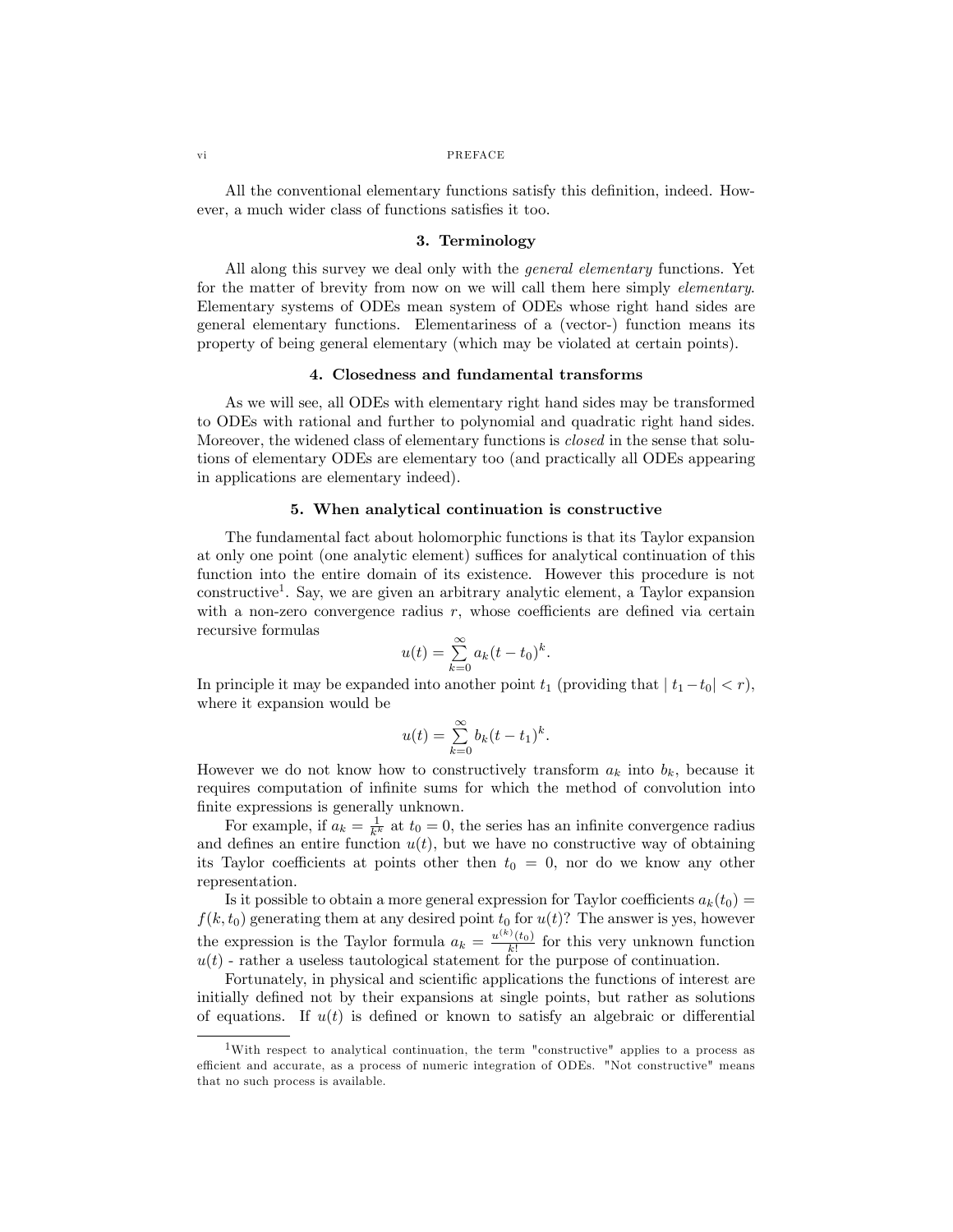equation  $u' = F(u, t)$ , the equation enables computation of the Taylor coefficients at any (regular) point  $t_0$ , becoming a constructive tool for analytical continuation via integration.

However the equation is as much constructive<sup>2</sup> as our ability to obtain *n*-order derivatives of a composite function  $F(u, t)$ , which in a general case requires repeated application of the Faa di-Bruno formula of exponential complexity (further discussed in the Introduction).

# 6. When  $n$ -order differentiation is constructive

Here is one more manifestation of the special role of elementary functions in ODEs. It is exactly the class of elementary functions, when n-order differentiation is possible in constructive way. By that, we mean a possibility of applying the optimized formulas for differentiation of expressions over operands (whose derivatives are considered already known).

The modern Taylor method and optimization of  $n$ -order differentiation emerged in the 1960s. We will use the term Automatic Differentiation  $(AD)^3$  narrowly, referring only to this optimized *n*-order differentiation.

If ODEs and AD are considered as separate notions, the AD (the Taylor integration) is a numeric method (one of many), while the ODEs are objects to which the method is applied. On the contrary, we consider explicit ODEs as a tool of AD and of analytic continuation (even if only along the real axis), so that ODEs and the AD represent two sides of the same thing.

#### 7. Summary

Here are seemingly unrelated concepts:

- Elementary functions;
- The class of elementary ODEs closed with regard to their solutions;
- The transforms of all elementary ODEs to the special formats, enabling...
- $\bullet$  Optimized computability of *n*-order derivatives, enabling...
- The modern Taylor method, and analytic continuation;
- Special points unreachable via integration of ODEs points of violation of elementariness.

They all however are interdependent and complementary to each other. An approach revealing the merger of these concepts is important enough by itself, so that we call it the Unifying view on ODEs and AD framed by the theory of holomorphic functions.

Chapter 1 introduces the definition of elementary functions. Chapter 2 presents the fundamental theorems, including the Main theorem establishing that the class of general elementary functions is closed.

<sup>&</sup>lt;sup>2</sup>With respect to *n*-order differentiation, the term "constructive" applies to algorithms of the polynomial complexity. Term "non-constructive" applies to those of exponential complexity like the Faa di-Bruno formula, or when no differentiation formula is available. In the latter case when nothing but the definition  $f'(z) = \lim_{h \to 0}$  $\frac{f(z+h)-f(z)}{h}$  is available, its direct numerical

implementation results in a catastrophic subtractive error.

<sup>&</sup>lt;sup>3</sup>Generally the term Automatic Differentiation stands for modern techniques of converting code which computes a function into the code computing the n-order derivatives of the function - see the survey [Corliss, 2005]. However all along this paper AD is understood more narrowly as optimized formulas for  $n$ -order differentiation.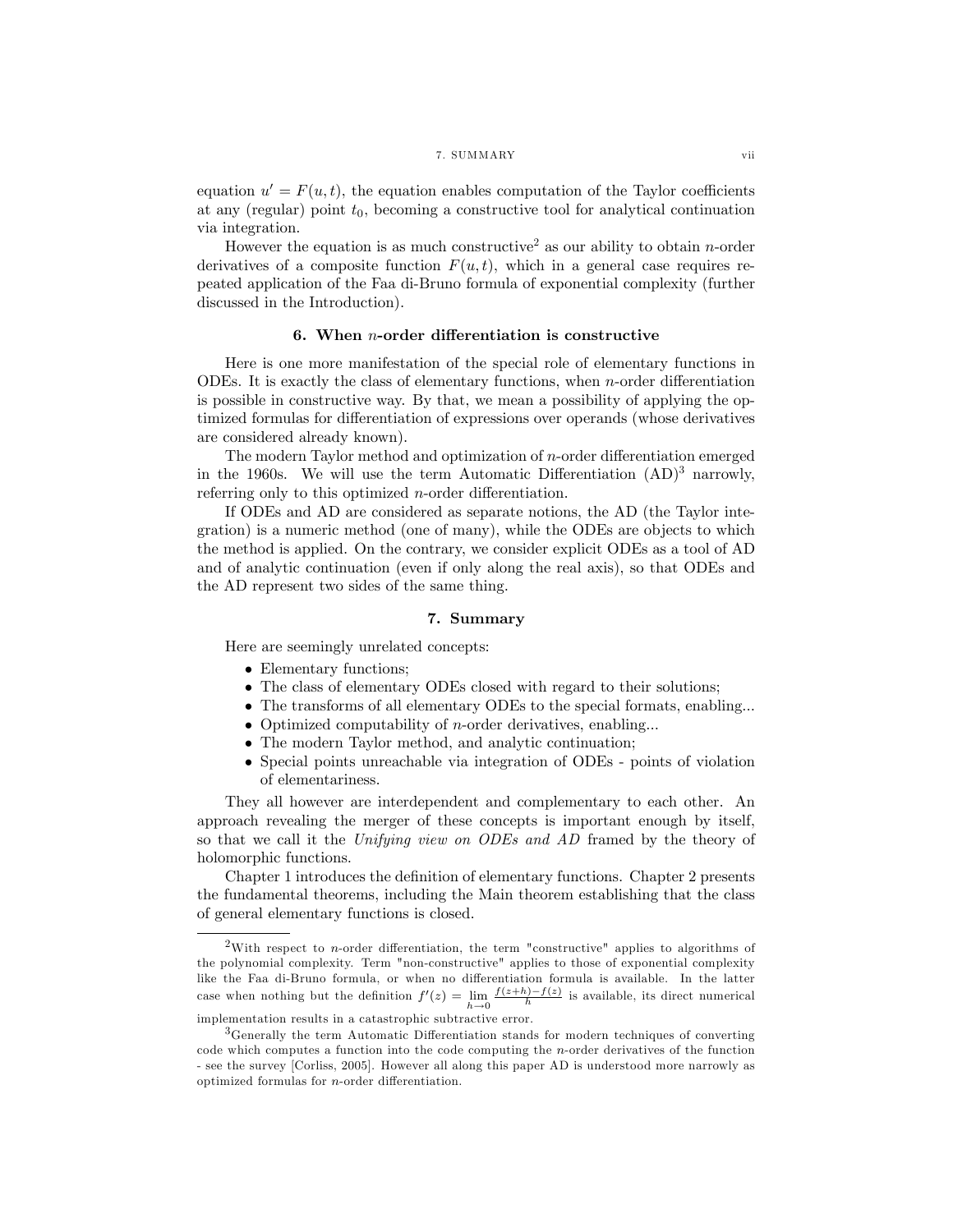# viii PREFACE

The chapter "Fundamental transforms" covers the conversions of all elementary ODEs to special formats such as the second degree polynomials.

In the final chapter we consider open issues such as the nature of the so called unremovable "removable" singularities as exceptional points, where holomorphic functions lost their elementariness, for example the function  $\frac{\sin z}{z}$  at the point  $z = 0$ .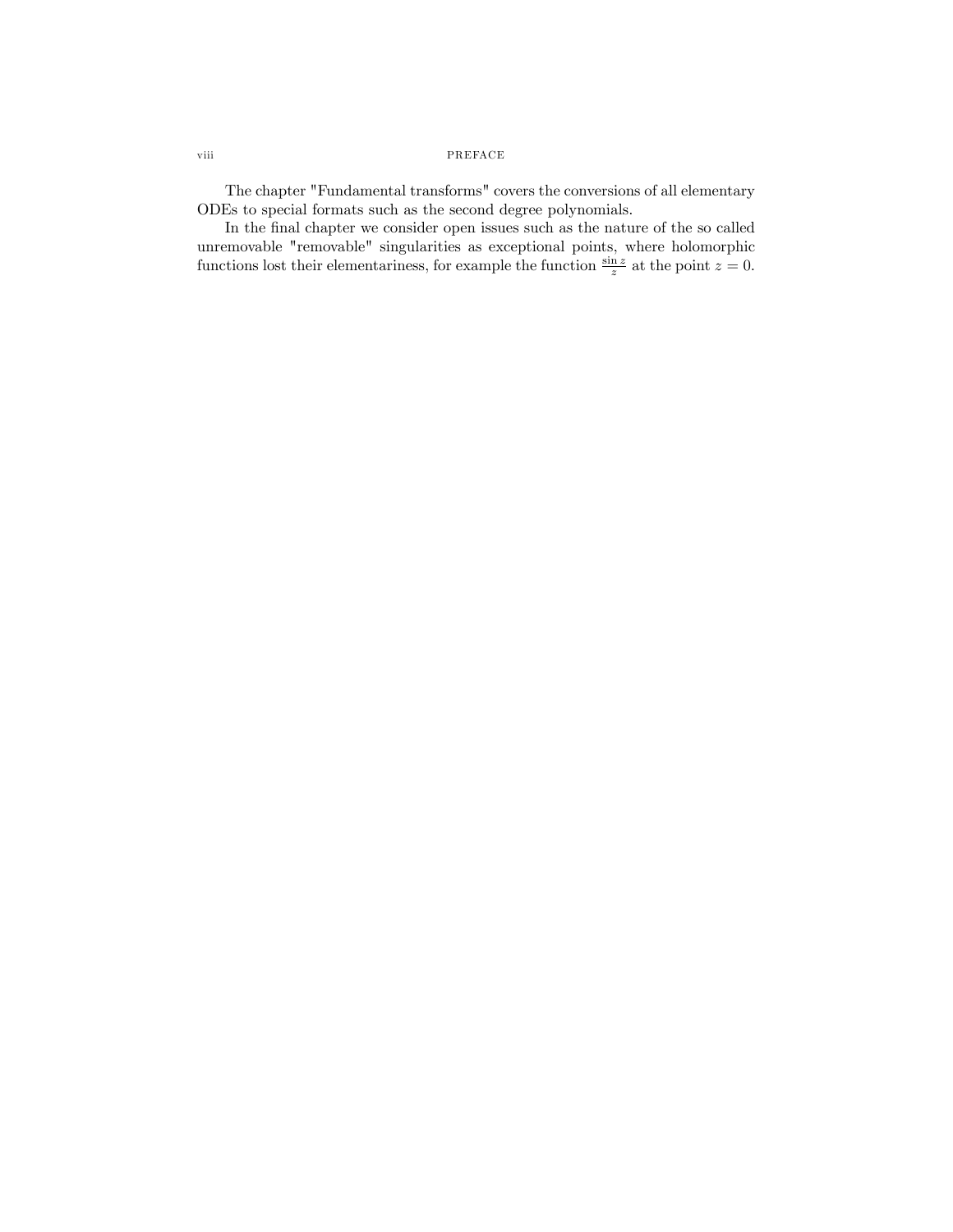# Introduction

Issues of computability of n-order derivatives and its optimization re-emerged in the 1960s thanks to Ramon Moore. These issues are contained in the vague term "Automatic Differentiation" understood here as the optimized process of obtaining n-order derivatives. Being a relatively modern topic, it however is based on the classical Taylor method for ODEs (B. Taylor,1715) and formulas established in the early eighteenth century by Arbogast [in Leipnik, Pearce 2007].

In the frame of the Taylor method, an Initial Value Problem (IVP) for an explicit system of Ordinary Differential Equations (ODEs)

(1.1) 
$$
\{u'_k = f_k(u_1, ..., u_m), \qquad u_k|_{t=t_0} = a_k, \qquad k = 1, ..., m
$$

is viewed as an explicit finite difference system for computing  $n$ -order derivatives (or the Taylor coefficients) of the solution, the recursive depth of the source equations (1.1) being 1.

Then the operator of differentiation should be applied repeatedly to both sides, increasing the recursive depth. It is possible in principle to obtain any n-order derivatives of the solution either as symbolic formulas of growing complexity, or as the numeric values. The latter is our goal farther on along this study.

The concept itself of constructive differentiation of the right hand sides  $f_k$ presumes a possibility of applying certain known formulas of differentiation. It is doable if all  $f_k$  are finite compositions over a limited list of functions whose derivatives are known. (Otherwise, for an arbitrary holomorphic right hand side  $f_k(u_1, ..., u_m)$ , we would have no available formulas to apply but the definition of the derivative).

Traditionally this limited list of functions was comprised of conventional elementary functions. We are going to widen it so that:

- $\bullet$  it will be defined not by a convention, but on the basis of a fundamental property;
- this class will be wider than a limited list of conventional elementary functions, and
- it will be closed in the sense that the solutions of elementary ODEs are elementary too.

### 1. Some technicalities of  $n$ -order differentiation

Complexity of computing n-order derivatives of the solution of ODEs depends on complexity of the right sides on the one hand, and on the kind of differentiating algorithm applied to the particular ODEs.

For example, in the simplest case of linear systems with constant coefficients

 $\mathbf b$ 

$$
= A\mathbf{u} +
$$

 $\mathbf{u}'$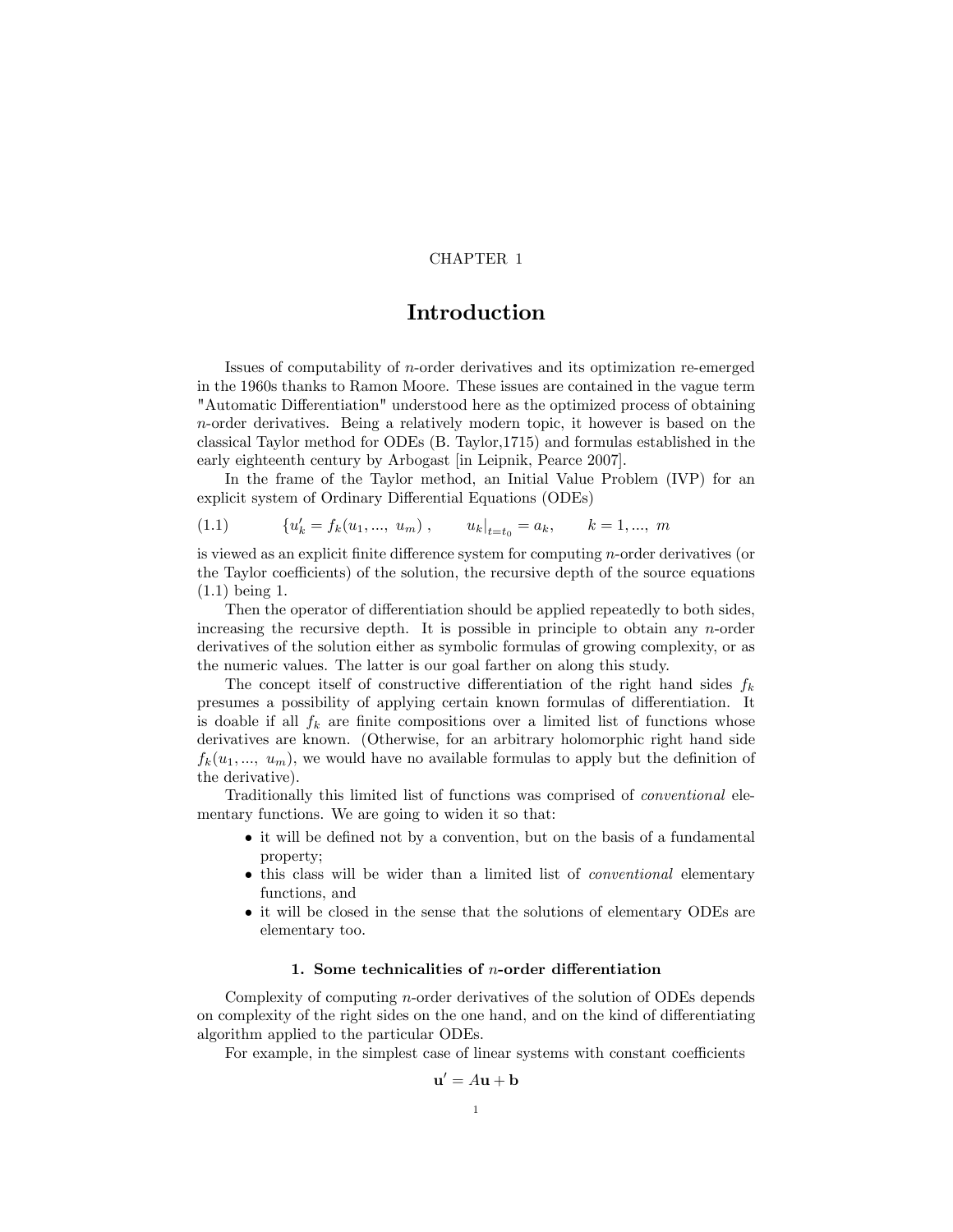where  $A$  is a constant matrix, and  $\bf{b}$  is a constant vector, the *n*-order derivatives may be trivially obtained: either recursively  $\mathbf{u}^{(n+1)} = A\mathbf{u}^{(n)}$ , or even as the finite difference solution  $\mathbf{u}^{(n)} = A^n \mathbf{u} + A^{n-1} \mathbf{b}, n = 1, 2, ...$ 

However for nonlinear right hand sides the direct process of repeated differentiation generates explicit finite difference equations of growing recursive depth  $n$ :

$$
u_k^{(n+1)} = [f_k(u_1, ..., u_m)]^{(n)} = f_{kn}(u_1, ..., u_m, ..., u_1^{(n)}, ..., u_m^{(n)}).
$$

Generally *n*-order derivative  $[f(u_1, ..., u_m)]^{(n)}$  is expressed via the multivariate formula of Faa di-Bruno [Leipnik, Pearce 2007] (1.2)

$$
[f(u_1, ..., u_m)]^{(n)} = n! \sum_{S} \frac{\partial^{n_1+n_2+...+n_m}}{\partial u_1^{n_1} \partial u_2^{n_2} ... \partial u_m^{n_m}} f(u_1, ..., u_m) \prod_{i=1}^m \prod_{j=1}^n \frac{1}{n_{ij}!} \left(\frac{u_i^{(j)}}{j!}\right)^{n_{ij}}
$$

where  $n_i = \sum_{i=1}^{n}$  $\sum_{j=1} n_{ij}$  and summation is performed over a set S of index matrixes  $||n_{ij}||_{i,j=1}^{m,n}, n_{ij} \geq 0$ 

$$
S = \left\{ ||n_{ij}|| \left| \sum_{j=1}^{n} j \sum_{i=1}^{m} n_{ij} = n \right| \right\},\
$$

so that  $\sum_{m=1}^{m}$  $\sum_{i=1}^{m} n_i = \sum_{j=1}^{n}$  $j=1$  $\sum_{i=1}^{m}$  $\sum_{i=1} n_{ij} \leq n$ .

For example:

$$
[f(u, v)]' = f'_uu' + f'_vv'
$$
  
\n
$$
[f(u, v)]'' = f''_{uu}(u')^2 + 2f''_{uv}u'v' + f''_{vv}(v')^2 + f'_uu'' + f'_vv''
$$
  
\n
$$
[f(u, v)]''' = f''_{uuu}(u')^3 + 3f''_{uuv}(u')^2v' + 3f''_{uvv}u'(v')^2 + f''_{vvv}(v')^3 +
$$
  
\n
$$
+3f''_{uu}u'u'' + 3f''_{vv}v'v'' + 3f''_{uv}u''v' + 3f''_{uv}u'v'' +
$$
  
\n
$$
+f'_uu''' + f'_vv'''
$$

For the single variable formula  $(m = 1)$  the number of its terms is the number of solutions of the equation

$$
\sum_{j=1}^{n} j n_j = n.
$$

That is the number of partitions of  $n$ , known to grow exponentially. The number of terms in the multivariate  $(m > 1)$  Faa di Bruno formula obviously exceeds that number for the single variable formula, growing even faster.

Moreover, in order to apply the Faa di Bruno formula for *n*-order differentiation of ODEs, we would need an algorithm of obtaining all partial derivatives  $\partial$  $\partial^{n_1+n_2+\ldots+n_m}$  $\overline{\partial u_1^{n_1} \partial u_2^{n_2} \dots \partial u_m^{n_m}} f(u_1, \dots, u_m)$  for arbitrary right hand sides. For example, function  $f$  in turn may break down into composition of several other functions, so that we might need even more complex multi-chained version of the Faa di-Bruno formula.

Fortunately, instead of dealing with arbitrary right hand sides, it is possible:

 First, to convert elementary (non-rational) ODEs to rational right hand sides (established in the Main Theorem later), and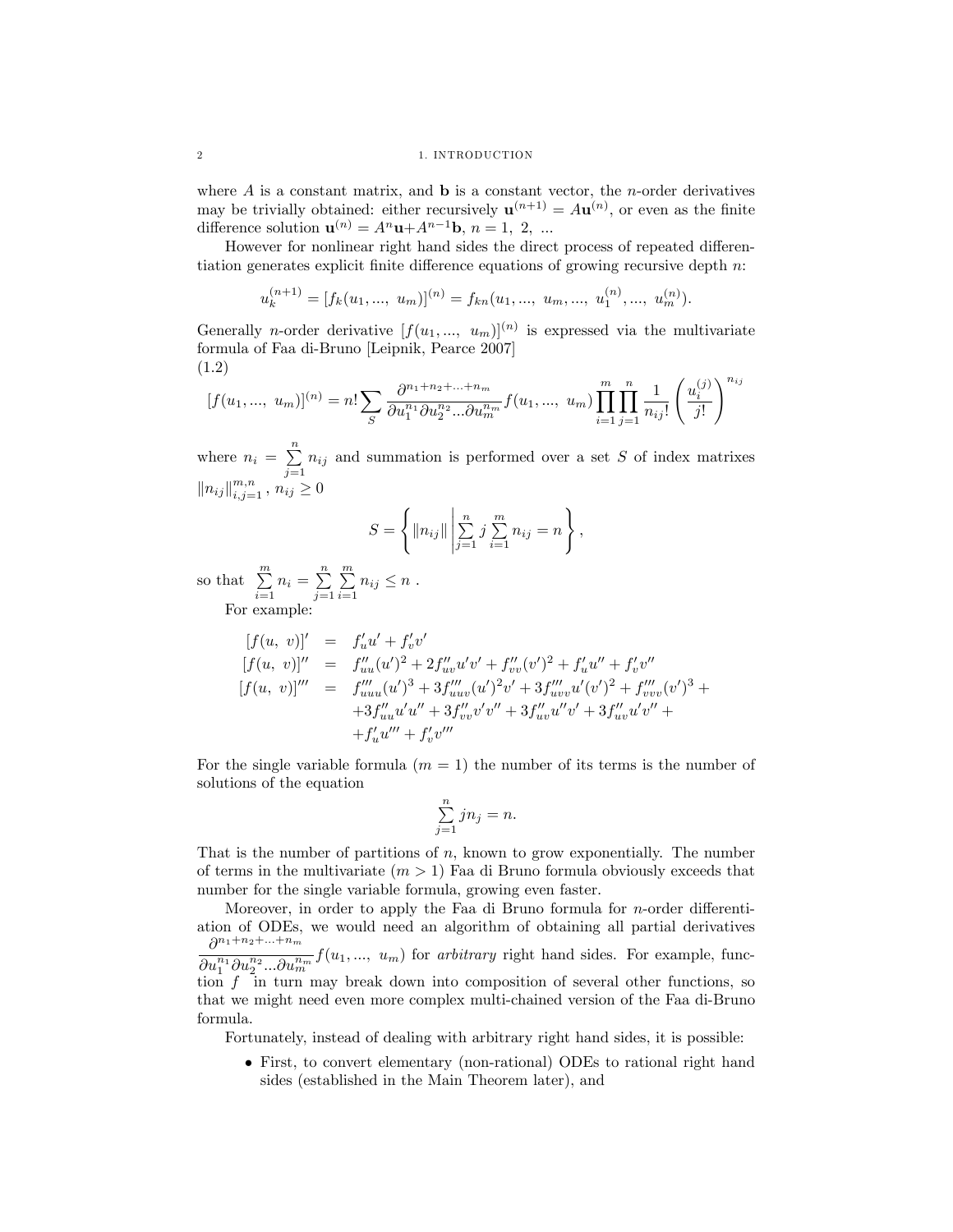$\bullet$  Second - to optimize *n*-order differentiation of rational expression so that the amount of the required computation becomes no more than  $O(n^2)$ operations.

The Faa di Bruno formula is indeed the most general form for n-order derivatives of the solution, yet it is also extremely inefficient, so that improvements and optimizations in AD have evolved in the direction away of this formula.

The first computational improvement was an introduction of the concept of normalized derivatives denoted with square brackets:

$$
\left[\frac{d}{dt}\right]^nu=u^{[n]}\stackrel{def}{=}\frac{u^{(n)}}{n!}
$$

The normalized n-order derivatives therefore absorb the factorial factors, becoming the Taylor coefficients, so that the rule of addition of the orders gets modified:

$$
u^{[m+n]} \neq (u^{[m]})^{[n]} = \frac{(m+n)!}{m!n!}u^{[m+n]}.
$$

In notation of normalized derivatives, the fundamental formulas for n-order derivatives of a product (Leibniz), quotient and power became simpler (doing away with the combinatorial factors) [Moore 1966]:

$$
w = au + bv
$$
,  $w^{[n]} = au^{[n]} + bv^{[n]}$ 

(1.3) 
$$
w = uv, \qquad w^{[n]} = \sum_{i=0}^{n} u^{[i]} v^{[n-i]}
$$

(1.4) 
$$
r = \frac{u}{v}, \qquad r^{[n]} = \frac{1}{v} \left( u^{[n]} - \sum_{i=0}^{n-1} r^{[i]} v^{[n-i]} \right)
$$

$$
(1.5) \quad p = u^{\alpha}, \quad p^{[n]} = \frac{1}{u} \sum_{i=0}^{n-1} \left( \alpha \left( 1 - \frac{i}{n} \right) - \frac{i}{n} \right) p^{[i]} u^{[n-i]}; \quad n \ge 1
$$

where  $a, b, \alpha$  are constants.

The Leibniz formula for an arbitrary number  $m$  of factors in the normalized notation simplifies too:

(1.6) 
$$
w = u_1 u_2 ... u_m, \qquad w^{[n]} = \sum_{i_1 + i_2 + ... + i_m = n} u_1^{[i_1]} u_2^{[i_2]} ... u_m^{[i_m]}.
$$

Comparing the multi-factor formula (1.6) vs. its two-factor version (1.3) observe that the two factor formula requires the minimal amount of operation  $2n =$  $O(n)$ , as well as formulas (1.4, 1.5) for a quotient and power. On the contrary, for a number of factors  $m > 2$  this amount is  $mC_n^{m-1} = O(n^{m-1})$  quickly growing with m. It represents an intermediate computational complexity between the extreme case of the Faa di Bruno and the simplest Leibniz formula.

It was not until the 50s that Steffensen [1957] probably first recognized the importance of introduction of the so called auxiliary variables and decomposition of expressions in the right hand parts of ODEs into a certain system of explicit equations containing only one (non-linear) arithmetic operation each, guaranteeing applicability of the optimal formulas  $(1.3-1.5)$ . It was this idea of Steffensen that became the mantra of the Automatic Differentiation: one (non-linear) operation at a time. First used only for specific ODEs in the field of celestial mechanics, this fundamental idea of decomposition appeared applicable to virtually any ODEs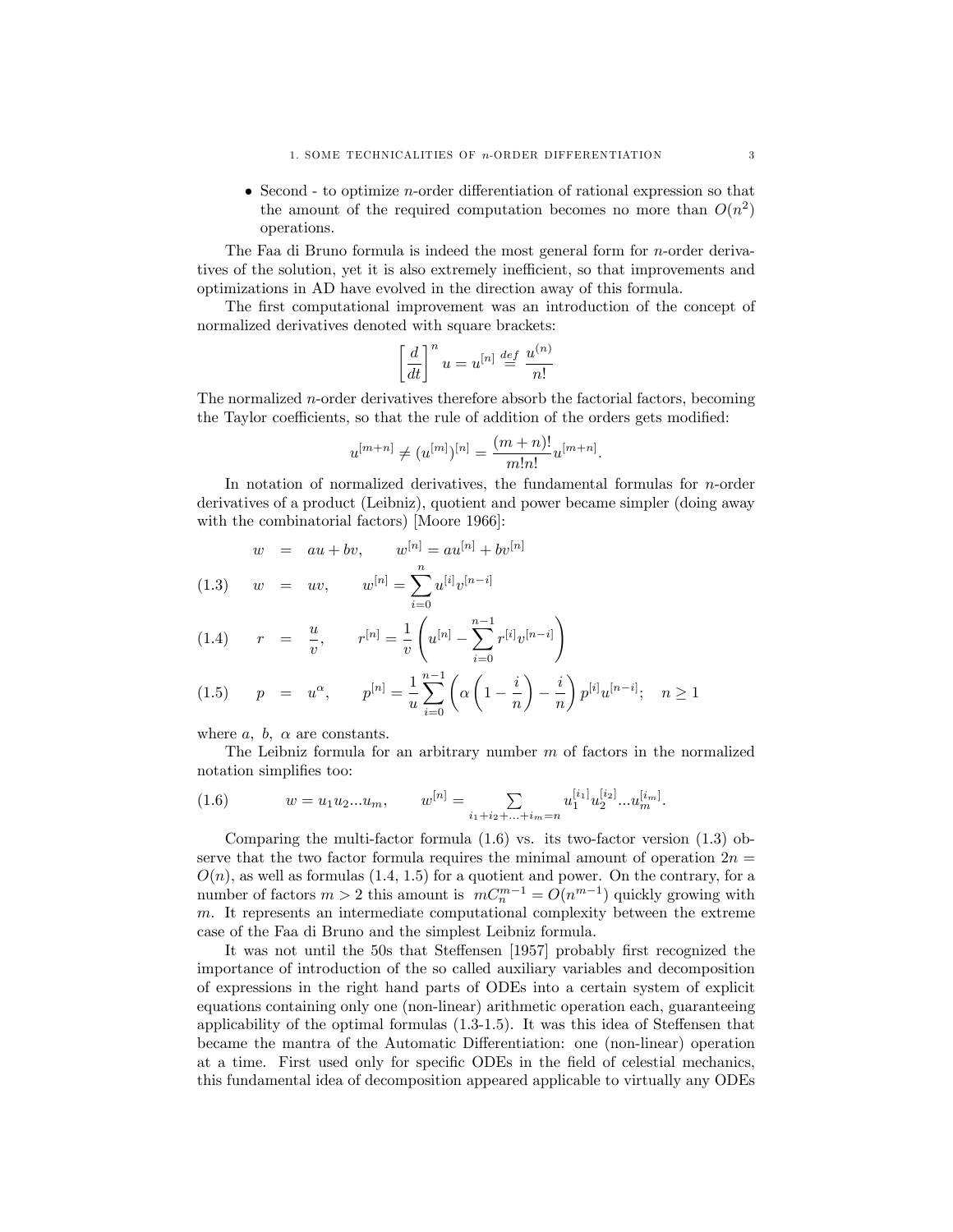used in application due to the fact that they convert to rational right hand sides, discussed in the following chapters.

A curious reader may pose a question (like the late Prof. Michael Lidov did in the 1980s): what is so special in all those optimized formulas (1.3-1.5) vs. the general formula of Faa di Bruno? The answer is that the huge variety of possible monomials in the formula of Faa de Bruno dramatically reduces in the optimized formulas. First, because this variety of partial derivatives  $\frac{\partial^{n_1+n_2+\dots+n_m}}{\partial u_1^{n_1}\partial u_2^{n_2}...\partial u_m^{n_m}}f(u_1,...,u_m)$ in general case reduces to partials over only two variable  $u, v$ , and second, these partials are applied not to a general function  $f$ , but to a polynomial of degree 2, so that the orders higher than 2 disappear.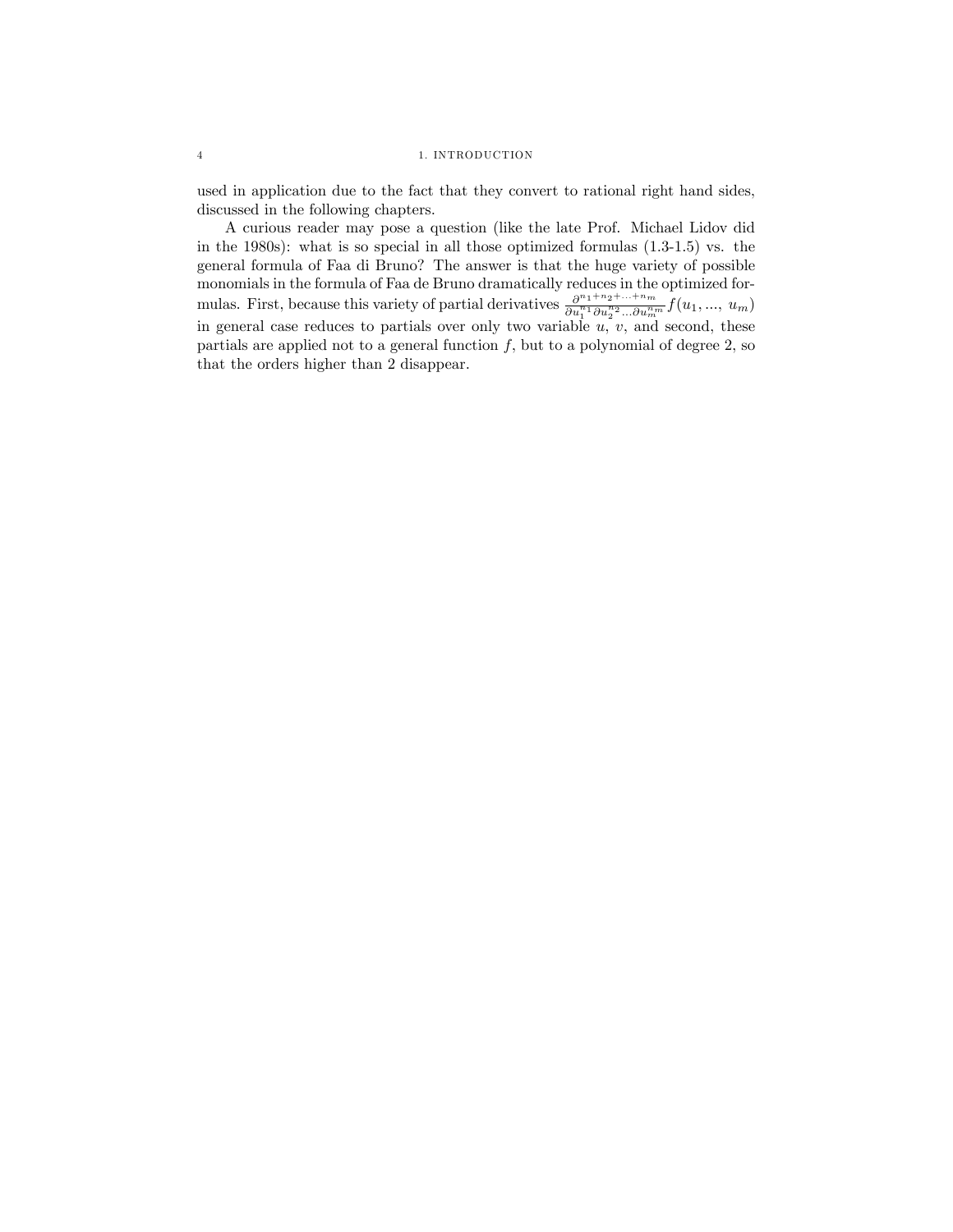# The Definitions

Ramon Moore [1960] introduced the definition of elementary functions as functions of one variable, satisfying explicit systems of ODEs with rational right hand sides. As to multivariate functions, he considered rational functions (elementary by deÖnition) and compositions formed with rational and elementary functions of one variable. As we will see, there exist also multivariate elementary functions not reducible to the rational (item 7 in Table 1).

DEFINITION 1. (Elementariness in one variable). A vector-function  $\mathbf{f}: \mathbf{C}^m \to$  $\mathbf{C}^n$ ,  $\mathbf{f} = \{f_k(x_1, ..., x_m)\}, k = 1, ..., n$ , is called elementary in a variable  $x_i$  near an initial point  $(a_1, ..., a_m)$  if it is regular at this point and there exists a regular initial value problem for a system of  $N \geq n$  autonomous ordinary differential equations

$$
\begin{cases}\n(2.1) \\
\frac{\partial u_k}{\partial x_i} = R_{ki}(u_1, ..., u_n, ..., u_N); \quad u_k|_{x_i = a_i} = f_k(a_1, ..., a_m), \quad k = 1, ..., N,\n\end{cases}
$$

with rational right hand sides  $R_{ki}$  satisfied by  $\{f_k(x_1, ..., x_m)\}\)$ . The components  $u_k$  are viewed as functions of  $x_i$ , all the remaining variables being considered as parameters.

DEFINITION 2. (Elementariness in all variables). A vector-function  $f: \mathbb{C}^m \to$  $\mathbb{C}^n$ ,  $\mathbf{f} = \{f_k(x_1, ..., x_m)\}, k = 1, ..., n$ , is called elementary in all its variables  $(x_1, ..., x_m)$  near an initial point  $(a_1, ..., a_m)$  if it is elementary in each variable  $x_i$  $(i = 1, \ldots, m)$  established by m systems of ordinary differential equations (2.1). A matrix  $R = \|R_{ki}\|_{k,i=1}^{N,m}$  comprised of their right hand sides is called a matrix of elementariness.

REMARK 1. Each of the IVPs (for each of the variables  $x_i$ ) generally contains its individual numbers  $N_i$  of equations. It is our convention for the sake of uniformity to fill in smaller of those systems with "dummy" components  $\frac{\partial u_k}{\partial x_i} = 0$ ,  $k = N_i + 1, \ldots, N$  in order that in all of the systems the number of ODEs be equalized to N.

REMARK 2. As each of the systems  $(2.1)$  is autonomous, it "hides" the integration variable  $x_i$  as one of the functions  $u_k$  satisfying the trivial ODE  $\frac{\partial u_k}{\partial x_i} = 1$ . System (2.1) also "hides" all the parameters  $x_j \neq x_i$  as functions satisfying the trivial ODE  $\frac{\partial u_k}{\partial x_i} = 0$ . Therefore the matrix of elementariness R generally may include the unit sub-matrix  $E = ||\delta_{ki}||_{k,i=1}^m$ .

EXAMPLE 1. A multivariate polynomial is elementary in all variables everywhere (obvious).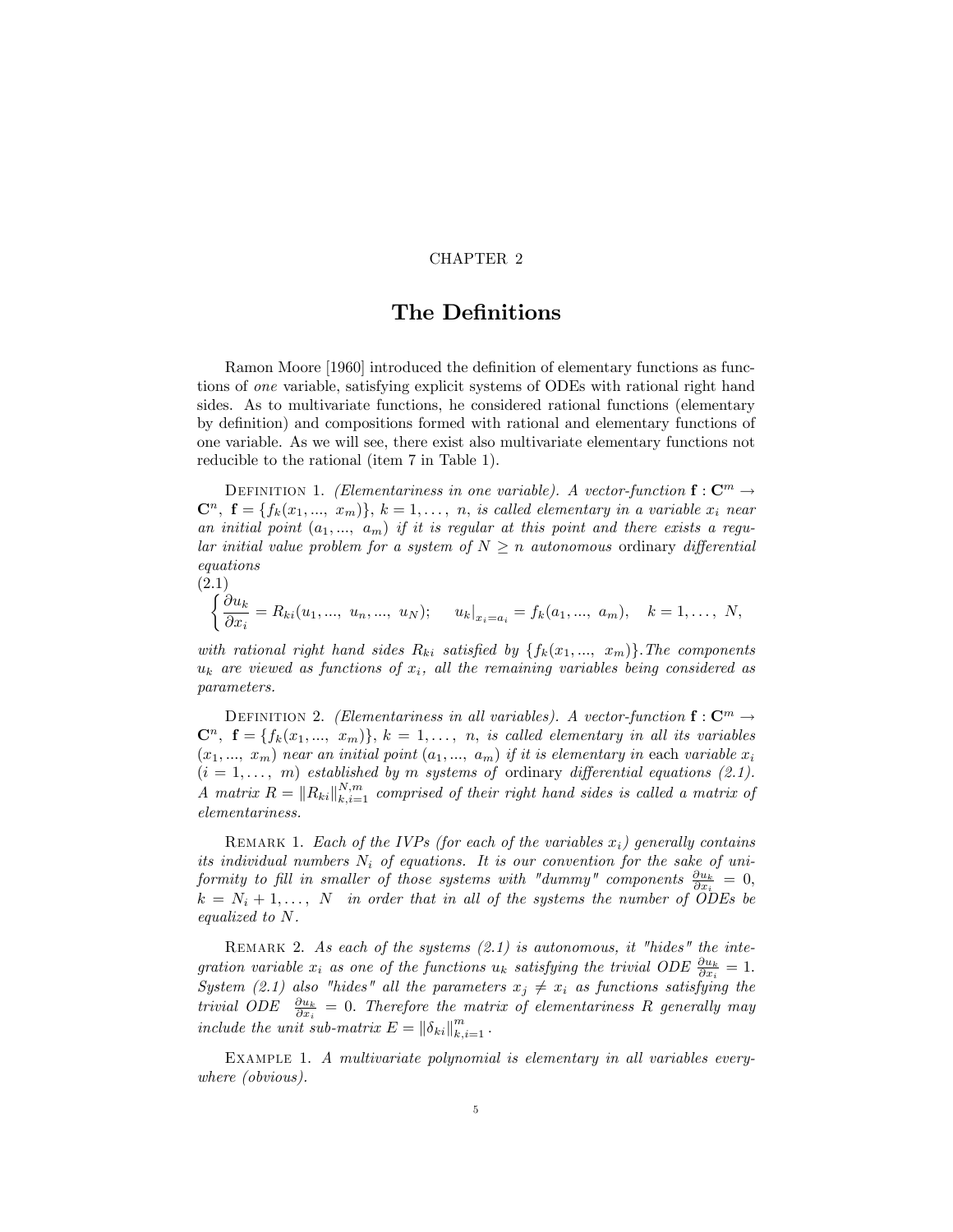Example 2. A multivariate rational function is elementary in all variables everywhere except the points where it is singular (obvious).

EXAMPLE 3. Consider a function  $f(x, y) = cos(x)e^{y}$ . As a function of x it is represented by a system

$$
f'_{x} = -g; \quad f|_{x=a} = \cos(a)e^{b}
$$
  

$$
g'_{x} = f; \quad g|_{x=a} = \sin(a)e^{b}
$$

(omitting  $x' = 1$ ). As a function of y it is represented by a "system"

$$
f'_y = f; \t f|_{y=b} = \cos(a)e^b
$$
  
\n
$$
g'_y = 0; \t g|_{y=b} = const \t ('dummy' component)
$$

(omitting  $y' = 1$ ), so that the matrix of elementariness is

$$
\begin{pmatrix} -g & f \ f & 0 \end{pmatrix}.
$$

REMARK 3. It is obvious that elementariness of a particular vector-function may be established via infinitely many systems with various number of equations (containing even uncoupled equations). Thus there must exist the minimal number of the equations required for definition of a particular vector-function, which we call "complexity" of this elementary vector function. For example, the function  $w = \tan t$  is elementary together with  $u = \cos t$ ,  $v = \sin t$  in the system

$$
u' = -v
$$
  

$$
v' = u
$$
  

$$
w' = \frac{1}{u^2}
$$

(no uncoupled equations in it). Yet this  $w$  happened to be defined also via a single ODE

$$
w'=w^2+1.
$$

Elementariness of a vector-function is defined via an IVP with respect to the variable of integration in the corresponding rational system of ODEs. Say elementariness of a vector-function  $\mathbf{x}(t)$  in t is established via a rational system

$$
\mathbf{x}' = \mathbf{R}(\mathbf{x}); \quad \left. \mathbf{x} \right|_{t=0} = \mathbf{a}.
$$

However the *general* solution of this system  $\mathbf{X}(t, \mathbf{a})$  is also a function of the initial values a (and perhaps of the parameters). It is not known, under which conditions solutions of rational ODEs are elementary with respect to the initial values or to the parameters. We do know however an example of a solution proven to be nonelementary in the parameter (item 14 in Table 1).

REMARK 4. In the frame of this Definition, the property of elementariness of a vector-function is defined locally at a point of regularity of the initial values. However by integrating the ODEs, elementariness expands into other regular points of the vector-function, but only into those that are also regular points of the corresponding system of ODEs.

REMARK 5. As the property of elementariness is defined locally at a point, some functions may possibly have points of violation of elementariness at certain points. For example, in rational functions the points where the denominator is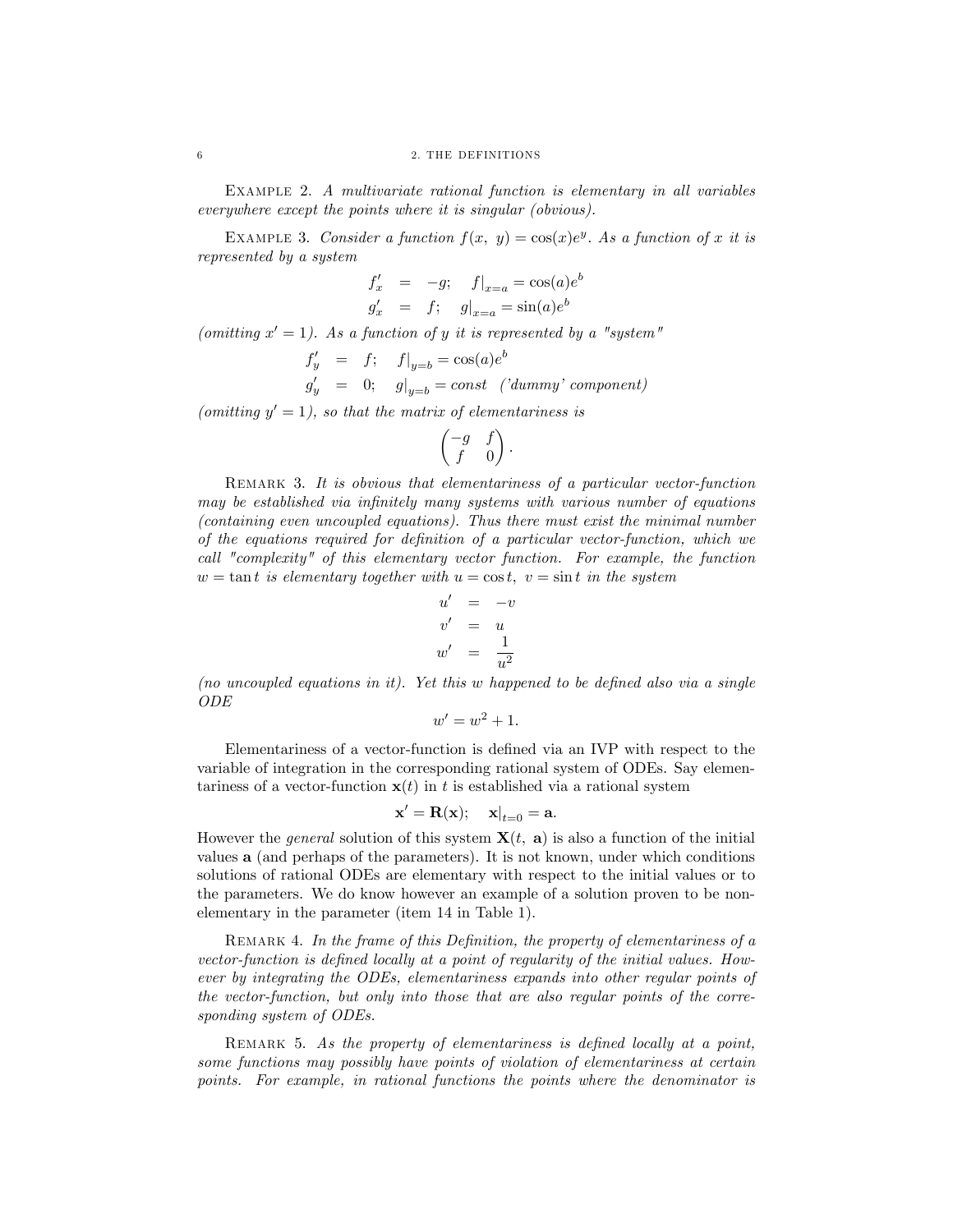zero are points of violation of elementariness, though trivial, because the rational functions are undefined and singular at such points. However there exist functions whose (stand alone) elementariness (see below) violates at isolated points where the function is defined and holomorphic, for example  $\frac{\sin t}{t}$  at  $t = 0$  [7].

It is worth noting that the solution of ODEs may happen to be holomorphic even at the point, which is singular in the phase space of the particular system of ODEs, thus unreachable via integration of the system (see the Chapter on "Unremovable 'removable' singularities").

REMARK 6. Elementariness of an  $n$ -dimensional vector-function sometimes may be established only via a system of ODEs with number of equations  $N > n$ , like elementariness in x of  $f(x, y) = cos(x)e^y$  in the example above. We then say that a (vector-)function is elementary together with the associated components: say  $\cos t$  together with  $\sin t$ .

Is it possible to define a "stand alone" elementariness of a component of a vector-function not referring to the associated components so that the "stand alone" elementariness be equivalent to Definition 1 in certain sense?

Observe, that many examples of elementary functions defined via a first order system, also happen to satisfy IVPs for one explicit  $n$ -order rational ODE regular at the initial point. For example, instead of the system  $u' = -v$ ,  $v' = u$ , we can write down a second order ODE  $u'' = -u$  defining  $\cos t$  or  $\sin t$  as well.

COROLLARY 1. (elementariness via one n-order ODE). A function  $u(t)$  satisfying an IVP for an explicit  $n$ -order ODE

$$
u^{(n)} = r(t, u, ..., u^{(n-1)}),
$$
  $u^{(i)}\Big|_{t=t_0} = a_i, i = 1, ..., n-1$ 

with a rational right hand side r regular at a point  $t_0$  is elementary near  $t_0$ .

PROOF. Any explicit  $n$ -order ODE is trivially convertible to an explicit first order system of ODEs by introducing new variables  $v_k = u^{(k)}$ ,  $k = 1, ..., n$ :

$$
\left\{\begin{array}{l} u'=v_1\\ v'_{k-1}=v_k\ ,\quad k=2,...,\ n-1\\ v'_n=r(t,\ u,\ v_1,...,\ v_{n-1})\end{array}\right.
$$

and it is regular and rational indeed, meaning that  $u(t)$  is elementary together with the associated components  $v_k(t)$ .

Is it possible to define elementariness via one  $n$ -order ODE rather than via a system of ODEs? The next section deals with this question.

#### 1. One  $n$ -order ODE vs. a system of first order ODEs

A possibility to define elementariness via one  $n$ -order ODE depends on the question, whether an equivalence between a *system of first order ODEs* vs. one  $n-order ODE$  takes place. More specifically, whether the equivalency between an IVP for an explicit rational *system of first order ODEs* vs. a properly chosen IVP for one explicit rational  $n-order ODE$  exists. The equivalence is understood in the sense that a solution (say  $u_1$ ) of an IVP

(2.2) 
$$
u_1^{(n)} = f(t, u_1, ..., u_1^{(n-1)}), \quad u_1^{(i)}\Big|_{t=t_0} = a_1^i, \quad i = 1, ..., n-1
$$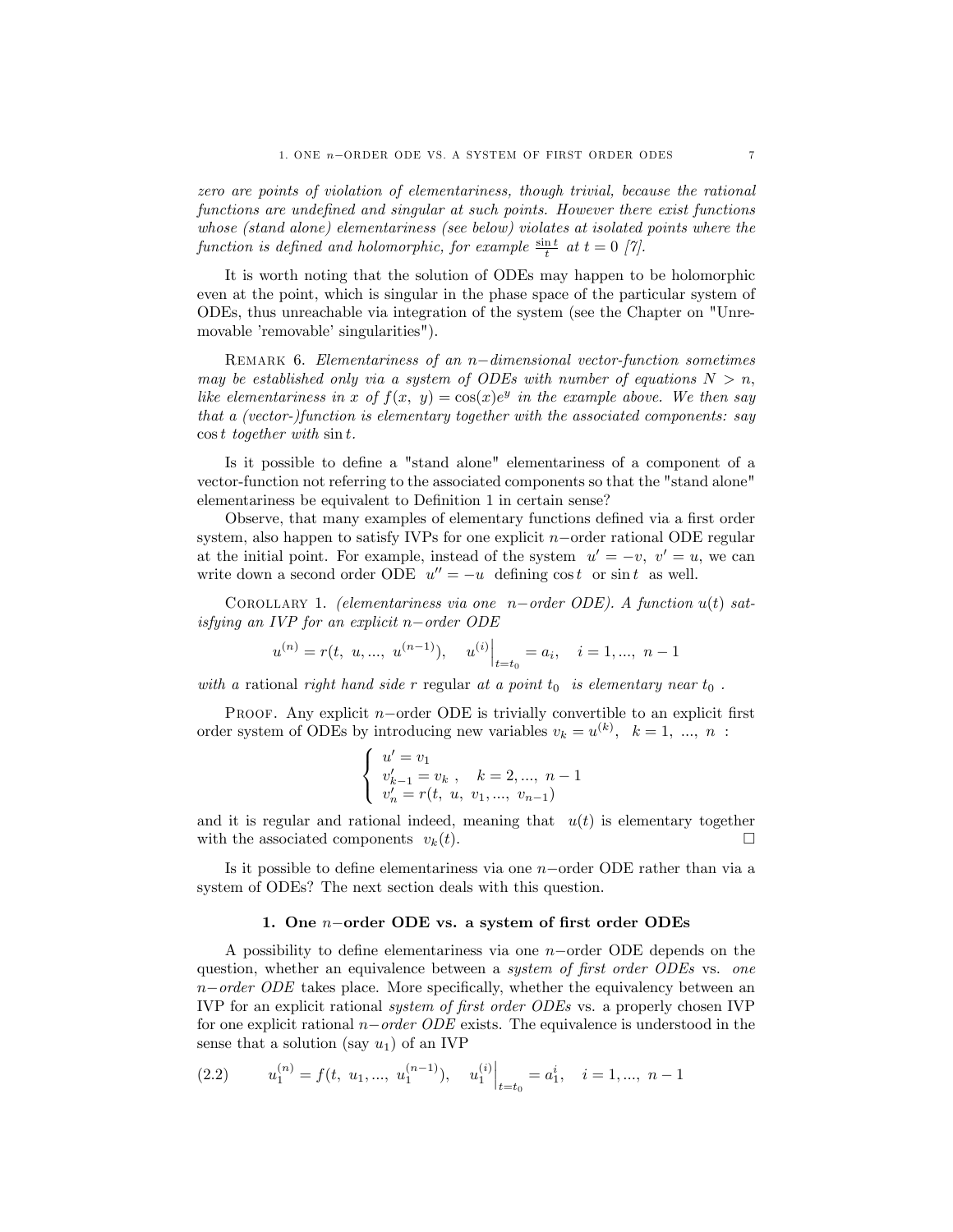for one n-order ODE at a regular point  $t_0$  belongs to a solution vector of some regular IVP for a first order system

 $(2.3)$  $b'_k = g_k(t, u_1, ..., u_m), \quad u_k|_{t=t_0} = b_k, \quad b_1 = a_1^0, \quad k = 1, ..., m$ 

and vice versa: for each component  $u_k$  of (2.3) there exists a regular IVP for one particular *n*-order ODE like  $(2.2)$  satisfied by  $u_k$ .

The conversion of one explicit rational  $n-order ODE$  into a first order explicit system of rational ODEs is trivial (the Corollary), but not the opposite.

In general, if we did not ask for the rational right hand sides in ODEs, for arbitrary holomorphic right hand sides  $f, g_k$  this equivalency does take place indeed, albeit in a trivial tautological sense. Just consider the solution  $u_1(t)$  of system  $(2.3)$ , denoting  $f(t) = u'_1(t)$ . Then the equation  $u'_1(t) = f(t)$  is the required equivalent ODE (2.2).

However with the requirement of rational right hand sides, this question of equivalency remains unanswered so far, posed as the Conjecture [Gofen 2008] (see more in the chapters "Transforms" and "Open questions").

The next two chapters cover the main theorems and the fundamental properties of elementary functions, summarized in Table 1.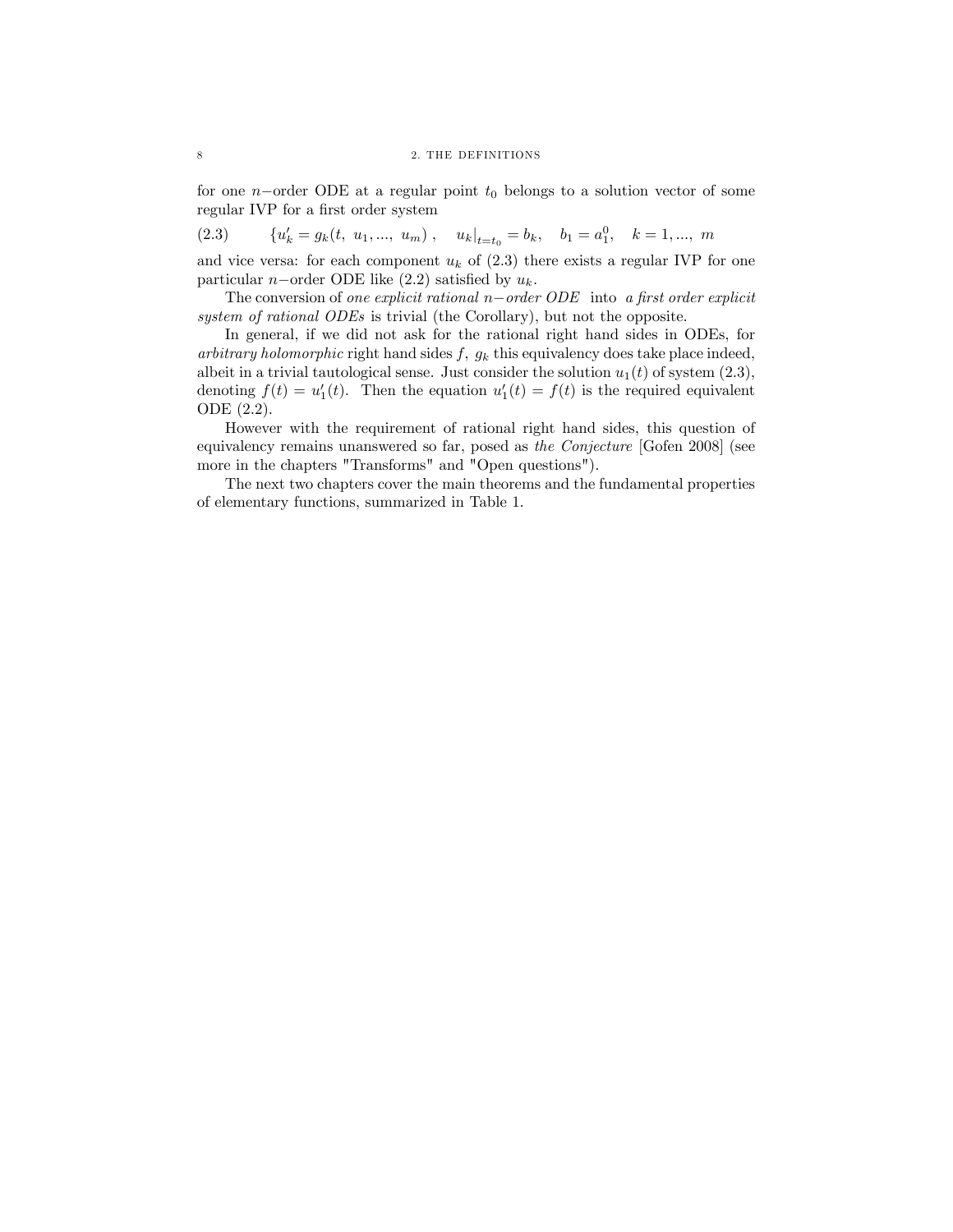# The main theorems

In this Chapter we are going to establish three fundamental theorems about closedness of the class of elementary functions in the following sense. We are to prove that the composition of elementary vector-functions is elementary (Theorem 2), and the inverse to an invertible elementary vector-function is also elementary (Theorem 3).

Moreover, if the right hand sides of an explicit system of ODEs comprise an elementary vector-function, the solution is an elementary vector-function too. The solution therefore does belong to the same class as the right hand sides themselves. This fundamental fact is established by the following

Theorem 1. (Elementariness of solutions of ODEs). Let the initial value problem

$$
\{u'_k = f_k(u_1, ..., u_m)\,, \qquad u_k|_{t=t_0} = a_k, \qquad k = 1, ..., m
$$

be regular near  $t = t_0$ , and the vector-function  $\{f_k(u_1, ..., u_m)\}\$  of the right hand sides elementary near  $(a_1, ..., a_m)$  in all the variables. Then its solution  $\{u_1(t), ..., u_m(t)\}$ is elementary at  $t = t_0$ , i.e. it satisfies a regular IVP for a (larger) system of rational ODEs (to be constructed in the process of the proof ).

PROOF. If the vector-function  $\{f_k(u_1, ..., u_m)\}\$ is already rational, the theorem is obviously true. Otherwise the fact that the vector-function  $\{f_k(u_1, ..., u_m)\}\$ is elementary near  $(a_1, ..., a_m)$  in all the variables means that for each of the variables  $u_j$  (j = 1, ..., m) we can produce a particular rational system of autonomous ODEs defining  $\{f_k\}$  as a function of this variable  $u_j$  (the others being considered as parameters):

$$
\begin{cases} \frac{\partial f_i}{\partial u_j} = R_{ij}(f_1, ..., f_m, ..., f_n) , & i = 1, ..., m, ..., n. \end{cases}
$$

Introduce new variables

$$
v_i = f_i(u_1, ..., u_m)
$$
  $v_i|_{t=t_0} = b_i = f_i(a_1, ..., a_m),$   $i = 1, ..., n.$ 

Differentiate the new variables:

$$
v'_{i} = [f_{i}(u_{1}, ..., u_{m})]' = \sum_{j=1}^{m} \frac{\partial f_{i}}{\partial u_{j}} u'_{j} = \sum_{j=1}^{m} R_{ij}(f_{1}, ..., f_{m}, ..., f_{n}) v_{j} =
$$

$$
= \sum_{j=1}^{m} R_{ij}(v_{1}, ..., v_{m}, ..., v_{n}) v_{j}, \qquad i = 1, ..., n.
$$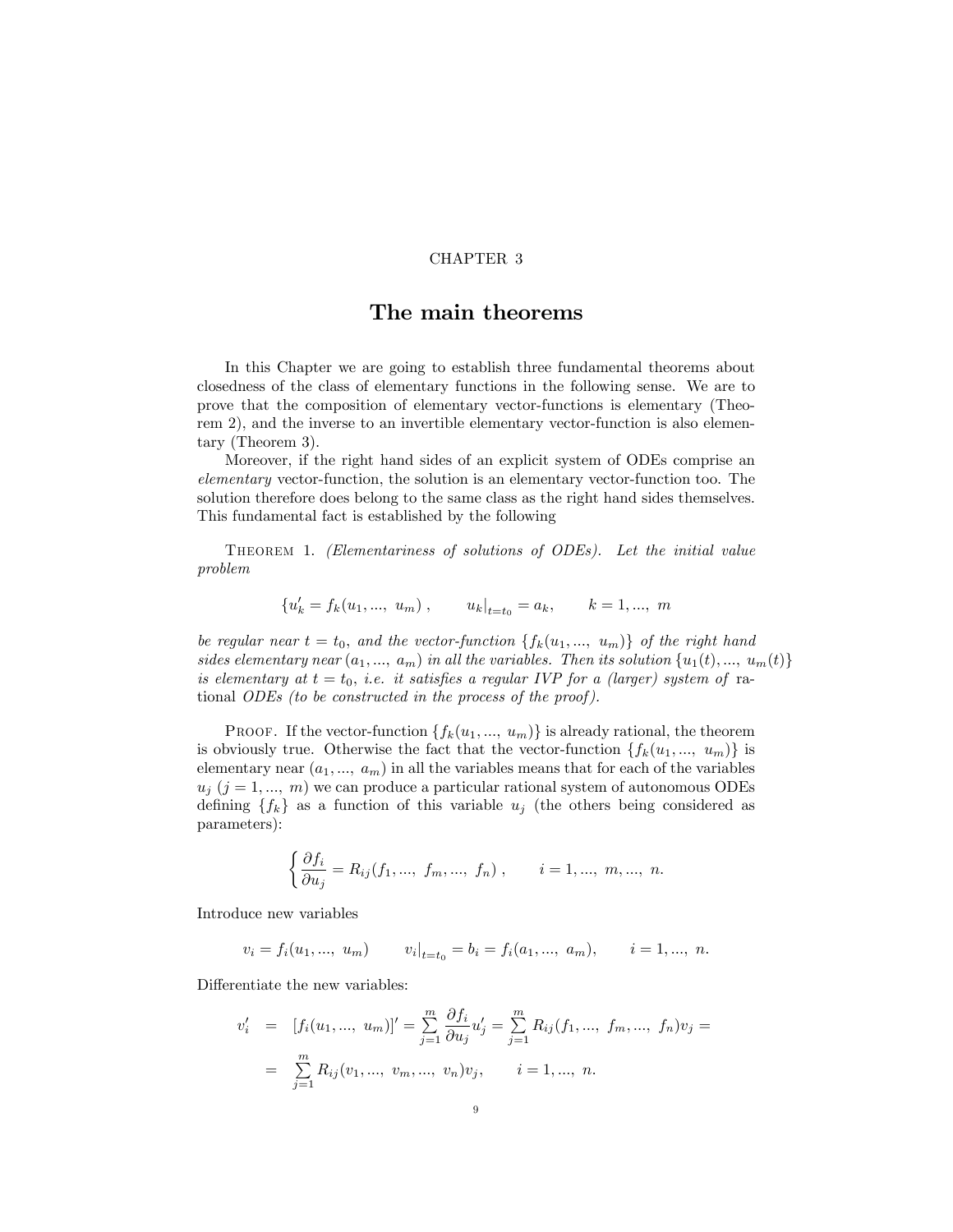Merging these equations with the source ODEs, obtain the regular IVP for a closed system

$$
\left\{\begin{array}{ll} u'_k=v_k,&u_k|_{t=t_0}=a_k,&k=1,...,~m\\ v'_i=\sum\limits_{j=1}^mR_{ij}(v_1,...,~v_m,...,~v_n)v_j,&v_i|_{t=t_0}=b_i,&i=1,...,~n\end{array}\right.
$$

which proves that solution  $(u_1, ..., u_m)$  is elementary as a part of a larger vectorfunction  $(u_1, ..., u_m, v_1, ..., v_n)$ .

REMARK 7. It is always possible therefore to convert a non-rational (transcendental) system of elementary ODEs to a larger rational system of ODEs (say, to rid of transcendental right hand sides). The number of the added equations does not exceed the number n of rows in the matrix of elementariness for the (non-rational) right hand sides of the source system. In particular cases however the total number of equations may happen to be less than  $m + n$  due to simplifications.

EXAMPLE 4. Following the reasoning of the Theorem, the elementary (transcendental) IVP  $u' = e^u$ ,  $u|_{t=0} = a$  converts to the rational system

$$
u' = v, \quad u|_{t=0} = a
$$
  
 $v' = v^2, \quad v|_{t=0} = e^a.$ 

Simplification is possible here: actually  $v = \frac{1}{e^{-a}-t}$  so that u is defined via one rational ODE

$$
u' = \frac{1}{e^{-a} - t}, \quad u|_{t=0} = a
$$

having the solution  $u = -\ln(e^{-a} - t)$ .

The fact that a composition of elementary vector-functions is elementary vectorfunction is established in the following

THEOREM 2. (Elementariness of a composition of functions). Let the vectorfunction  $\mathbf{y}: \mathbf{C}^k \to \mathbf{C}^m$ ,  $\mathbf{y} = \{y_j(x_1, ..., x_k)\}, \quad j = 1, ..., m$ , be elementary near  $(x_1, ..., x_k)$  in all its variables, and a function  $f_1(y_1, ..., y_m)$ :  $\mathbb{C}^m \to \mathbb{C}^1$  be elementary near  $(y_1, ..., y_m)$  in all its variables too. Then the composition

 $f_1(y_1(x_1, ..., x_k), ..., y_m(x_1, ..., x_k)) = z_1(x_1, ..., x_k)$ 

is elementary near  $(x_1, ..., x_k)$  in all its variables.

PROOF. Let elementariness of the function  $f_1$  be established by a matrix  $P =$  $||p_{ij}||_{i, j=1}^{i=n, j=m}$  of rational functions  $p_{ij}(f_1, ..., f_n)$ , and elementariness of the vector- $\text{function }\mathbf{y}\text{ - by a matrix }Q=\left \| q_{jl} \right \|_{j, \,\, l=1}^{j=M, \,\, l=k}, M\geq m \text{ of rational functions }q_{jl}(y_1,...,\,y_M).$ Denote the compositions

 $f_i(y_1(x_1, ..., x_k), ..., y_m(x_1, ..., x_k)) = z_i(x_1, ..., x_k), \quad i = 1, ..., n.$ 

Then for each of the variables  $x_l, l = 1, ..., k$ 

$$
\frac{\partial z_i}{\partial x_l} = \sum_{j=1}^m \frac{\partial f_i}{\partial y_j} \frac{\partial y_j}{\partial x_l} = \sum_{j=1}^m p_{ij}(f_1, ..., f_n) q_{jl}(y_1, ..., y_M) =
$$

$$
= \sum_{j=1}^m p_{ij}(z_1, ..., z_n) q_{jl}(y_1, ..., y_M), \qquad i = 1, ..., n
$$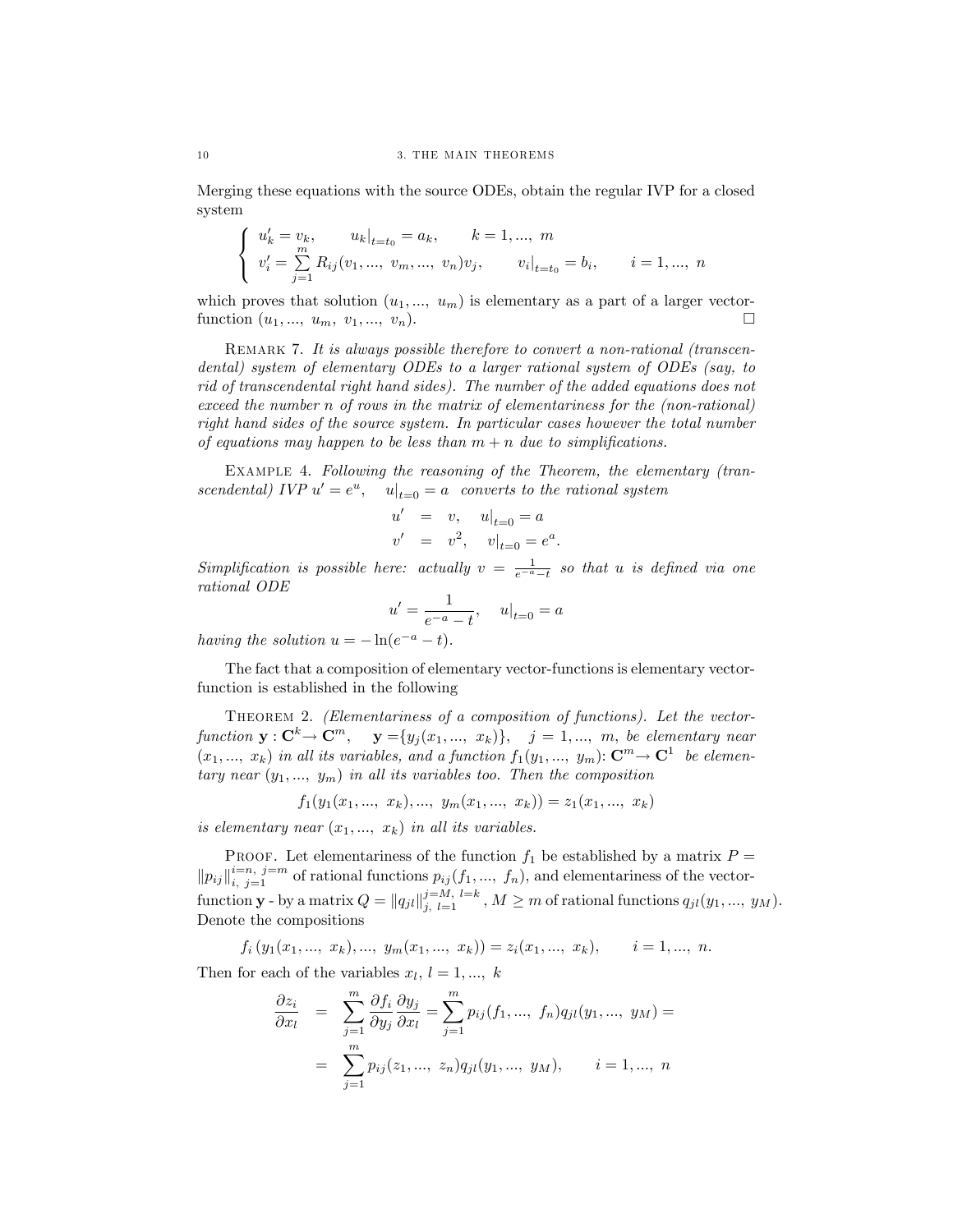so that for each  $x_l$ ,  $l = 1, ..., k$  we obtained a closed system whose right hand sides are all rational

$$
\begin{cases}\n\frac{\partial z_i}{\partial x_l} = \sum_{j=1}^m p_{ij}(z_1, ..., z_n) q_{jl}(y_1, ..., y_M), & i = 1, ..., n \\
\frac{\partial y_j}{\partial x_l} = q_{jl}(y_1, ..., y_M), & j = 1, ..., M\n\end{cases}
$$

thus establishing elementariness of  $z_1(x_1, ..., x_k)$  in all its variables. These right hand sides for all variables  $x_l$ ,  $l = 1, ..., k$  may be organized into a matrix

$$
R = \begin{Vmatrix} PQ_0 \\ Q \end{Vmatrix}, \quad Q_0 = \|q_{jl}\|_{j, l=1}^{j=m, l=k}
$$

 $(Q_0$  is an  $m \times k$  sub-matrix of  $M \times k$  matrix  $Q$ ).

REMARK 8. The number  $M + n$  of equations establishing elementariness of the composition equals to the sum of those numbers for the vector-functions  $\mathbf y$  and z.

REMARK 9. There are examples of functions looking as though a superposition of elementary functions but whose elementariness violates at certain point. For example, both functions sin t and t are elementary everywhere, yet as it was proven, the stand alone elementariness of  $\frac{\sin t}{t}$  violates at  $t = 0$ . However the functions  $\frac{\sin t}{t}$ is a composition of a rational function  $R(x, y) = \frac{x}{y}$  and elementary functions  $\sin t$ and t. The rational function R is not elementary at points where  $y = 0$ , therefore no contradiction to the Theorem takes place.

Elementariness of the inverse vector functions is established by the following

THEOREM 3. (Elementariness of an inverse vector-function). Let the vectorfunction  $\mathbf{y}: \mathbf{C}^m \to \mathbf{C}^m$ ,  $\mathbf{y} = \{y_k(x_1, ..., x_m)\}\$ ,  $k = 1, ..., m$ , be invertible and elementary near  $(x_1, ..., x_m)$  in all its variables. Then the inverse vector-function **X** is elementary in the respective neighborhood of  $(y_1, ..., y_m)$  in all the variables too.

PROOF. Let  $\mathbf{X} = \{X_i(y_1, ..., y_m)\}\$  be the inverse to y, and let elementariness of **y** be established by the matrix  $R = ||r_{ki}||_{k,i=1}^{k=M}$ ,  $M \ge m$  of rational functions  $r_{ki}(y_1, \ldots, y_m, \ldots, y_M)$ . That means that for each  $x_i$ 

$$
\begin{cases} \frac{\partial y_k}{\partial x_i} = r_{ki}(y_1, ..., y_m, ..., y_M) , & k = 1, ..., m, ..., M. \end{cases}
$$

Denote  $R_0 = ||r_{ki}||_{k,i=1}^{k=m, i=m}$  (a square  $m \times m$  sub-matrix of  $M \times m$  matrix  $R$ ), and  $R_1 = ||r_{ki}||_{k=m+1, i=1}^{k=M, i=m}$  so that

$$
R = \left\| \begin{matrix} R_0 \\ R_1 \end{matrix} \right\|.
$$

Observe that  $R_0$  represents a Jacobian of the vector function y, thus it must be regular at point  $(x_1, ..., x_m)$  because the vector-function y is invertible, so that  $R_0^{-1}$  exists. Therefore

$$
\left\|\frac{\partial X_i}{\partial y_k}\right\| = \left\|\frac{\partial y_k}{\partial x_i}\right\|^{-1} = R_0^{-1}.
$$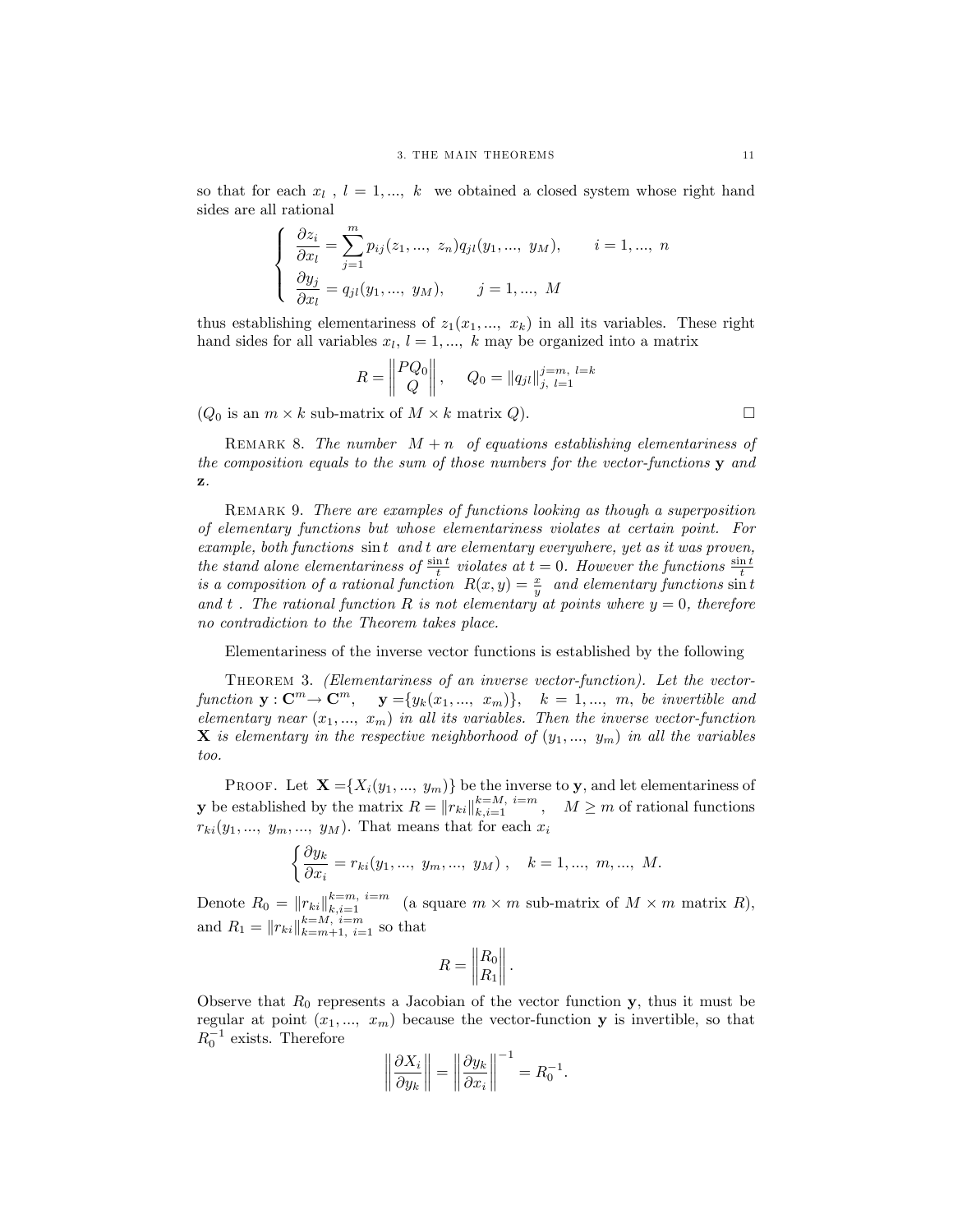Obtained by inversion of rational matrix  $R_0$ , the elements of  $R_0^{-1} = ||q_{ik}||_{i, k=1}^{i=m, k=m}$ must all be rational functions too. So for each  $y_k$  we have a system of ODEs

$$
\left\{\frac{\partial X_i}{\partial y_k} = q_{ik}(y_1, ..., y_m, ..., y_M)\right\}, \quad i = 1, ..., m
$$

in unknown functions  $X_i$  and  $y_k$ : not yet closed. Considering  $y_k$  an independent variable, obtain ODEs for all remaining  $y_i$ :

$$
\frac{\partial y_j}{\partial y_k} = \sum_{l=1}^m \frac{\partial y_j}{\partial x_l} \frac{\partial x_l}{\partial y_k} = \sum_{l=1}^m \frac{\partial y_j}{\partial x_l} \frac{\partial X_l}{\partial y_k} = \sum_{l=1}^m r_{jl} q_{lk}, \quad j = 1, ..., m, ..., M.
$$

The right hand sides of these systems therefore may be presented as a matrix

$$
RR_0^{-1} = \left\| \begin{matrix} R_0 \\ R_1 \end{matrix} \right\| R_0^{-1} = \left\| \begin{matrix} E \\ R_1 R_0^{-1} \end{matrix} \right\|
$$

so that only the equations for  $j = m+1, ..., M$  are non-trivial. Finally, for each  $y_k$ the closed system

(3.1) 
$$
\begin{cases} \frac{\partial y_j}{\partial y_k} = \delta_{jk}, \quad j = 1, ..., m, \\ \frac{\partial y_j}{\partial y_k} = \sum_{l=1}^m r_{jl}(y_1, ..., y_M) q_{lk}(y_1, ..., y_M), \quad j = m+1, ..., M \\ \frac{\partial X_i}{\partial y_k} = q_{ik}(y_1, ..., y_M), \quad i = 1, ..., m \end{cases}
$$

establishes elementariness of the vector function **X** in all its variables  $y_1, ..., y_m$ . The matrix of elementariness is

$$
Q = \left\| \begin{matrix} R R_0^{-1} \\ R_0^{-1} \end{matrix} \right\| = \left\| \begin{matrix} E \\ R_1 R_0^{-1} \\ R_0^{-1} \end{matrix} \right\|
$$

 $\Box$ 

REMARK 10. Observe that ODEs  $(3.1)$  for components  $X_i$  of the inverse vectorfunctions are not coupled. Thus we can write down smaller closed systems of ODEs for each of the components  $X_i$  separately (i does not run from 1 through m, but takes only one value).

COROLLARY 2. For  $m = 1$ , when  $y_1(t)$  is elementary satisfying the system

$$
\{y_i' = r_i(y_1, ..., y_M), \quad i = 1, ..., M,
$$

the inverse function  $T(y_1)$  is elementary satisfying the system

$$
\left\{\begin{array}{l}\frac{dT}{dy_1}=\frac{1}{r_1(y_1,..., y_M)}\\\frac{dy_i}{dy_1}=\frac{r_i(y_1,..., y_M)}{r_1(y_1,..., y_M)},\quad i=2,..., M.\end{array}\right.
$$

COROLLARY 3. Let the vector-function  $\mathbf{y}: \mathbf{C}^m \to \mathbf{C}^m$ ,  $\mathbf{y} = \{y_j(x_1, ..., x_m; p)\}, \quad j =$ 1,..., m, with a parameter p be invertible and elementary near  $(x_1, ..., x_m; p)$  in all its variables including the parameter. Then the inverse vector-function  $X$  is elementary in the respective neighborhood of  $(y_1, ..., y_m; p)$  in all its variables including the parameter too.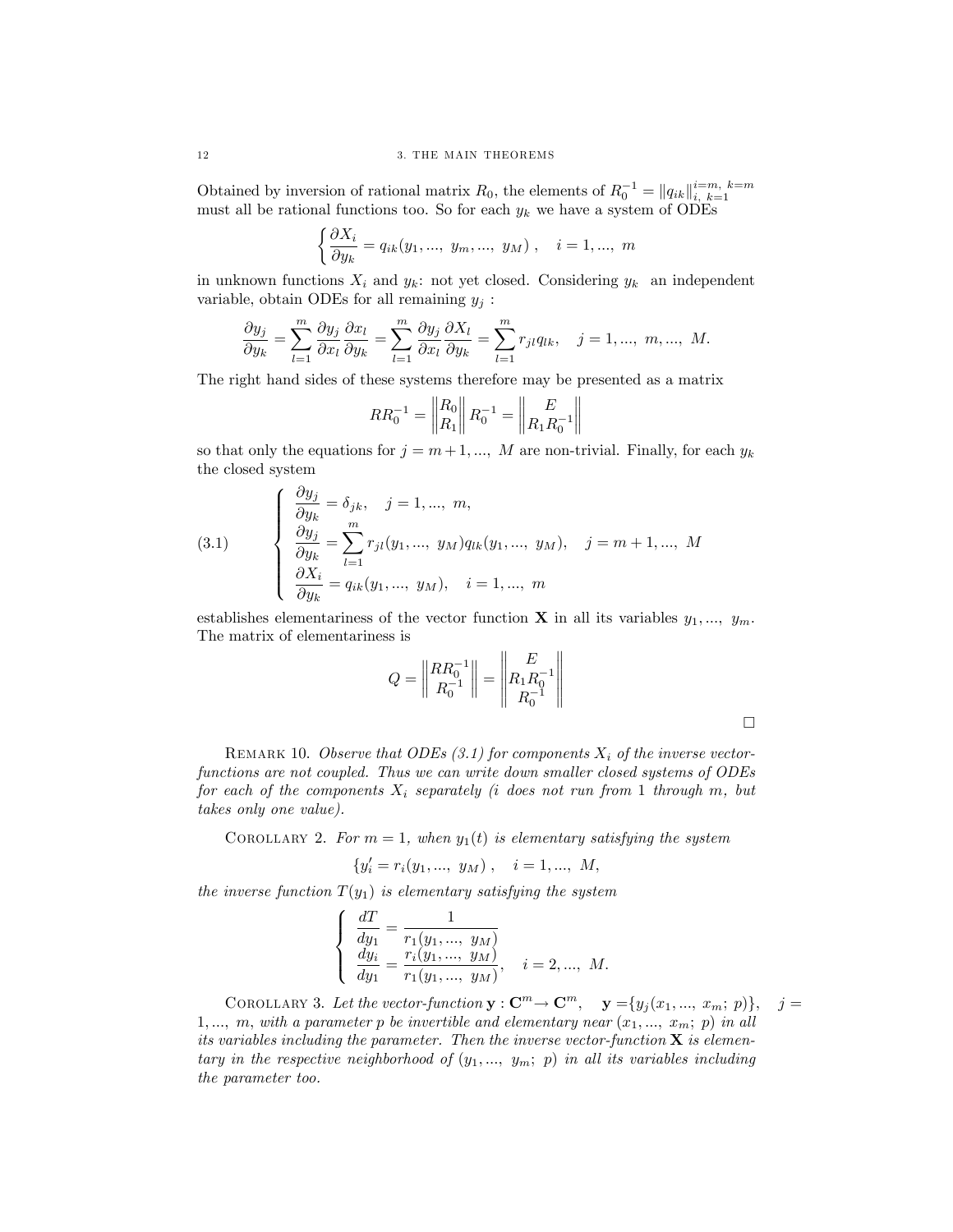PROOF. The method of the proof and the ODEs establishing elementariness in  $(y_1, ..., y_m)$  remain the same as in the Theorem, because the parameter does not occur in the ODEs explicitly. The fact that the source vector  $y$  is elementary in  $p$ is given by the system of corresponding rational ODEs

$$
\left\{\frac{\partial y_k}{\partial p} = r_k(y_1, ..., y_m, ..., y_M), \quad k = 1, ..., m, ..., M.
$$

Now consider the inverse vector  $\mathbf{X}(y_1, ..., y_m)$  depending on p only via  $(y_1, ..., y_m)$ :

$$
\frac{\partial X_i}{\partial p} = \sum_{l=1}^m \frac{\partial X_i}{\partial y_l} \frac{\partial y_l}{\partial p} =
$$
  
= 
$$
\sum_{l=1}^m q_{il}(y_1, ..., y_m, ..., y_M) r_l(y_1, ..., y_m, ..., y_M).
$$

The closed system establishing elementariness of the inverse vector in parameter  $p$ is:  $\mathbf{a}$ 

$$
\begin{cases}\n\frac{\partial y_k}{\partial p} = r_k(y_1, ..., y_m, ..., y_M), & k = 1, ..., m, ..., M. \\
\frac{\partial X_i}{\partial p} = \sum_{l=1}^m q_{il}(y_1, ..., y_m, ..., y_M) r_l(y_1, ..., y_m, ..., y_M)\n\end{cases}
$$

REMARK 11. While elementariness in the parameters of the general solution of elementary ODEs is an open question, for the inverse vector-function elementariness in the parameter is proved.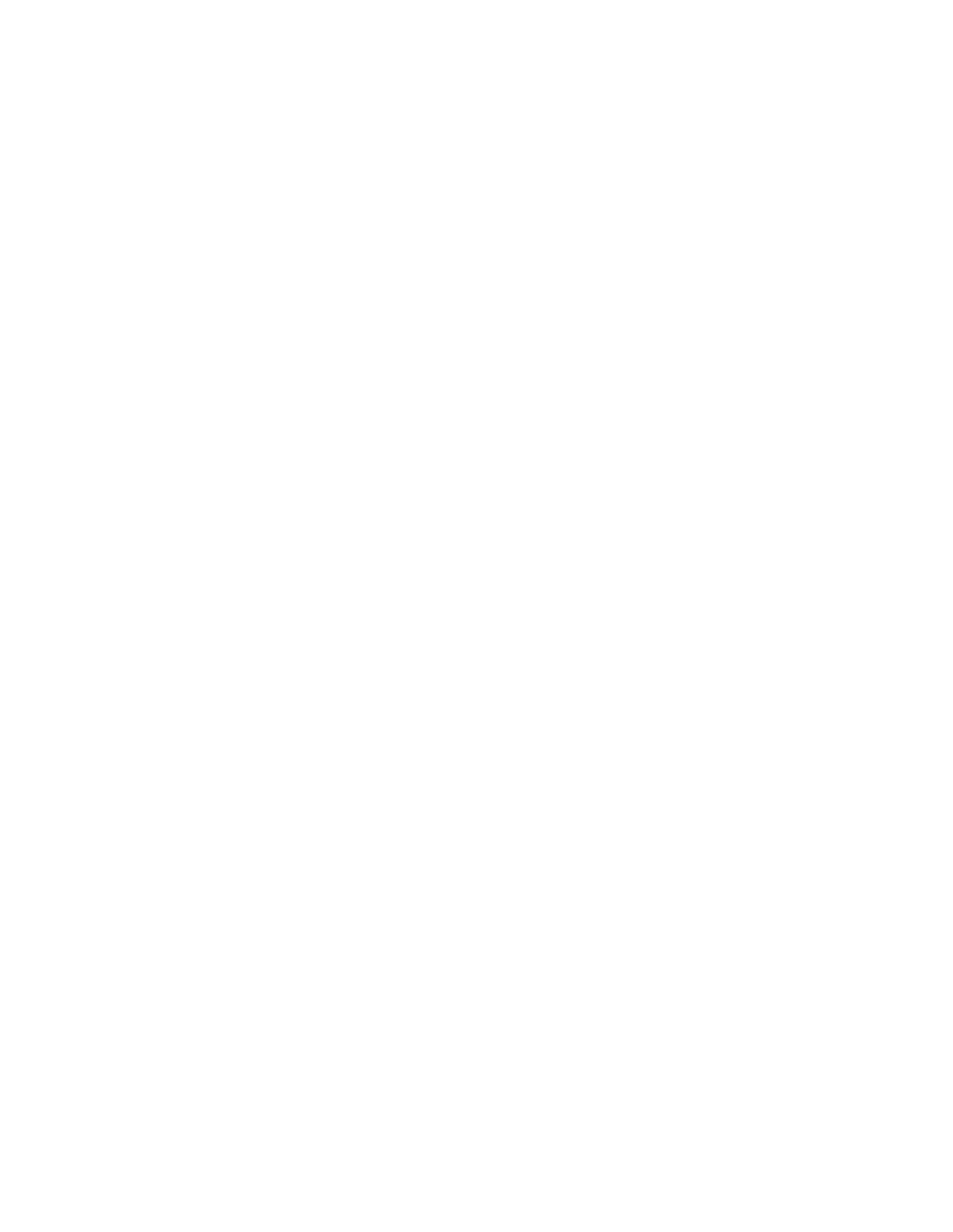# Properties of elementary functions

The main properties of elementary functions are summarized in Table 1 below. Items 3-5, 9 were proved in the chapter Main Theorems.

Item 6: Multivariate algebraic functions are elementary as inverse to the polynomial functions.

Item 7: Let elementariness of  $u(t)$  be established by the system  $\mathbf{u}' = \mathbf{R}(\mathbf{u},t)$ . Then the derivative  $\mathbf{u}' = \mathbf{v}$  satisfies a rational equation  $\mathbf{v}' = \sum \frac{\partial \mathbf{R}}{\partial u_i} R_i + \frac{\partial \mathbf{R}}{\partial t}$ .

Item 8: The antiderivative  $u(t, x) = \int f(t, x)dt$  satisfies the ODE  $u'_t = f(t, x)$ where x is a parameter and  $f$  is elementary. Therefore  $u$  is elementary in  $t$  by Theorem 1, but it can happen to be non-elementary in  $x$  like the Gamma integral (Item 14).

Item 10 : Consider the Gamma function  $\Gamma(t)$  at a regular point  $t_0$  and its Taylor expansion. The partial sums  $S_n(t)$  of the Taylor expansion are elementary as polynomials and they do converge:  $\lim_{n \to \infty} S_n(t) = \Gamma(t)$ . Yet  $\Gamma(t)$  is later proven non-elementary.

Items 11-15 are discussed farther in the article.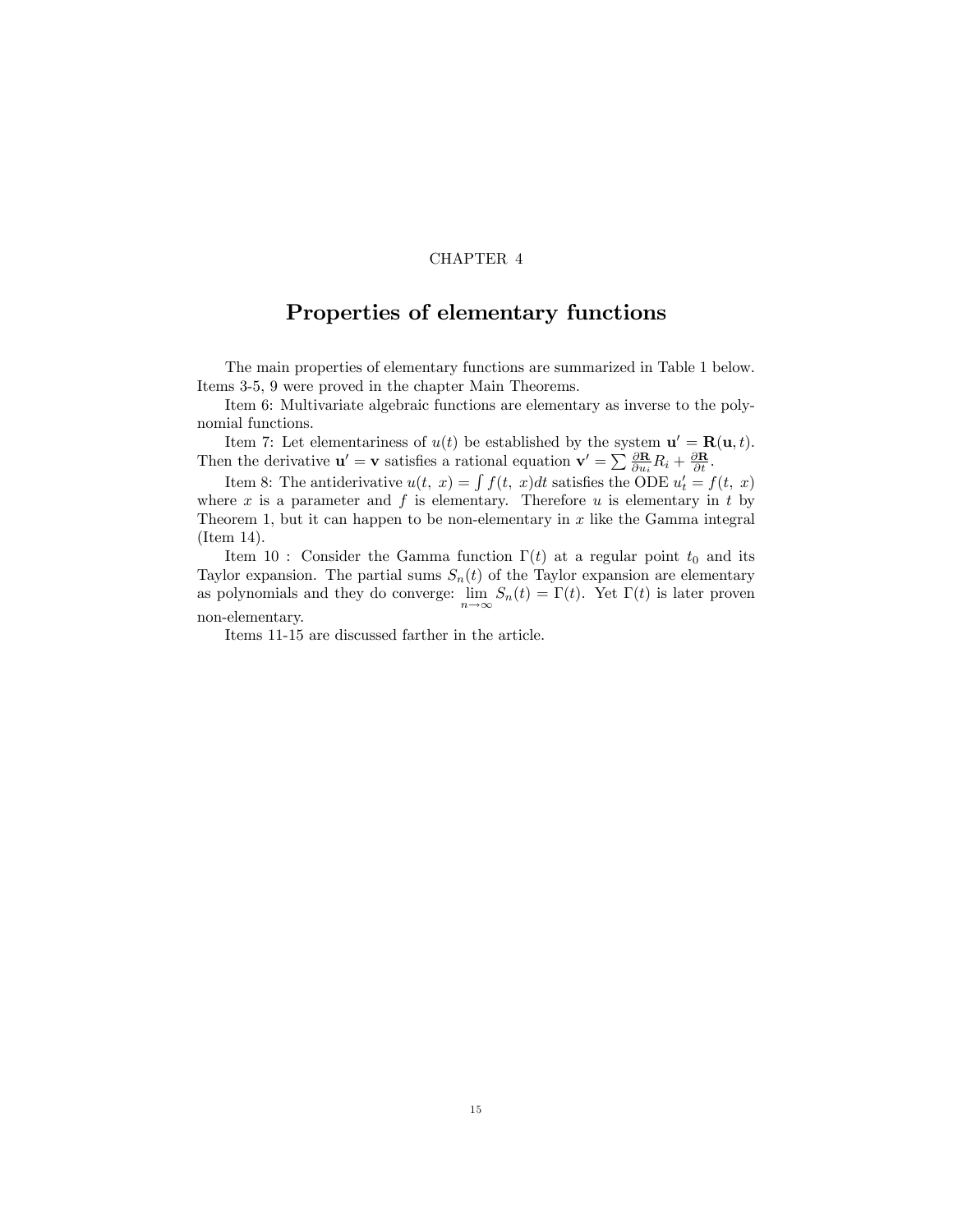|                |                                                             | Elementary in all variables everywhere                  |
|----------------|-------------------------------------------------------------|---------------------------------------------------------|
| $\mathbf{1}$   | Polynomial functions                                        | being trivial examples of multivariate                  |
|                |                                                             | elementary functions                                    |
|                |                                                             | (see item 7 for the non-trivial)                        |
| $\overline{2}$ | Rational functions                                          | Elementary in all variables everywhere                  |
|                |                                                             | except its points of singularity, being                 |
|                |                                                             | trivial examples of multivariate                        |
|                |                                                             | elementary functions                                    |
|                |                                                             | (see item 7 for the non-trivial)                        |
|                | Conventional elementary<br>functions and some               |                                                         |
| 3              | special such as Airy's                                      | Elementary                                              |
|                | Composition of elementary                                   |                                                         |
| 4              | in all variables                                            | Elementary in all variables                             |
|                | vector-functions                                            | (Theorem 2)                                             |
|                | Inverse to an elementary                                    |                                                         |
| 5.             | in all variables                                            | Elementary in all variables                             |
|                | vector-function                                             | (Theorem 3)                                             |
|                | An inverse function                                         |                                                         |
|                | $X_n(x_1, , x_{n-1})$ defined                               |                                                         |
| 6              | via an implicit equation                                    | Elementary in all variables                             |
|                | $F(x_1, , x_n) = 0,$                                        | (Corollary 3)                                           |
|                | where $F$ is elementary                                     |                                                         |
|                | in all variables                                            |                                                         |
| 7              |                                                             | Elementary at regular points                            |
|                |                                                             | in all variables                                        |
|                | Multivariate<br>algebraic functions                         | exemplifying multivariate                               |
|                |                                                             | elementary functions<br>generally not expressible       |
|                |                                                             | via rational functions                                  |
|                | Derivatives of                                              |                                                         |
| 8              | an elementary function                                      | Elementary                                              |
|                | Integral $\int f(t, x) dt$ ,                                | Elementary in $t$ , but not necessarily in $x$ .        |
| 9              | $f$ elementary in $t, x$                                    | Only one such example (item 15)                         |
|                |                                                             | proven non-elementary.                                  |
|                | Vector-function $u_k(t, x)$ ,                               | Elementary in $t$ (Theorem 1),                          |
|                | a solution of an IVP                                        | not necessarily in $x$ .                                |
| 10             | ${u'_k = f_k(u_1, , u_n, x)},$                              | Analytical continuation in $t$                          |
|                | ${f_k}$ elementary                                          | is doable into the domain                               |
|                | in all variables<br>$\lim f_n(t)$ , all $f_n(t)$ elementary | of regularity of the ODEs<br>Not necessarily elementary |
| 11             |                                                             |                                                         |
|                | $\sum_{n=0}^{\infty} a_n t^n$ converging to $f(t)$ ,        | Not necessarily elementary.                             |
| 12             | $a_n$ are arbitrary                                         | Generally a method of analytical                        |
|                |                                                             | continuation not known.                                 |
| 13             | $\sum_{n=0}^{\infty} a_n t^n$ converging to $f(t)$ ,        | Elementary. Analytical<br>continuation is doable        |
|                | $a_n$ obtained via AD formulas                              | via integration into the domain                         |
|                | for elementary ODEs                                         | of regularity of the ODEs                               |
| 14             | Euler's Gamma function $\Gamma(x)$                          | Not elementary everywhere                               |
|                | $G(t,x) = \int_0^t u^{x-1} e^{-u} du$                       | Elementary in $t$ ,                                     |
| 15             | generating $\Gamma(x)$ so that                              | non-elementary in $x$                                   |
|                | $\Gamma(x) = G(\infty, x)$                                  | for all $t > 0$                                         |
|                |                                                             |                                                         |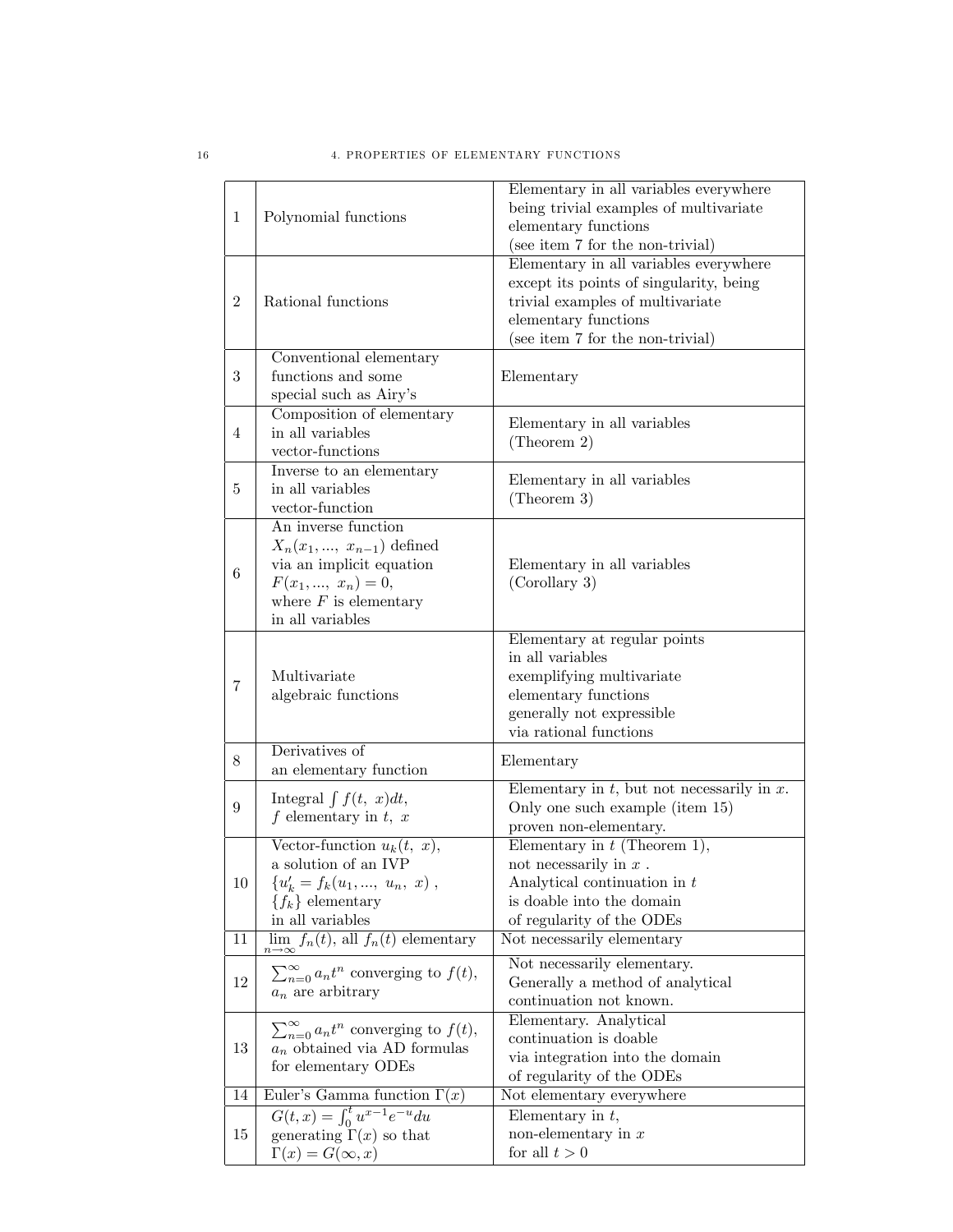Table 1. Properties of elementary functions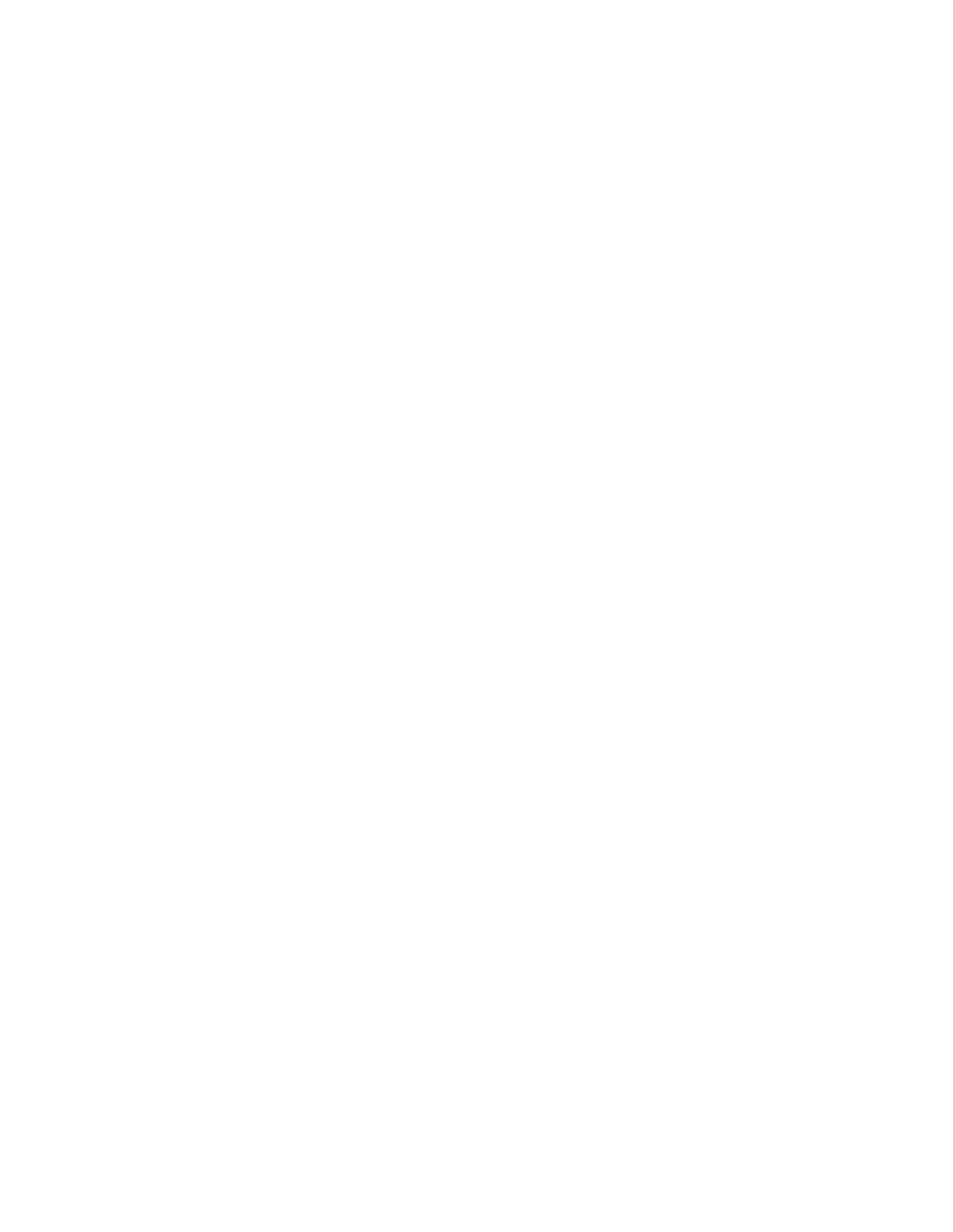# Fundamental transforms

# 1. Elementary systems - into special larger systems

In this section we are to show that all explicit first order systems of ODEs with elementary right hand sides are convertible to larger systems in special formats summarized in the Table 2 below.

| (1) An explicit first order system of ODEs whose right-hand side            |                                                                            |  |
|-----------------------------------------------------------------------------|----------------------------------------------------------------------------|--|
| is elementary vector-function converts to                                   |                                                                            |  |
| $(2)$ A system of ODEs whose right-hand sides are <b>rational functions</b> |                                                                            |  |
| (Theorem 1). At regular points it further converts to                       |                                                                            |  |
|                                                                             | (3) A canonical system: an ex- $\mid$ (4) A system, whose right-hand       |  |
|                                                                             | plicit system of algebraic and dif- sides are <b>polynomials</b> . It fur- |  |
| ferential equations for comput- the converts to                             |                                                                            |  |
| ing <i>n</i> -order derivatives requiring                                   |                                                                            |  |
| $O(n^2)$ operations.                                                        |                                                                            |  |
|                                                                             | (5) Polynomial ODEs of degree                                              |  |
|                                                                             | $\leq$ 2. It further converts to poly-                                     |  |
|                                                                             | nomial ODEs of degree 2 with                                               |  |
|                                                                             | $(6)$ with coeffi- $(7)$<br>with                                           |  |
|                                                                             | cients $0, 1$ only   squares only                                          |  |
|                                                                             | $(Kerner [6])$ $(Charnyi [7])$                                             |  |

Table 2. Transformations of elementary systems of ODEs

We speak about conversion of the source system into a larger target system of ODEs in the sense of the equivalent transformation. That means the solution vector of the target system contains the solution vector of the source one. Some components of the target system are introduced as known relations over the source components. Therefore the initial values of the target systems are not free. The newly introduced components are functions of the source initial values, while the corresponding relations are in fact the integrals of the target system.

Let a system of ODEs

(5.1) 
$$
\{u'_k = f_k(u_1, ..., u_m), \qquad u_k|_{t=t_0} = a_k, \qquad k = 1, ..., m
$$

be an elementary meaning that the vector-function  $\{f_k(u_1, ..., u_m)\}\$ is elementary in all its variables. The possibility of transformation to a rational system was proved in Theorem 1. To not complicate our notation, assume system (5.1) to be already rational.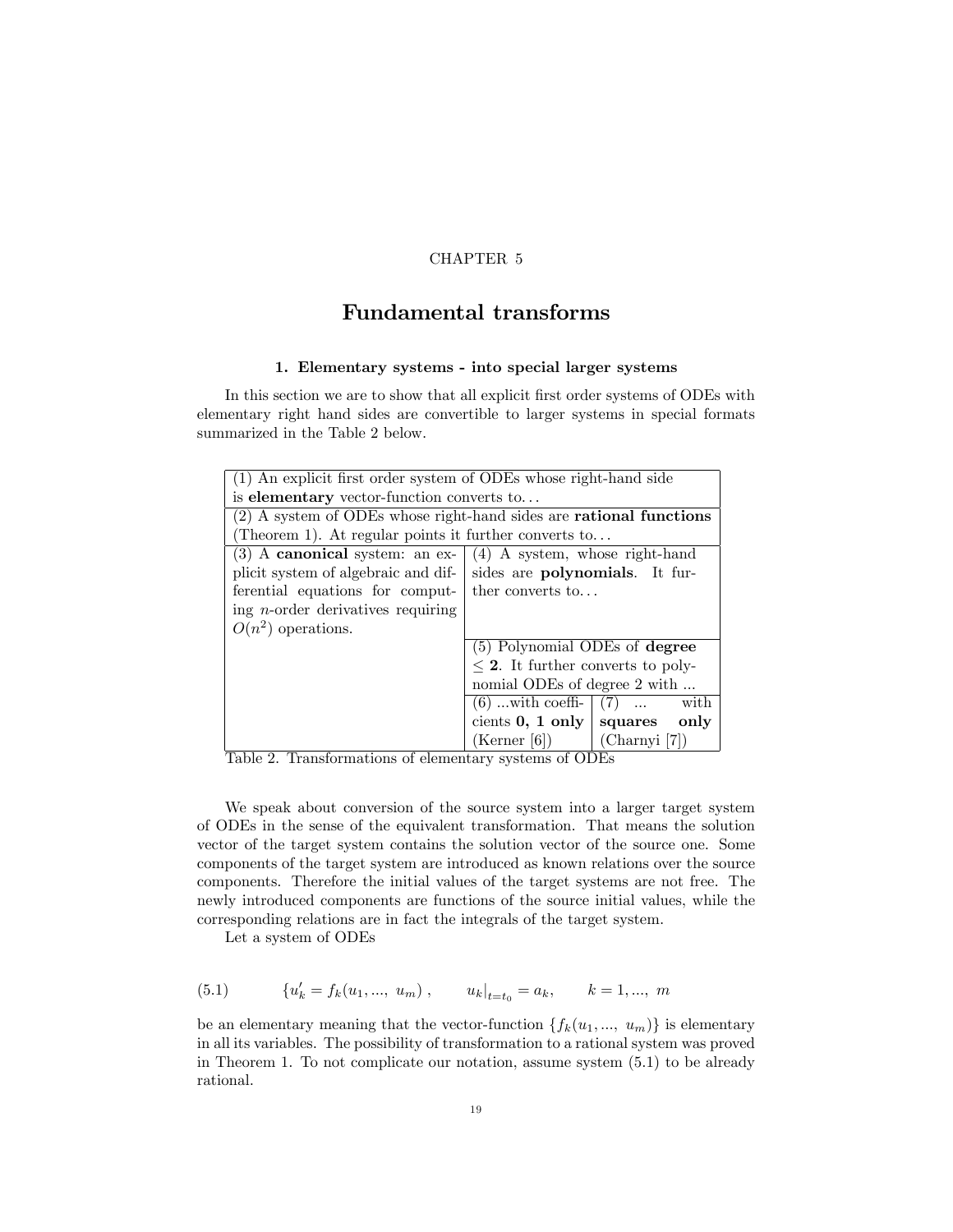#### 1.1. Canonical system. (Table 2 cell 3).

Assuming the right hand side all rational, we can introduce the so called auxiliary variables  $u_{m+1}$ ,  $u_{m+2}$ , ... in a sequence of explicit equations with a goal that only one arithmetic operation is allowed in the right hand sides:

(5.2) 
$$
\begin{cases} u_k = r_k(u_\alpha, u_\beta), & \alpha, \beta < k, \quad k = m+1, ..., M \\ u'_k = u_\alpha, & \alpha \le M, \quad k = 1, ..., m. \end{cases}
$$

Here  $r_k(u_\alpha, u_\beta)$  stands for a rational function implementing one of the four arithmetic operations over no more than two operands, so that the optimized formulas  $(1.3-1.5)$  of *n*-order differentiation can be applied. This format is neither unique, nor the shortest possible<sup>1</sup>.

The canonical form is the main instrument of Automatic Differentiation for iterative computing of *n*-order derivatives. At *i*-th iteration, formulas  $(1.3-1.5)$ require  $O(i)$  operations,  $i = 1, ..., n$ , which sums up to  $O(\sum_{i=1}^{n} n_i)$  $i=1$  $i) = O(n^2)$ . It is due to this estimate that AD and the modern Taylor method are practically feasible and compete with other methods of numeric integration.

The rest of transformations (4-7) are important in theoretical considerations.

#### 1.2. Conversion to polynomial systems. (Table 2 cell 4).

Assume system (5.1) to be already rational and regular at an initial point so that

$$
\left\{u_k'=\frac{p_k(u_1,...,u_m)}{q_k(u_1,...,u_m)}\;,\qquad u_k|_{t=t_0}=a_k,\qquad k=1,...,\;m.
$$

Introduce new variables

$$
v_k = \frac{1}{q_k(u_1, ..., u_m)}.
$$

Then

$$
u'_{k} = p_{k}(u_{1}, ..., u_{m})v_{k}, \t u_{k}|_{t=t_{0}} = a_{k}, \t k = 1, ..., m.
$$
  

$$
v'_{k} = -v_{k}^{2} \left( \frac{\partial q_{k}}{\partial u_{1}} u'_{1} + ... + \frac{\partial q_{k}}{\partial u_{m}} u'_{m} \right) =
$$
  

$$
= -v_{k}^{2} \left( \frac{\partial q_{k}}{\partial u_{1}} p_{1} v_{1} + ... + \frac{\partial q_{k}}{\partial u_{m}} p_{m} v_{m} \right), \t v_{k}|_{t=t_{0}} = \frac{1}{q_{k}(a_{1}, ..., a_{m})}
$$

is a polynomial system. It is not necessarily the optimal<sup>1</sup>.

The further transforms (cells 5-7 in the Table) to polynomials of degree 2 and the special formats were first introduced in the papers [Charnyi 1970] and [Kerner 1981 | independently. Both authors perhaps were not aware of the Moore's concept of elementary functions and about the uniform method of converting elementary ODEs into the rational ones (as in Theorem 1). They did mention however that the conventional elementary functions satisfy rational ODEs, and ODEs in applications are comprised of the conventional elementary functions.

<sup>&</sup>lt;sup>1</sup>A shorter system may be obtained by identifying the common sub-expressions.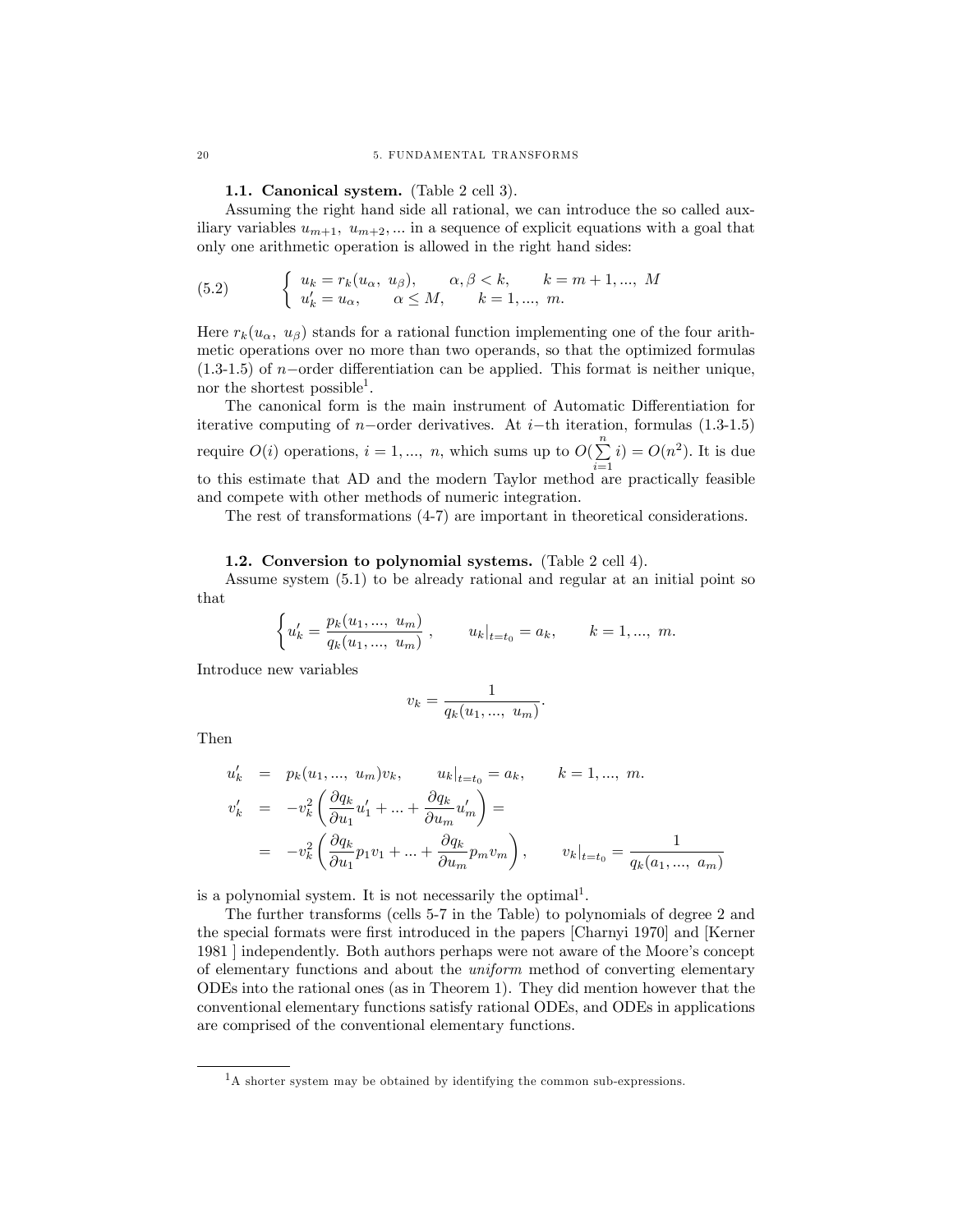1.3. Conversion to polynomial systems of second degree. (Table 2 cell 5).

Assume that the source system (5.1) is already converted to the polynomial system

(5.3)

$$
u'_{k} = P_{k}(u_{1}, ..., u_{m}) = \sum_{(\alpha, \beta, ... \omega)} b^{k}_{\alpha\beta... \omega} u_{1}^{\alpha} ... u_{m}^{\omega}, \qquad u_{k}|_{t=t_{0}} = a_{k}, \qquad k = 1, ..., m
$$

and the maximal degree of the polynomials  $P_k$  is r. Consider a set of all monomials  $u_1^{\alpha}...u_m^{\omega}$  of a degree  $\leq r$ : the number of such monomials is  $m^r$ . Introduce  $m^r$  new variables  $v_{\alpha\beta...\omega} = u_1^{\alpha}...u_m^{\omega}$ . In these new variables equations (5.3) become linear:

(5.4) 
$$
u'_{k} = \sum b^{k}_{\alpha\beta...\omega} v_{\alpha\beta...\omega}, \qquad k = 1, ..., m.
$$

Obtain derivatives of the newly introduced variables:

$$
v'_{\alpha\beta...\omega} = (u_1^{\alpha}...u_m^{\omega})' =
$$
  
=  $\alpha(u_1^{\alpha-1}...u_m^{\omega})u'_1 + ... + \omega(u_1^{\alpha}...u_m^{\omega-1})u'_m =$   
=  $\alpha v_{\alpha-1,\beta...{\omega}}u'_1 + ... + \omega v_{\alpha\beta...\omega-1}u'_m =$   
(5.5) =  $\alpha v_{\alpha-1,\beta...\omega} \sum b_{\alpha\beta...\omega}^1 v_{\alpha\beta...\omega} + ... + \omega v_{\alpha\beta...\omega-1} \sum b_{\alpha\beta...\omega}^m v_{\alpha\beta...\omega}.$ 

Equations (5.4, 5.5) comprise a closed polynomial system of second degree. Denote multi-index variables  $v_{\alpha\beta}$  in linearly indexed variables  $w_k$ , k running from 1 to  $N = m<sup>r</sup>$ . In this new notation, rewrite system (5.4, 5.5) as a general second degree polynomial system

(5.6) 
$$
\left\{ w'_k = \sum_{i, j} b_{ij}^k w_i w_j + \sum_i b_i^k w_i + c^k \right\}, \qquad k = 1, ..., N.
$$

This second degree polynomial system may be converted to a second degree form by introducing a dummy variable  $w_k$ :  $w'_k = 0$ ,  $w_k|_{t=t_0} = 1$ ,  $(k = N+1)$  and using it as a factor in the equations. To not complicate the notation, rewrite equation  $(5.6)$  as a form with the same coefficients

(5.7) 
$$
\left\{ w'_k = \sum_{i, j=1}^N b_{ij}^k w_i w_j, \qquad k = 1, ..., N. \right\}
$$

 $\overline{\phantom{a}}$ 

1.4. Conversion to a system with degree 2 forms in zeros and ones only. (Table 2, cell 6, [Kerner 1981]).

Introduce  $N^4$  new variables  $x_{ijkl}$  in system (5.7) through relations

 $x_{ijkl} = b_{ij}^k w_l,$  i, j, k,  $l = 1, ..., N$ .

Differentiate them taking into consideration equations  $(5.7)$ :

$$
x'_{ijkl} = b^k_{ij} w'_l = b^k_{ij} \sum_{\alpha, \beta=1}^N b^l_{\alpha\beta} w_\alpha w_\beta = \sum_{\alpha, \beta=1}^N b^k_{ij} w_\alpha b^l_{\alpha\beta} w_\beta
$$

$$
= \sum_{\alpha, \beta=1}^N x_{ijk\alpha} x_{\alpha\beta l\beta}, \qquad i, j, k, l = 1, ..., N.
$$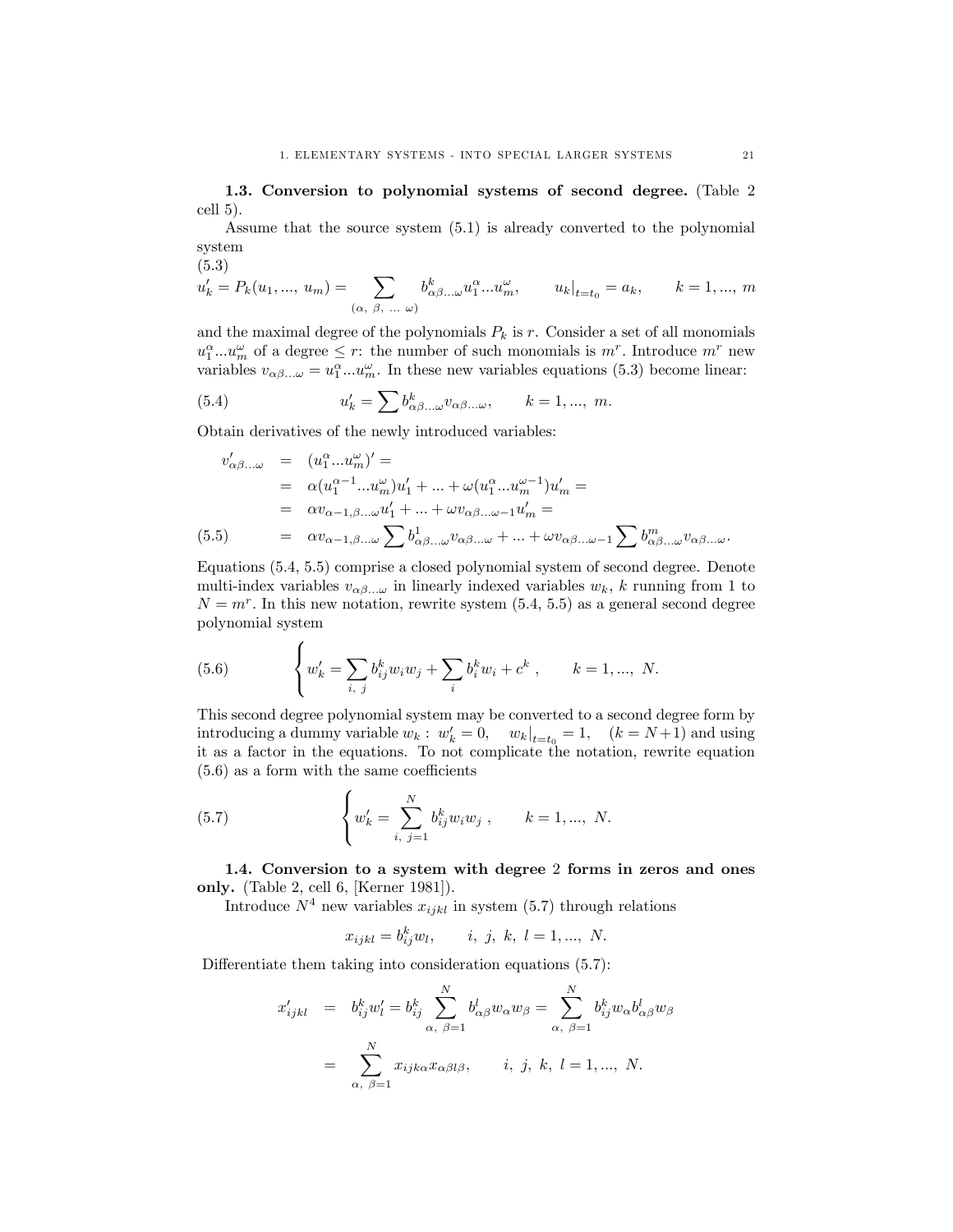This is a closed system with degree 2 forms, each containing zeros and ones only (not all possible monomials  $x_{ijk\alpha}x_{\alpha\beta l\beta}$  occur in each of the forms).

1.5. Conversion to a system in squares only. (Table 2, cell 7 [Charnyi 1970]).

Introduce  $C_N^2$  new variables  $x_{ij}$ ,  $y_{ij}$  for each pair of different  $w_i$ ,  $w_j$  in system (5.7) through relations

$$
w_i = x_{ij} + y_{ij},
$$
  $x_{ij} = (w_i + w_j)/2$   
\n $w_j = x_{ij} - y_{ij},$   $y_{ij} = (w_i - w_j)/2$ 

so that system (5.7) now contains squares only,

$$
w'_{k} = \sum_{i, j=1}^{N} b_{ij}^{k} (x_{ij}^{2} - y_{ij}^{2}), \qquad k = 1, ..., N.
$$

To close the system, obtain ODEs for  $x_{ij}$ ,  $y_{ij}$ :

$$
x'_{ij} = (w_i + w_j)/2 = \frac{1}{2} \sum_{\alpha, \ \beta=1}^{N} (b^i_{\alpha\beta} + b^j_{\alpha\beta})(x^2_{\alpha\beta} - y^2_{\alpha\beta})
$$
  

$$
y'_{ij} = (w_i - w_j)/2 = \frac{1}{2} \sum_{\alpha, \ \beta=1}^{N} (b^i_{\alpha\beta} - b^j_{\alpha\beta})(x^2_{\alpha\beta} - y^2_{\alpha\beta})
$$

Rewrite these three groups of equations in  $w_i$ ,  $x_{ij}$ ,  $y_{ij}$  into linearly indexed variables  $z_k, k = 1, ..., N, ..., M$ :

$$
\left\{ z_{k}^{\prime}=\sum_{i=1}^{M}c_{i}^{k}z_{i}^{2}\;,\qquad k=1,...,\;M\right.
$$

which is a polynomial system in squares only.

The methods of transforms (4-7) performed above are neither unique, nor necessarily optimal. They were chosen for the reason of uniformity and simplicity only.

#### 2. Elementary systems - into one  $n$ -order ODE

In the previous section we considered transforms of the first order system into larger systems with special features. Is an "opposite" transform, from a system to one ODE (of an order  $n$ ) possible too?

In the chapter "Definitions" we posed a question whether the equivalency between a regular IVP for a system of first order ODEs vs. a regular IVP for one ODE of order  $n$  really takes place in the class of ODEs with rational right hand parts. As of today, the complete solution of this problem is not known. A partial solution follows.

THEOREM 4. For each component  $u_k$  of the solution of a regular IVP (5.1) with elementary right hand sides there exists an  $n$ -order implicit polynomial ODE

$$
P(t, u, u', ..., u^{(n)}) = 0
$$

with a nonzero polynomial

$$
P(T, U_0, U_1, ..., U_n)
$$

satisfied by  $u = u_k(t)$ .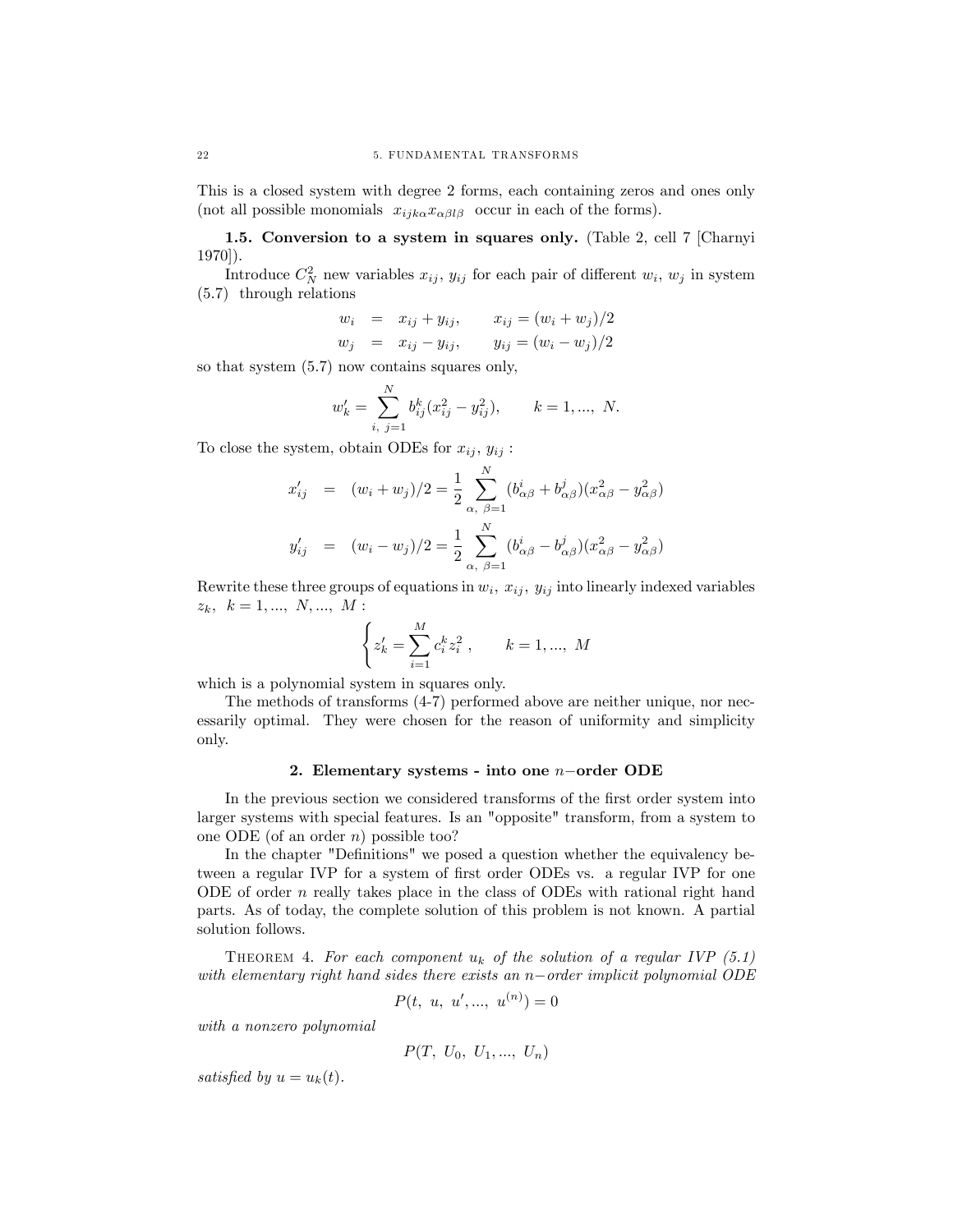REMARK 12. The Theorem does not claim however as though

$$
\left. \frac{\partial P(t, U_0, U_1, ..., U_n)}{\partial U_n} \right|_{t=t_0} \neq 0,
$$

which would be equivalent to the Conjecture [Gofen 2008] not yet proved.

PROOF. Assume that the source system  $(5.1)$  is already polynomial. For simplicity consider it in variables  $u, v, w$  and polynomials  $F, G, H$ 

(5.8) 
$$
u' = F(t, u, v, w) \n v' = G(t, u, v, w) \n w' = H(t, u, v, w)
$$

with the goal of obtaining an  $n$ -order implicit polynomial ODE satisfied by u. Repeatedly differentiate the equation for  $u$  obtaining an infinite sequence

$$
u' = F_1(t, u, v, w) = F(t, u, v, w)
$$
  
\n
$$
u'' = F_2(t, u, v, w) = \frac{\partial F_1}{\partial T} + \frac{\partial F_1}{\partial U}F + \frac{\partial F_1}{\partial V}G + \frac{\partial F_1}{\partial W}H
$$
  
\n(5.9) 
$$
u^{(n)} = F_n(t, u, v, w) = \frac{\partial F_{n-1}}{\partial T} + \frac{\partial F_{n-1}}{\partial U}F + \frac{\partial F_{n-1}}{\partial V}G + \frac{\partial F_{n-1}}{\partial W}H
$$
  
\n...

of nonzero<sup>2</sup> polynomials  $F_n(t, u, v, w)$ ,  $n = 1, 2, ...$  Consider equations (5.9) as an algebraic system over  $(t, u, v, w)$  treating  $u^{(n)}$  as parameters

$$
F_n(T, U, V, W) - U_n = A_n(T, U, V, W, U_n) = 0, \quad n = 1, 2, ...
$$

This system does have a solution (the solution of the IVP). In order to rid of  $V$ ,  $W$ , apply algebraic elimination. To rid of W, form the resultants  $\langle A_1, A_2 \rangle = B_1$ ,  $\langle A_1, A_3 \rangle = B_2$ , obtaining a new system without W:

$$
\begin{array}{rcl}\n0 & = & B_1(T, U, V, U_1, U_2) \\
0 & = & B_2(T, U, V, U_1, U_3)\n\end{array}
$$

To rid of V, form the resultants  $\langle B_1, B_2 \rangle = P(T, U, U_1, U_2, U_3)$ , with polynomial P delivering the required ODE P delivering the required ODE.

Disregarding impracticality of the method of resultants, this Theorem establishes the possibility of transformation of an explicit polynomial first order ODEs into one implicit polynomial ODE of order  $n$ , leaving open the question about possible singularity of this ODE at the initial point.

<sup>&</sup>lt;sup>2</sup>If one - and therefore all subsequent  $F_n$  were zero polynomials, the solution u ought to be a polynomial in t, surely a solution of a polynomial ODE.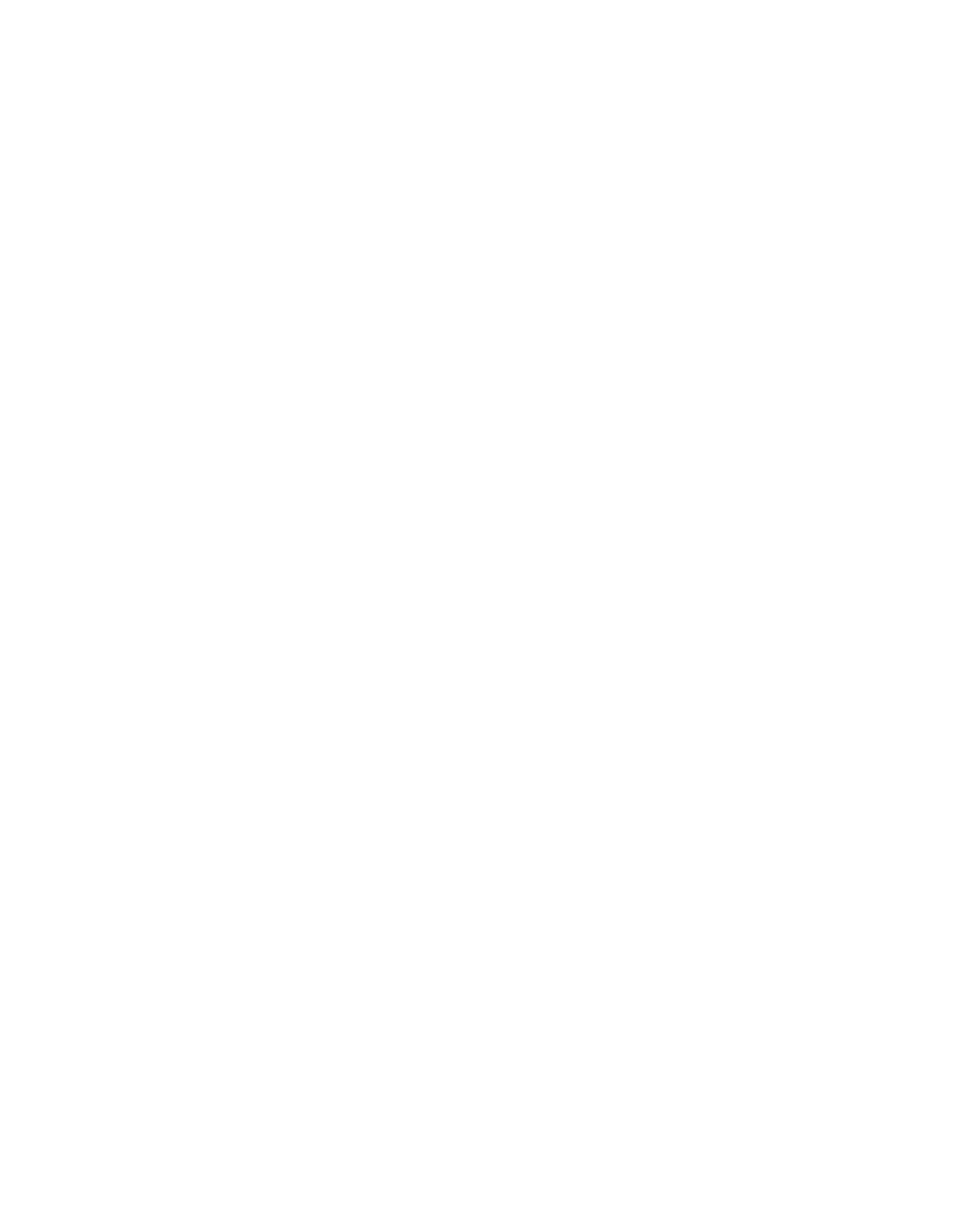# Non-elementariness of Gamma function and Gamma integral

THEOREM 5. At any point x, the Euler's Gamma function  $\Gamma(x)$  is not elementary.

PROOF. Suppose it is, i.e. it satisfies some rational system  $(5.1)$ . As it was showed in the previous chapter, rational system (5.1) converts to an implicit polynomial ODE

$$
P(t, u, u', ..., u^{(n)}) = 0
$$

so that  $\Gamma(x)$  must satisfy this ODE, which contradicts to the theorem of Gölder [Gelfond, 1971]. According to it,  $\Gamma(x)$  can not be a solution of any polynomial ODE of any order, which proves the Theorem.

Now consider the Gamma integral

$$
G(t,x) = \int_{0}^{t} \tau^{x-1} e^{-\tau} d\tau.
$$

THEOREM 6. At any point x, the function  $G(t, x)$  is not elementary in x for any  $t > 0$ .

PROOF. Suppose it is, i.e.  $G(t, x) = G_1(t, x)$  satisfies a rational system near some point  $(t, x)$ ,  $t > 0$ 

$$
\left\{\frac{\partial G_k(t,x)}{\partial x}=R_k(G_1,..., G_m)\right..
$$

It converts to implicit polynomial ODE

$$
P\left(x, G(t, x), \frac{\partial G(t, x)}{\partial x}, ..., \frac{\partial^{n} G(t, x)}{\partial x^{n}}\right) = 0.
$$

Consider the limits

$$
\lim_{t \to \infty} \frac{\partial^n G(t, x)}{\partial x^n} = \frac{d^n \Gamma(x)}{dx^n}
$$

existing for any x except the poles of the Gamma functions. Now apply the  $\lim_{t \to \infty}$ : first to the polynomial  $P$ , and then - directly to its variables (which is possible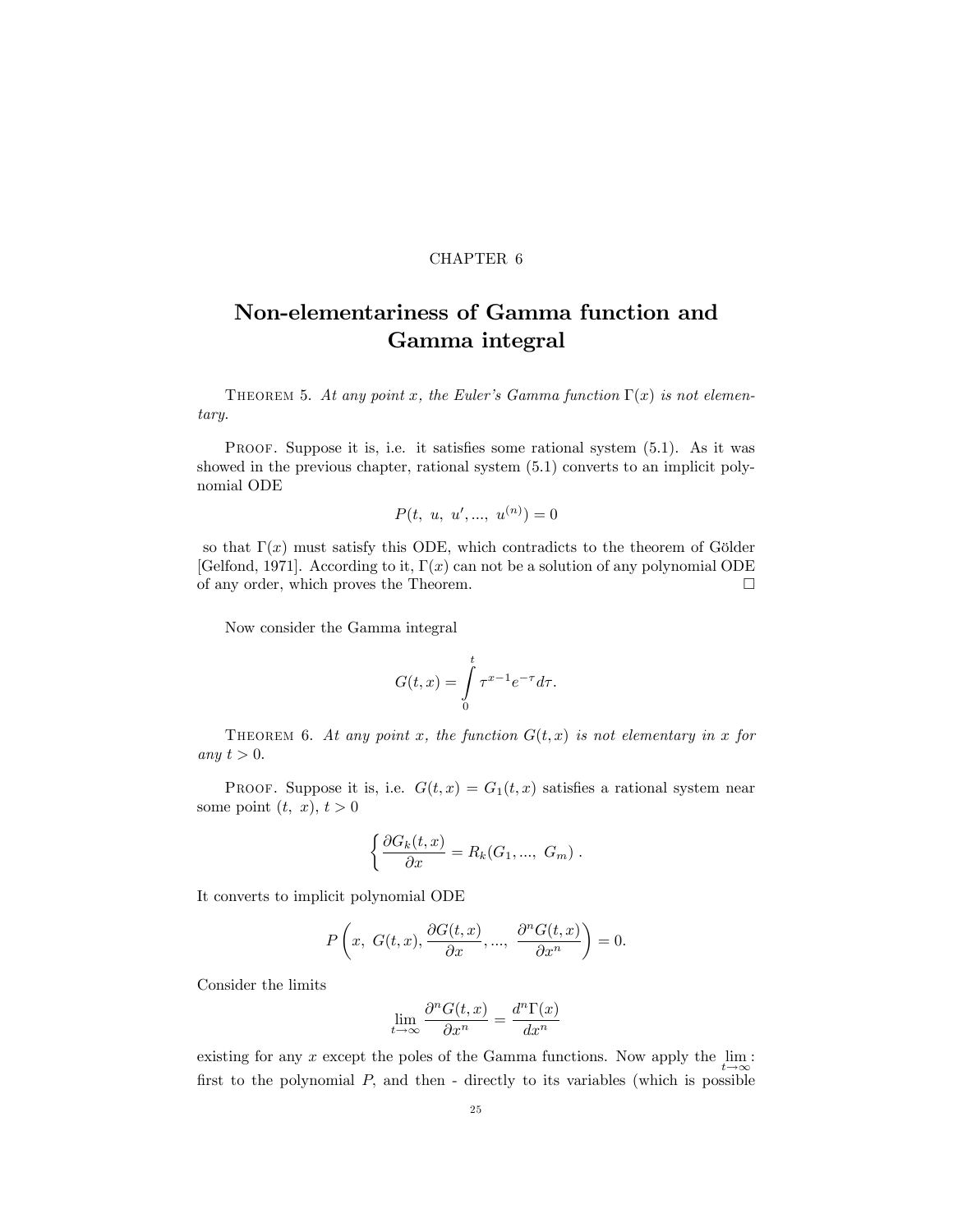because polynomial function is continuous):

$$
\lim_{t \to \infty} P\left(x, G(t, x), \frac{\partial G(t, x)}{\partial x}, \dots, \frac{\partial^n G(t, x)}{\partial x^n}\right) =
$$
\n
$$
= \left(x, \lim_{t \to \infty} G(t, x), \lim_{t \to \infty} \frac{\partial G(t, x)}{\partial x}, \dots, \lim_{t \to \infty} \frac{\partial^n G(t, x)}{\partial x^n}\right) =
$$
\n
$$
= P\left(x, \Gamma(x), \frac{\partial \Gamma(x)}{\partial x}, \dots, \frac{\partial^n \Gamma(x)}{\partial x^n}\right)
$$

which is impossible due to the previous Theorem.  $\hfill \Box$ 

These two are so far the only examples of non-elementary functions: nonelementary at all points of their regularity. Other solutions of non-linear finite difference equations, or some solutions of ODEs as functions on parameters, may be suspects for being non-elementary also - until something similar to the Gölder Theorem for  $\Gamma(x)$  is established for them too.

Functions which are suspects for having isolated non-elementary points are discussed in the next chapter.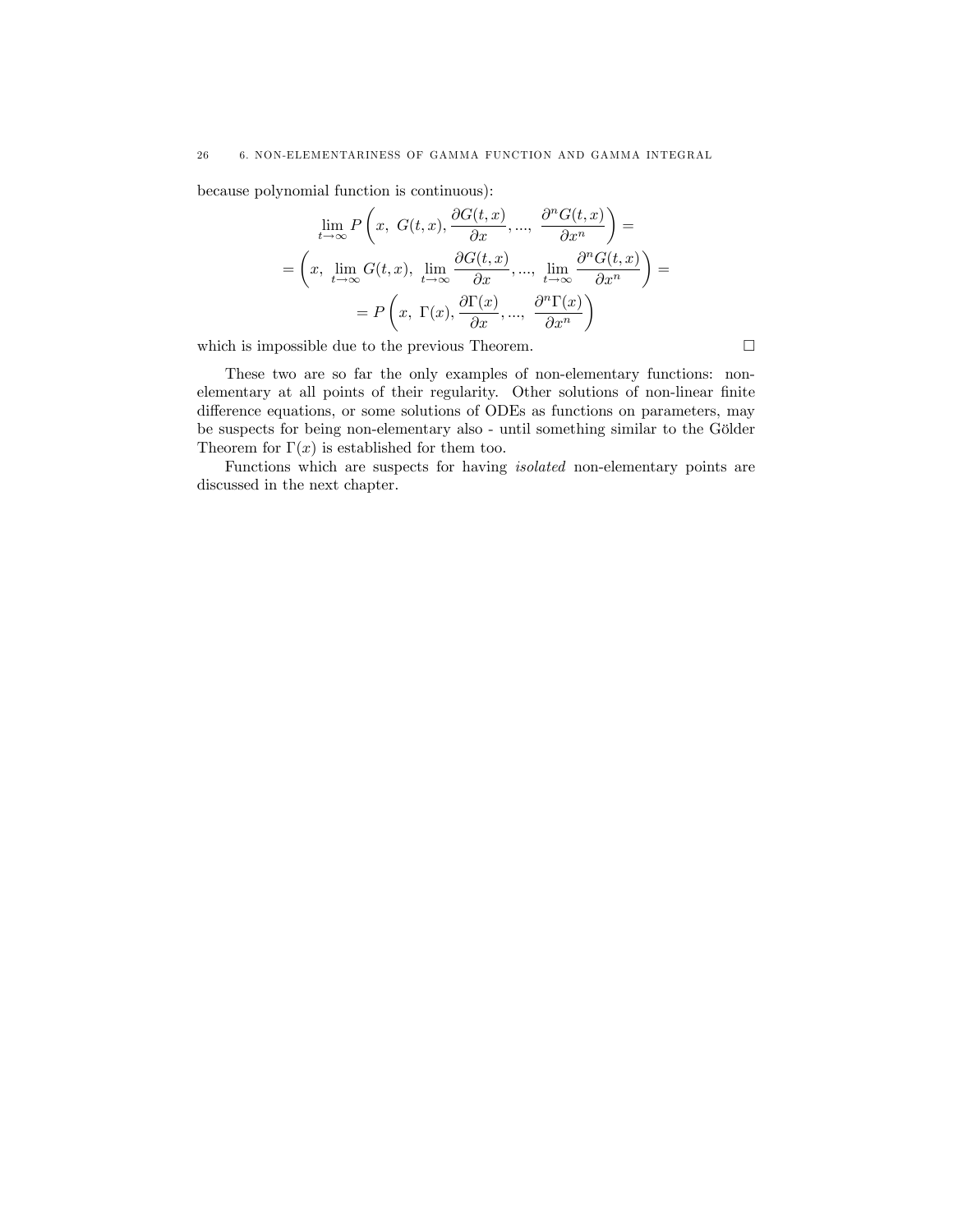# Regular solutions of singular ODEs

Analytical continuation of elementary functions usually happens via integration of rational systems of ODEs regular in the points of the phase space, so that the Taylor coefficients are obtainable by evaluation of these explicit ODEs or the canonical equations. This way, analytical continuation of the solution is possible into all points where the solution is holomorphic and the ODEs are regular. However the latter is not always the case.

The solutions may be holomorphic at a particular point, which happened to be singular for the corresponding ODEs. For example, such is the point  $t = 0$  for the solution  $x = t^n$  (*n* - natural) of the IVP

$$
x' = \frac{nx}{t};
$$
  $x|_{t=1} = 1,$ 

not reachable therefore via integration of this ODE. Indeed, for a solution as simple as this, we can produce a trivial regular ODE  $x' = nt^{n-1}$  integrable into any point.

However there exist holomorphic (actually entire) functions with such a particular point, at which no rational ODE satisfied by this function can be regular [Gofen 2008, Flanders 2007]. For example, such are the solutions of the following singular ODEs:

$$
tx'' - x = 0; \quad x|_{t=0} = 0; \quad x'|_{t=0} = 1,
$$

or

$$
tx' - tx + x - 1 = 0;
$$
  $x|_{t=0} = 1;$   $\left(x(t) = \frac{e^t - 1}{t}\right)$  is the solution.

If we knew that these functions cannot satisfy also any explicit system of rational ODEs regular at  $t = 0$ , it would mean they are examples of holomorphic functions non-elementary at one isolated point. Meanwhile they are only suspects for being non-elementary at the point  $t = 0$ .

REMARK 13. Unlike  $\Gamma(z)$  which can not satisfy any n-order polynomial ODE, these two functions do satisfy polynomial ODEs. However these ODEs happen to have singularity at the point, where the solution is regular.

### 1. When explicit evaluation of the Taylor coefficients fails

In explicit rational ODEs the only possible source of singularities in the right hand sides are zero denominators (not to be confused with possible singularities of the solution itself). Consider equation (7.1) in a canonical system containing a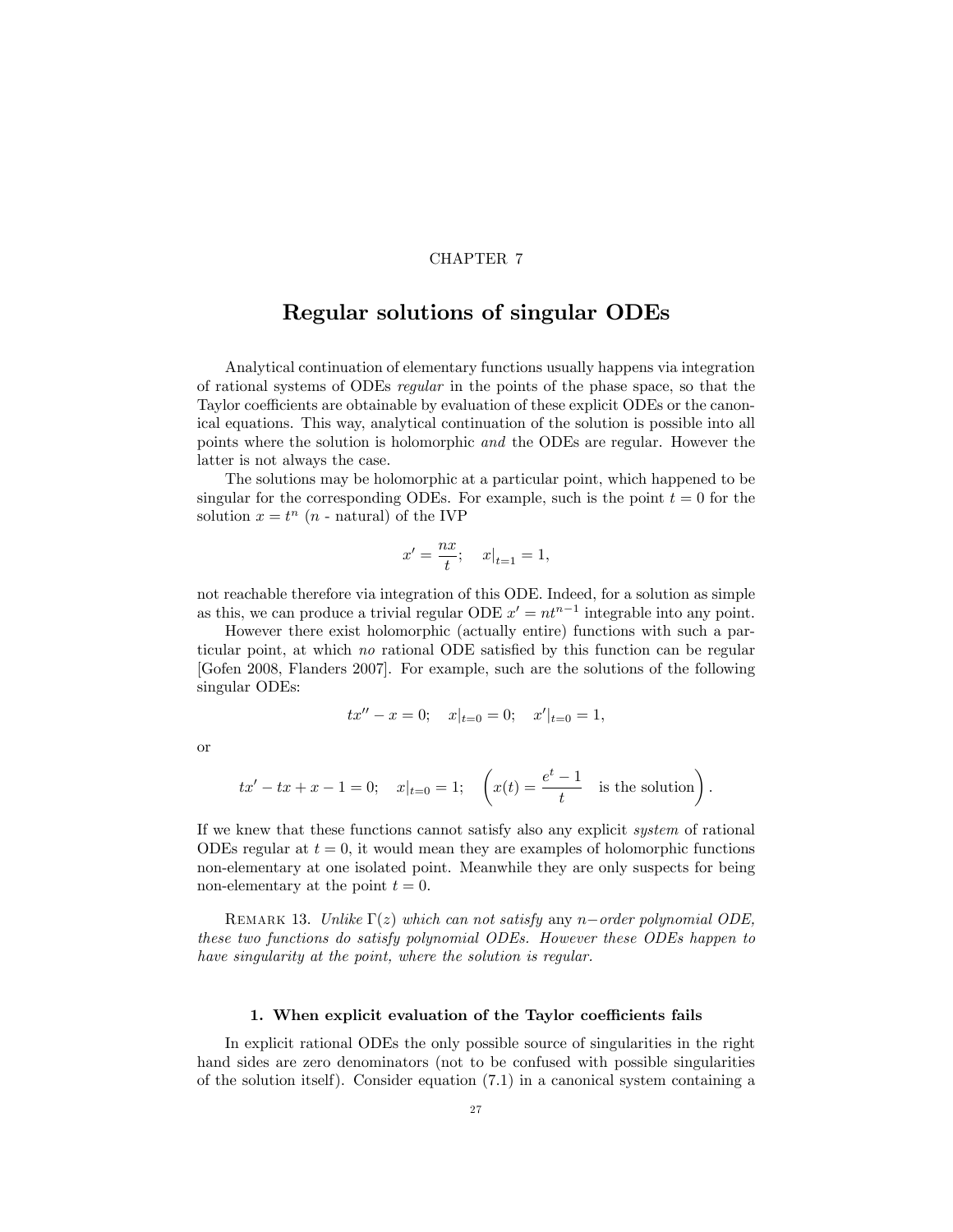quotient:

$$
u = ...
$$
  
\n
$$
v = ...
$$
  
\nequations depending on  $u, v$   
\n(7.1)  
\n
$$
w = \frac{u}{v}
$$
  
\nequations depending on  $u, v, w$ .

If  $v = 0$  at a point  $t = t_0$ , the standard AD formula for *n*-order derivatives of a quotient  $(1.4)$  is not applicable, albeit function w may happen to be holomorphic at this point.

REMARK 14. If w is regular at  $t = t_0$  while  $v \rightarrow 0$ , then also  $u \rightarrow 0$  and the expression  $u^{[n]}$  –  $\sum_{n=0}^{n-1}$  $i=0$  $r^{[i]}v^{[n-i]} \to 0$  in formula (1.4). Numerically this effect shows up as the catastrophic subtractive error.

The convergent Taylor series for  $w$  may be obtained even in this degenerated case due to the enhanced quotient formula established in the following

Lemma 1. If

(7.2) 
$$
v|_{t=t_0} = v'|_{t=t_0} = ... = v^{[p-1]}|_{t=t_0} = 0, \text{ but } v^{[p]}|_{t=t_0} \neq 0
$$

in the equation  $w = \frac{u}{v}$ , and the function w is holomorphic at this point, then

(7.3) 
$$
w^{[n]} = \frac{1}{v^{[p]}} \left( u^{[n+p]} - \sum_{i=0}^{n-1} w^{[i]} v^{[n+p-i]} \right).
$$

PROOF. Apply the Leibniz formula of order  $n + p$  to the equation  $u = wv$ 

$$
u^{[n+p]} = w^{[n+p]}v + \ldots + w^{[n+1]}v^{[p-1]} + w^{[n]}v^{[p]} + \ldots + w^{[n+p]}
$$

observing that at  $t = t_0$  the first p monomials disappear:

$$
u^{[n+p]} = w^{[n]}v^{[p]} + w^{[n-1]}v^{[p+1]} + \dots + w^{[n+p]}.
$$

Obtain the target formula (7.3) by resolving the previous equation in  $w^{[n]}$  $\Box$ 

For  $p = 0$  (meaning  $v|_{t=t_0} \neq 0$ ) this formula reduces to the standard formula  $(1.4)$  for *n*-order derivatives of a quotient. According to formula  $(7.3)$ , if the conditions (7.2) take place for the equation (7.1) with  $p > 0$ , the *explicitness* of recursive *n*-order differentiation breaks:  $u^{[n+p]}$  and  $v^{[n+p]}$  can not be obtained by recursive differentiation of explicit system  $(7.1)$  (unless the equations above  $(7.1)$ ) are uncoupled, enabling their recursive differentiation disregarding the rest of the system).

When a canonical system, or generally an algebraic-differential system, gets implicit, the recursive evaluation of the Taylor coefficients requires a sophisticated analysis and algorithms developed in works of [Nedialkov, Pryce 2005]. Here on the contrary we follow a straightforward approach to implicit evaluation of the Taylor coefficients, based on possibility of conversion of an explicit first order system into an implicit (perhaps singular)  $n$ -order ODE. We are interested only in theoretical outcomes of this evaluation, disregarding possible impracticality of the system-toone-ODE conversion.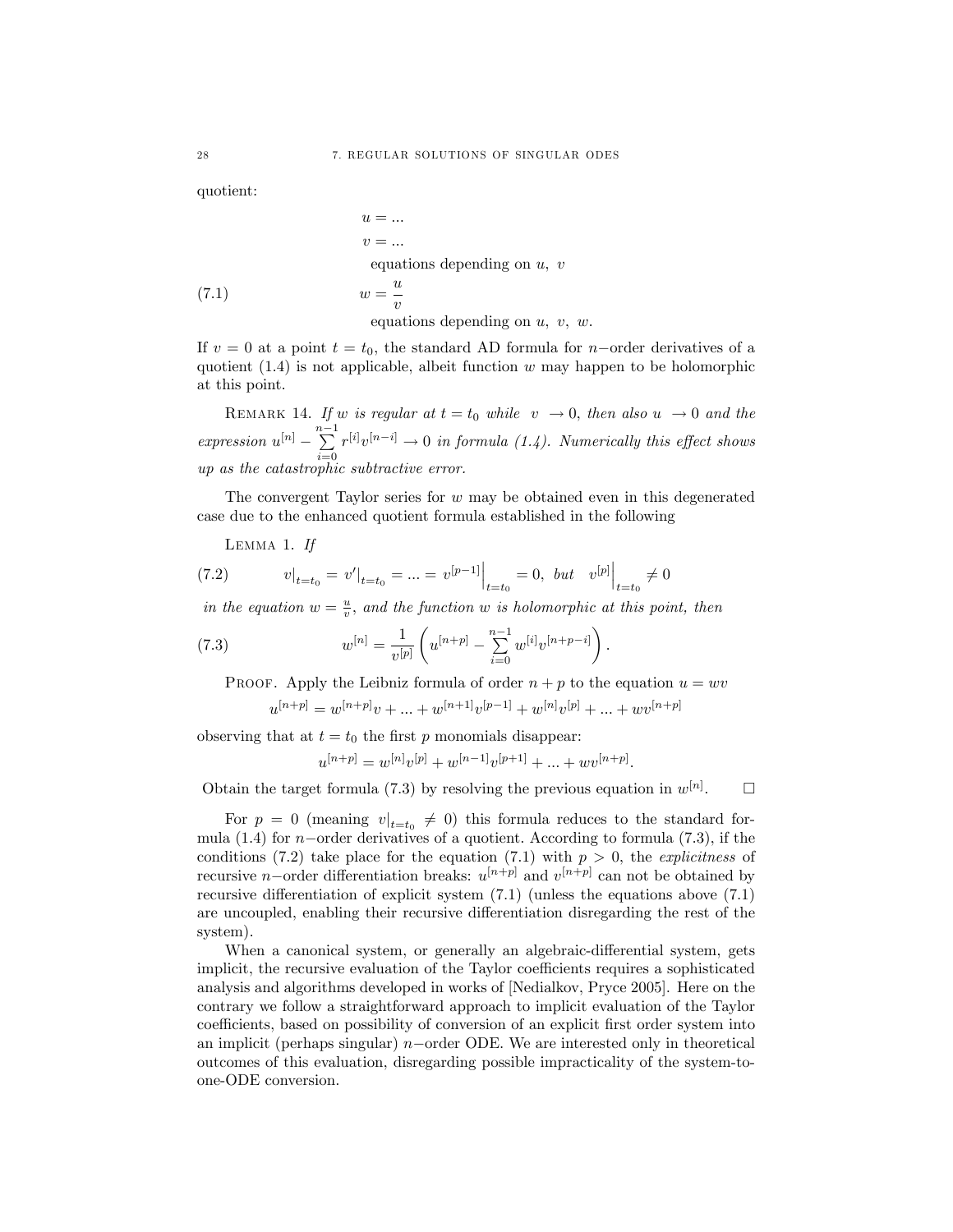2. EVALUATION OF THE TAYLOR COEFFICIENTS VIA AN IMPLICIT SINGULAR ODE 29

#### 2. Evaluation of the Taylor coefficients via an implicit singular ODE

Recall that a system of explicit first order ODEs (say in x, y, z, ...) may be transformed (in many ways) to one implicit polynomial ODE in any of the variables, say in  $x$ :

(7.4) 
$$
P(t, x, x', ..., x^{(n)}) = 0
$$

with the polynomial

$$
P(T, X_0, X_1, ..., X_n).
$$

We are considering an IVP for this ODE  $x^{(k)}|_{t=0} = a_k, k = 0, 1, ..., n$  near a point  $(0, a_0, a_1, ..., a_n)$  satisfying this ODE and such that

(7.5) 
$$
\left. \frac{\partial P}{\partial X_n} \right|_{t=0} = 0
$$

In other words,  $(0, a_0, a_1, ..., a_n)$  is a point of singularity of the ODE, where the condition of existence and uniqueness of the solution is violated. In fact there do exist examples when the solution of  $(7.4)$  is not unique.

EXAMPLE 5. An IVP for the ODE

$$
P = tx' - x = 0
$$

at  $t = 0$  has infinitely many solutions  $x(t) = Ct$ .

EXAMPLE 6. An IVP for the ODE

 $\ddots$ 

$$
P = tx' - tx - x = 0
$$

at  $t = 0$  has infinitely many solutions  $x(t) = Cte^t$ .

We are to show that the Taylor coefficients of the solution of a polynomial ODE may be evaluated even in a point of singularity of the ODE.

Consider the following process of differentiating ODE  $(7.4)$ 

$$
\frac{d^N}{dt^N}P(t, x, x', ..., x^{(n)}) = P_N(t, x, x', ..., x^{(n+N)}); \quad P_0 = P
$$

obtaining an infinite sequence

$$
P_1(t, x, ..., x^{(n+1)}) = \frac{\partial P(t, x, ..., x^{(n)})}{\partial X_n} x^{(n+1)} + Q_1(t, x, x', ..., x^{(n)}) = 0
$$
  

$$
P_2(t, x, ..., x^{(n+2)}) = \frac{\partial P(t, x, ..., x^{(n)})}{\partial X_n} x^{(n+2)} + Q_2(t, x, x', ..., x^{(n+1)}) = 0
$$

 $(7.6)$ 

$$
P_N(t, x, ..., x^{(n+N)}) = \frac{\partial P(t, x, ..., x^{(n)})}{\partial X_n} x^{(n+N)} + Q_N(t, x, x', ..., x^{(n+N-1)}) = 0
$$

Observe that the coefficient  $\frac{\partial P(t, x, \ldots, x^{(n)})}{\partial X_n}$  at the leading derivative in every equation is the same. In this sequence of finite difference equations, values  $x^{(k)}|_{t=0}$  $a_k, k = 0, 1, ..., n$  are known, while values  $x^{(n+1)}$ ,  $x^{(n+2)}$ ,... are unknowns. (If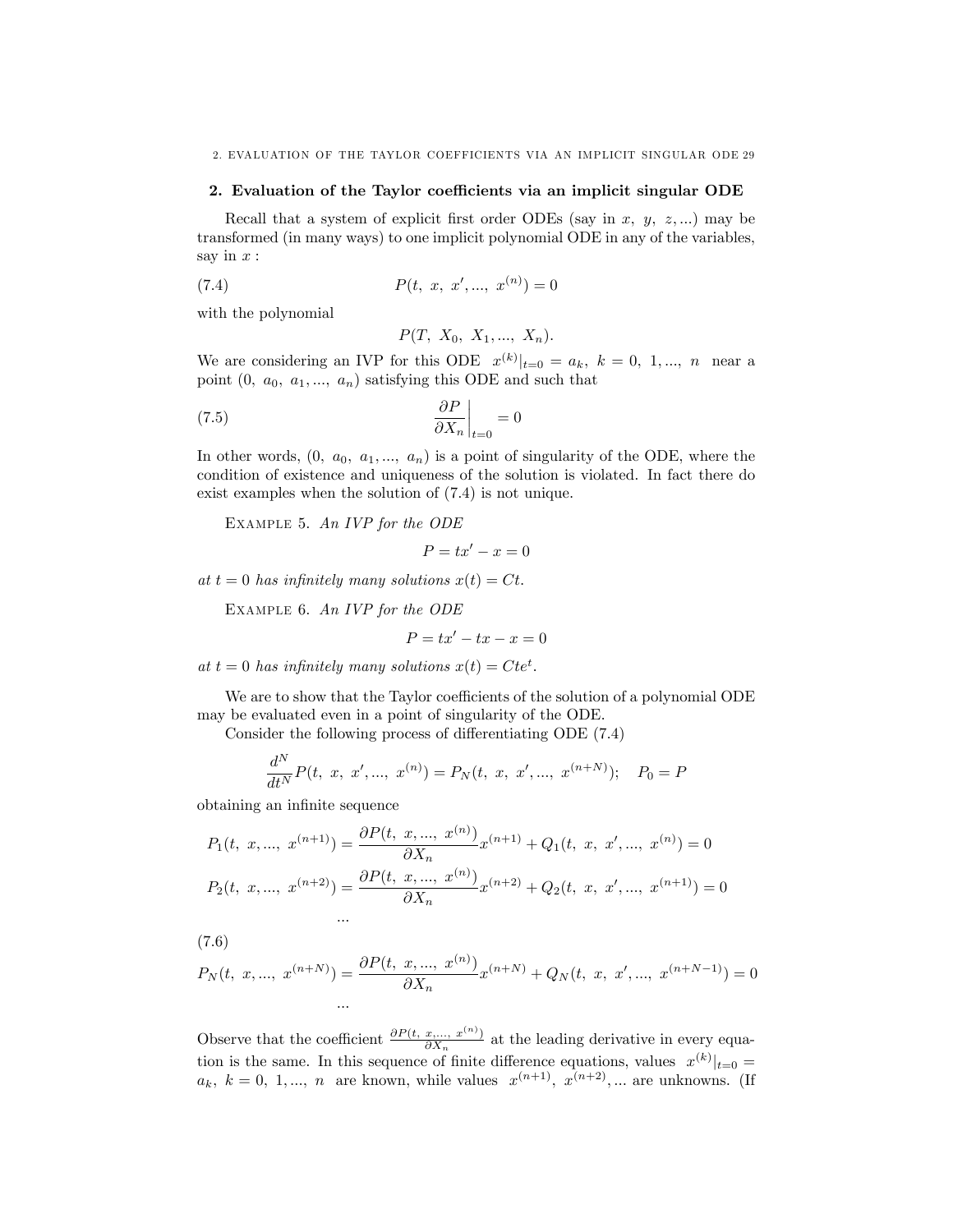not the condition of singularity (7.5), all values  $x^{(n+1)}$ ,  $x^{(n+2)}$ ,... could be obtained as the unique solutions of the corresponding linear equations). Because of the singularity at  $t = 0$ , the system for unknowns  $x^{(n+1)}$ ,  $x^{(n+2)}$ , ... takes the form

(7.7) 
$$
Q_2(0, a_0, a_1, \dots a_n, x^{(n+1)}) = 0
$$

$$
Q_3(0, a_0, a_1, \dots a_n, x^{(n+1)}, x^{(n+2)}) = 0
$$

$$
\dots
$$

$$
Q_N(0, a_0, a_1, \dots a_n, x^{(n+1)}, \dots, x^{(n+N-1)}) = 0
$$

$$
\dots
$$

In principle this polynomial system may have no solutions, a unique solution, or infinitely many of them. We can not always find an expression containing all the solutions. However any of the solutions may be obtained in the following process.

Consider the first equation  $Q_2 = 0$  (in only one unknown  $x^{(n+1)}$ ). If it degenerated into a zero polynomial, assume  $x^{(n+1)} = C_{n+1}$  - an arbitrary constant<sup>1</sup>.

If it degenerated into a nonzero polynomial of a degree zero, i.e. into a constant  $C_{n+1}(0, a_0, a_1, \ldots, a_n)$  which is not zero, system (7.7) has no solutions.

Otherwise  $Q_2$  is at least a linear polynomial in  $x^{(n+1)}$ , having at least one root: generally more than one, say  $m_2 \geq 1$  roots. Choose any of them (or otherwise an arbitrary value  $C_{n+1}$ ) and denote it  $b_{n+1}$ .

Proceed to the next equation  $Q_3 = 0$ , in which again,  $x^{(n+2)}$  is the only unknown, as in the previous one.

If it degenerated into a zero polynomial, assume  $x^{(n+2)} = C_{n+2}$  - an arbitrary  $constant<sup>1</sup>$ .

If it degenerated into a nonzero polynomial of a degree zero, i.e. into a constant  $C_{n+2}(0, a_0, a_1,... a_n, C_{n+1}),$  set it to zero introducing a polynomial relation  $C_{n+2}(0, a_0, a_1,... a_n, C_{n+1}) = 0$ , meaning that the previous constant(s)  $C_{n+1}$ must satisfy this relation (instead of being arbitrary). If it is impossible to satisfy this relation, the previously made choices of the roots or arbitrary constants can not comprise the solution of system (7.7).

Otherwise this polynomial equations is at least linear and has  $m_3 \geq 1$  roots. Choose any of them (or otherwise an arbitrary value  $C_{n+2}$ ) and denote it  $b_{n+2}$ , and so on.

This way we will obtain a sequence  $a_0, a_1, \ldots, a_n, b_{n+1}, b_{n+2} \ldots$ , in which some  $b_{n+N}$  are arbitrarily picked values, while others are one of several roots of the respective polynomials. (Indeed, earlier obtained or chosen values  $b_{n+1}$ ,  $b_{n+2}$ ... affect the properties of all the subsequent equations  $Q_N = 0$ , making the set of all the solutions quite sophisticated).

CONCLUSION 1. The finite-difference system  $(7.7)$  has a unique solution if all equations  $(7.7)$  are higher than zero degree polynomials each being:

- either linear in the leading unknown,
- or non-linear, but having only one multiple root.

Does every (of many possible) solutions of this finite-difference system generate an analytical element satisfying the source ODE (7.4)? The positive answer is given by the following

 $1_{\text{In examples 3, 4, one of equations (7.7) does degenerate into a zero polynomial.}$ 

Generally on the following steps this constant may be required to satisfy a relation (instead of being arbitrary).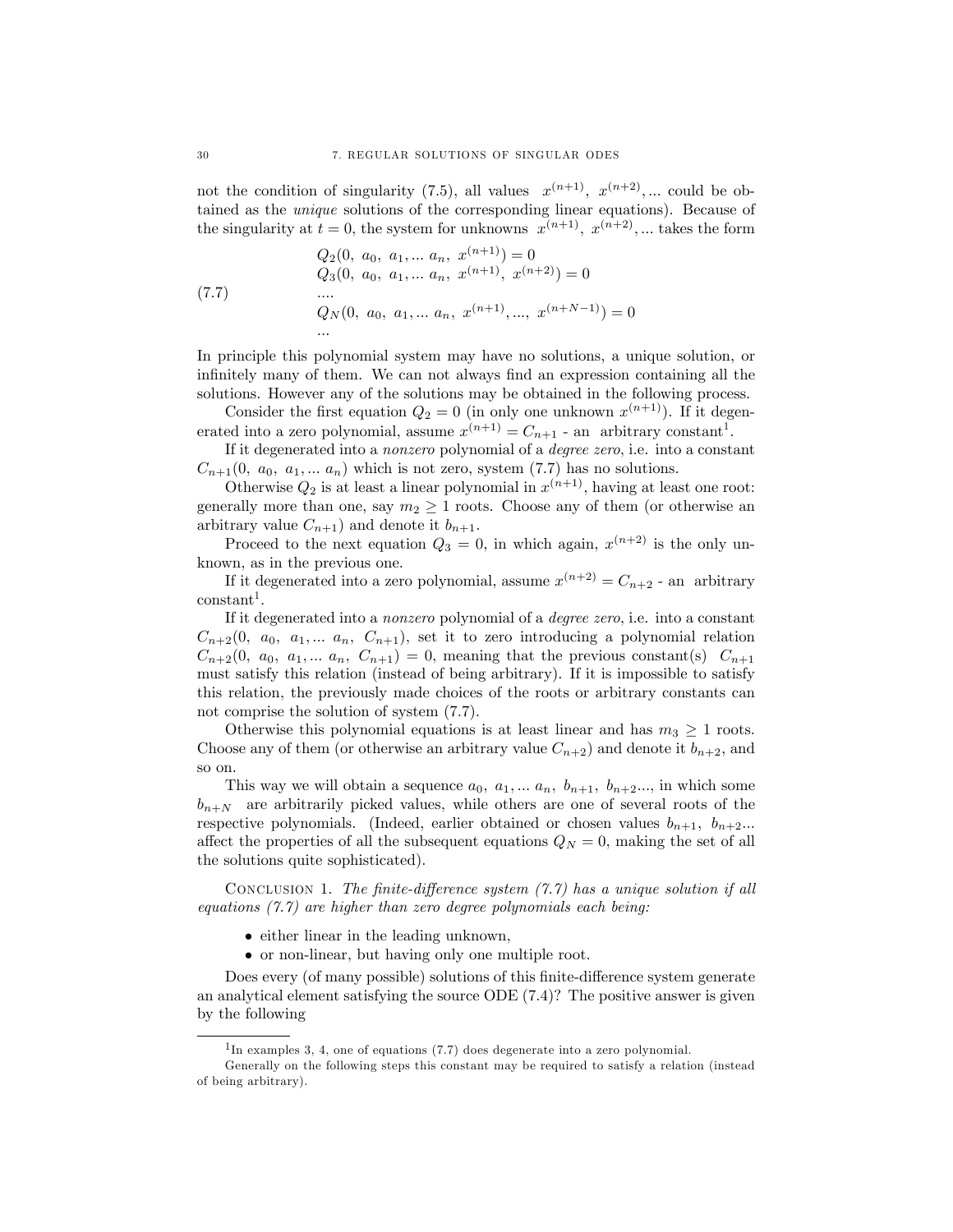LEMMA 2. If a solution of the finite difference system  $(7.7)$  generates a Taylor expansion (an analytic element) having a nonzero convergence radius, this analytic element is indeed the solutions of the singular IVP  $(7.4)$ .

PROOF. Assume we obtained a finite difference solution  $b_{n+1}, b_{n+2}, \dots$  of system (7.7) so that  $a_0, a_1, \ldots, a_n, b_{n+1}, b_{n+2}, \ldots$  are values of the derivatives defining a holomorphic solution  $y(t)$ . Substitute  $y(t)$  into the sequence of equations (7.6) not expecting that they are necessarily satisfied by  $y(t)$  so that  $P(t, y, y', ..., y^{(n)}) =$  $\varepsilon(t)$ . Observe that all  $\varepsilon^{(N)}(0) = P_N(t, y, y', ..., y^{(n+N)})\big|_{t=0} = 0, N = 0, 1, 2, ...$ due to the method of obtaining the values  $b_{n+1}$ ,  $b_{n+2}$ , .... Therefore  $\varepsilon(t) \equiv 0$  so that  $y(t)$  is in fact a solution of IVP (7.4).

EXAMPLE 7. At  $t = 0$  all equations (7.7) for the function

$$
x(t) = \frac{e^t - 1}{t}, \qquad x(0) = 1
$$

satisfying the singular IVP for the ODE

$$
P = tx' - tx + x - 1 = 0
$$

are linear in the leading unknown:

$$
\left. \frac{d^N P}{dt^N} \right|_{t=0} = \left[ tx^{(N+1)} + Nx^{(N)} - tx^{(N)} - Nx^{(N-1)} + x^{(N)} \right]_{t=0} = Q_N =
$$
  
\n
$$
= (N+1)x^{(N)} - Nx^{(N-1)} = 0;
$$
  
\n
$$
x^{(N)} \Big|_{t=0} = \frac{1}{N+1}
$$

so that  $x(t)$  is a unique solution of this singular IVP.

Example 8. The same is true for the IVP

$$
P = tx'' - x = 0; \t x(0) = 0, \t x'(0) = 1;
$$
  
\n
$$
\left. \frac{d^N P}{dt^N} \right|_{t=0} = \left[ tx^{(N+2)} + Nx^{(N+1)} - x^{(N)} \right]_{t=0} = Q_{N+1} =
$$
  
\n
$$
= Nx^{(N+1)} - x^{(N)} = 0;
$$
  
\n
$$
x^{(N)} \Big|_{t=0} = \frac{1}{(N-1)!}, \t N \ge 1;
$$

Conclusion 2. Switching from explicit equations to the implicit ones in recursive evaluation of  $n$ -order derivatives is what makes the difference between Taylor expansions at points of elementariness vs. Taylor expansions at points-suspects of being non-elementary.

Conclusion 3. A Taylor expansion at any point of elementariness may be generated by the explicit canonical equations and the formulas of differentiation  $(1.3-1.5)$ . An expansion generated by an algorithm not belonging to this class is therefore a suspect for representing a function non-elementary at the point. In order to establish non-elementariness at the isolated point, it must be proved that the sequence can not be generated by any system of canonical equations. However no such example is yet known. (The Gamma function and integral are non-elementary in all point of their domain of existence).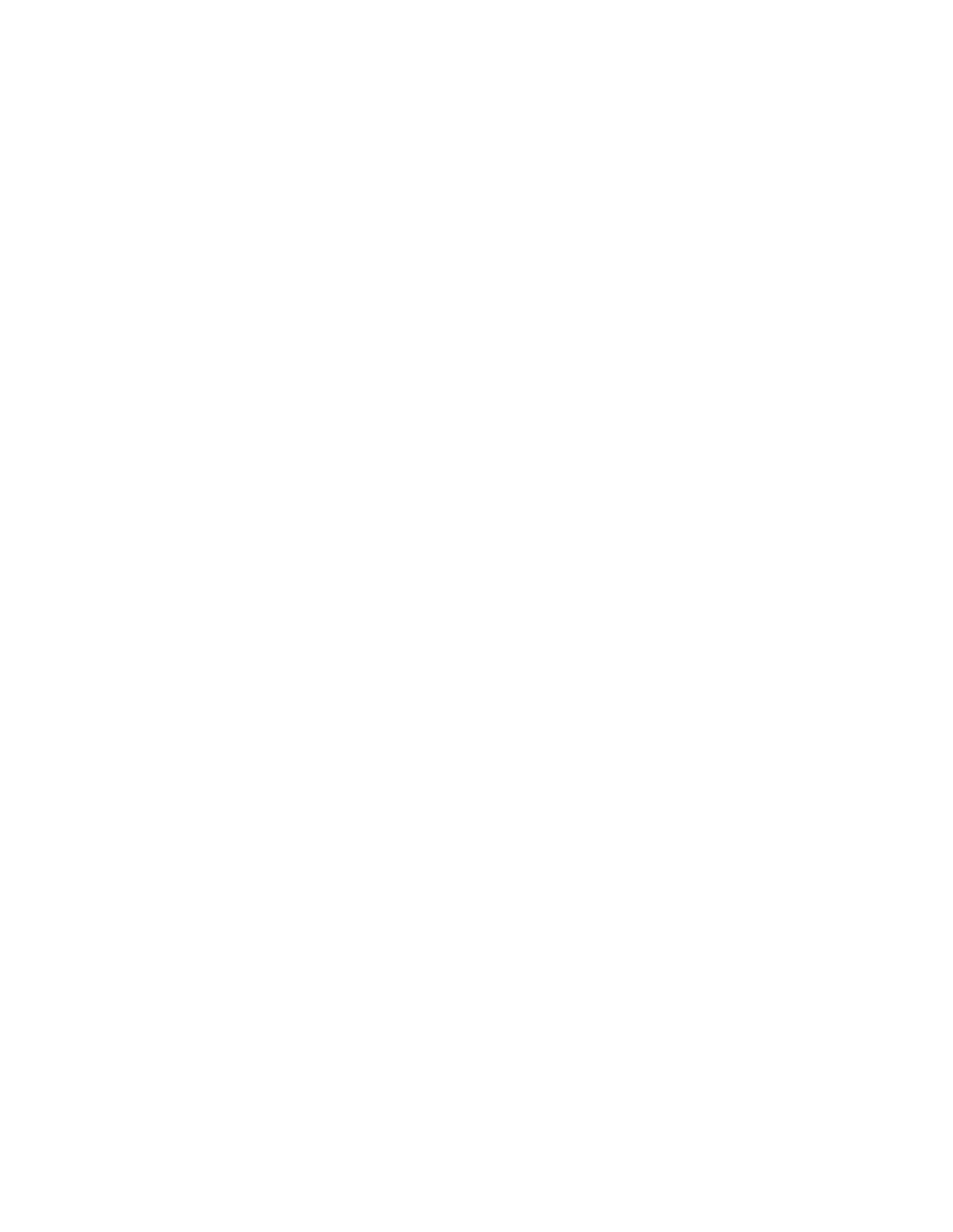# Open questions

Elementary functions as a sub-class of holomorphic functions give some new insights into the holomorphic functions in general. On the one hand, elementary functions outline a sub-class of holomorphic functions which are constructively computable (via integration of ODEs as a tool of analytic continuation).

On the other hand elementary functions introduce a finer distinction into types of special points: special points among the holomorphic points. We have learned that in the Gamma function all regular points are non-elementary.

As to the special point  $t = 0$  in functions like  $\frac{\sin t}{t}$ ,  $\frac{e^t - 1}{t}$  and similar, we can not yet make such claim. We only know that they can not satisfy any regular  $n$ -order polynomial ODE [Gofen 2008, Flanders 2007] - not enough to claim that they are non-elementary at  $t = 0$ .

However, what are the reasons for accepting exactly Definitions 1, 2 of elementariness based on first order explicit systems of ODEs? Why not to consider the following two modified definitions.

DEFINITION 3. (Stand alone weak elementariness) Function  $u(t)$  is called stand alone weak elementary if it satisfies some implicit polynomial ODE

$$
P(t, u, u', ..., u^{(n)}) = 0
$$

(no matter regular or singular at a particular point).

Due to possibility of system-to-one-ODE conversion (Theorem 4, section 5.2), this class of weak elementary functions widens Definitions 1, 2. In it the Gamma function is non-elementary, however the functions  $\frac{\sin t}{t}$ ,  $\frac{e^t-1}{t}$  and similar are unconditionally weak-elementary everywhere: no distinction is made for the point  $t = 0$ despite the fact that integration into it is impossible.

DEFINITION 4. *(Stand alone elementariness)* Function  $u(t)$  is called stand alone elementary at the point  $t = t_0$  if it satisfies some implicit polynomial ODE

$$
P(t, u, u', ..., u^{(n)}) = 0
$$

or explicit rational ODE both regular at  $t = t_0$ .

This definition is formally more narrow than Definitions  $1, 2$ , because a regular  $n$ -order ODE trivially converts to the first order system, but not vice versa. If the Definitions 1, 2 were just abandoned in favor of the stand alone elementariness, the Main Theorems for example could not be reproved by the available methods.

That is why Definitions 1, 2 seem to be the most proper in the moment. If the Conjecture [Gofen 2008] is true, the equivalency between an  $n$ -order polynomial ODE and a system of first order explicit ODEs does take place (in the sense explained in the chapter DeÖnitions), hence the stand-alone-elementariness becomes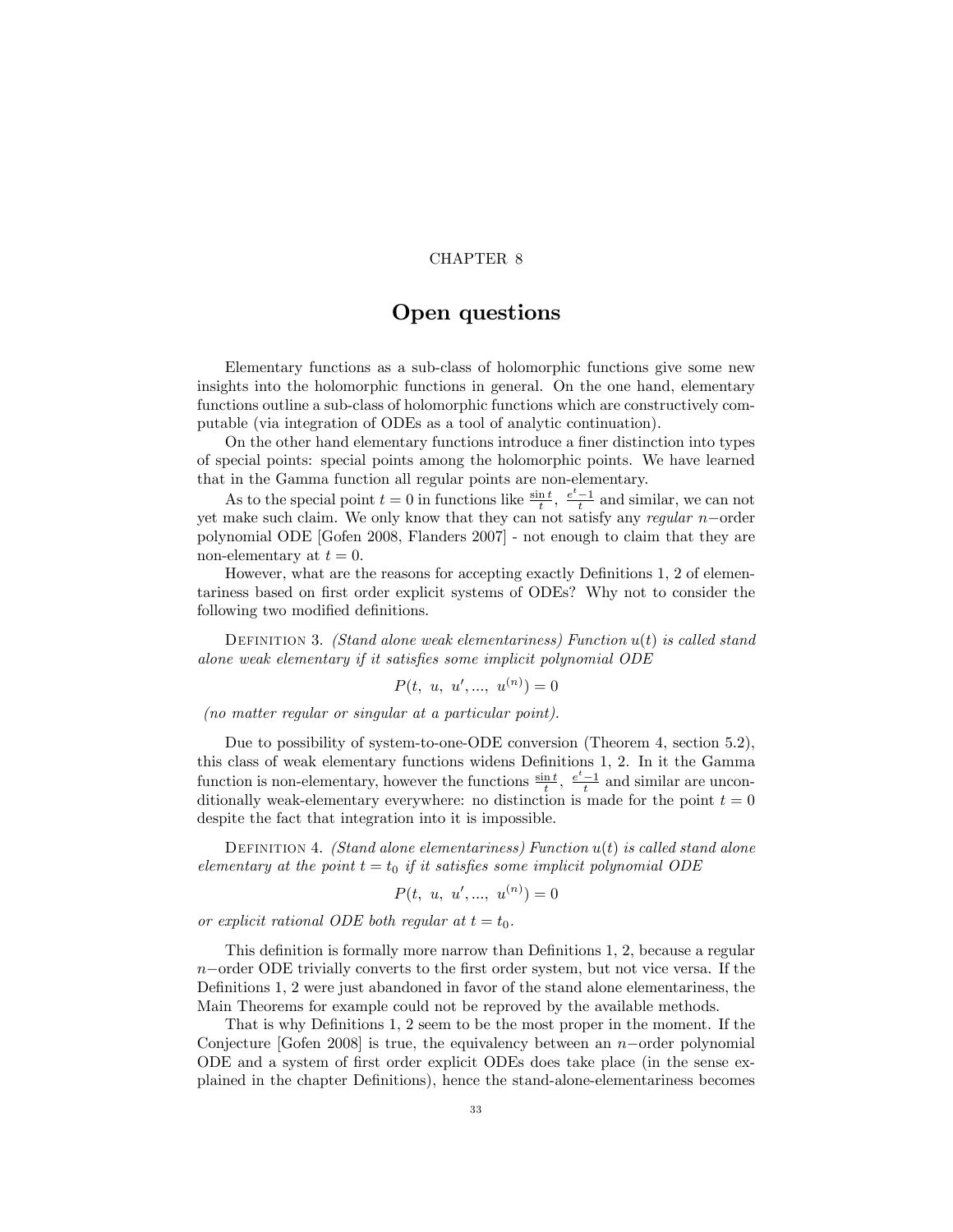equivalent to the Definitions 1, 2. This fact too underlines the importance of solving the Conjecture.

Finally, here is a proof for a particular case of the Conjecture for  $m = 2$ . Here the Conjecture is formulated for the source system converted into the form of squares only - without violation of generality due to the Fundamental Transforms.

CONJECTURE 1. For every component (say  $u_1$ ) of the IVP for polynomial system in squares only

$$
\begin{cases} u'_k = \sum_{i=1}^m a_{ki} u_i^2, & u_k|_{t=t_0} = b_k, \ k = 1, ..., m \end{cases}
$$

there exists a regular IVP for  $n$ -order rational ODE

$$
u^{(n)} = \frac{P(t, u, u', ..., u^{(n-1)})}{Q(t, u, u', ..., u^{(n-1)})}, \quad Q(t, u, u', ..., u^{(n-1)})\Big|_{t=t_0} \neq 0
$$

having  $u_1$  as a unique solution.

PROOF. (For  $m = 2$  only). Consider a system

$$
x' = a_1 x^2 + b_1 y^2
$$
  

$$
y' = a_2 x^2 + b_2 y^2.
$$

If  $b_1 = 0$ , the target ODE is  $x' = a_1 x^2$ . Now assume  $b_1 \neq 0$ .

$$
x' = a_1 x^2 + b_1 y^2, \qquad y^2 = (x' - a_1 x^2)/b_1
$$

$$
y' = a_2 x^2 + b_2 y^2, \qquad y' = a_2 x^2 + \frac{b_2}{b_1} (x' - a_1 x^2)
$$

Looking at y', observe that all derivatives  $y^{(n)}$  depend on x and its derivatives only, and they may be expressed as polynomials  $G_n: y^{(n)} = G_n(x, x', ... x^{(n)})$ ,  $n = 1, 2, \dots$  Utilizing this, differentiate the first equation:

$$
x^{(n+1)} = a_1(x^2)^{(n)} + b_1(y^2)^{(n)} =
$$
  
=  $a_1(x^2)^{(n)} + 2b_1(yy^{(n)} + ny'y^{(n-1)} + ...$   
=  $a_1(x^2)^{(n)} + 2b_1(yG_n + nG_1G_{n-1} + ...), \ \ n = 1, 2, ...$ 

Now observe that y occurs only in one monomial: that with factor  $G_n(x, x', ... x^{(n)})$ . If at least one  $G_n|_{t=t_0} \neq 0$ , y may be eliminated and substituted in the following equations, so that we can obtain infinitely many rational ODE's in  $x$  regular at  $t = t_0$ . Otherwise, if all  $G_n|_{t=t_0} = y^{(n)}|_{t=t_0} = 0$ ,  $n = 1, 2, ...,$  then y must be a constant so that the first ODE depends only on x. That concludes the proof.  $\Box$ 

Unfortunately, for  $m > 2$  this method of proof does not work, nor does it work for  $m = 2$  with addition of mixed or linear monomials in the ODEs.

ACKNOWLEDGEMENT 1. It was a long process to collect the pieces and to recognize that they in fact comprise a coherent picture unifying ODEs and AD. Tracing it all the way back, I owe a deep gratitude to the people who instilled in me the necessary knowledge and mind set, without which this work would never succeed.

To begin with, I thank my dearest mathematic teachers - sisters Tatiana and Eleonora Storozhenko in the 60s (the high school No. 116 and Odessa University, Ukraine). It was then (also prompted by discussions with my fellow student Arkadiy Alt) that I first stumbled onto the two crucial questions. Why is the Faa di-Bruno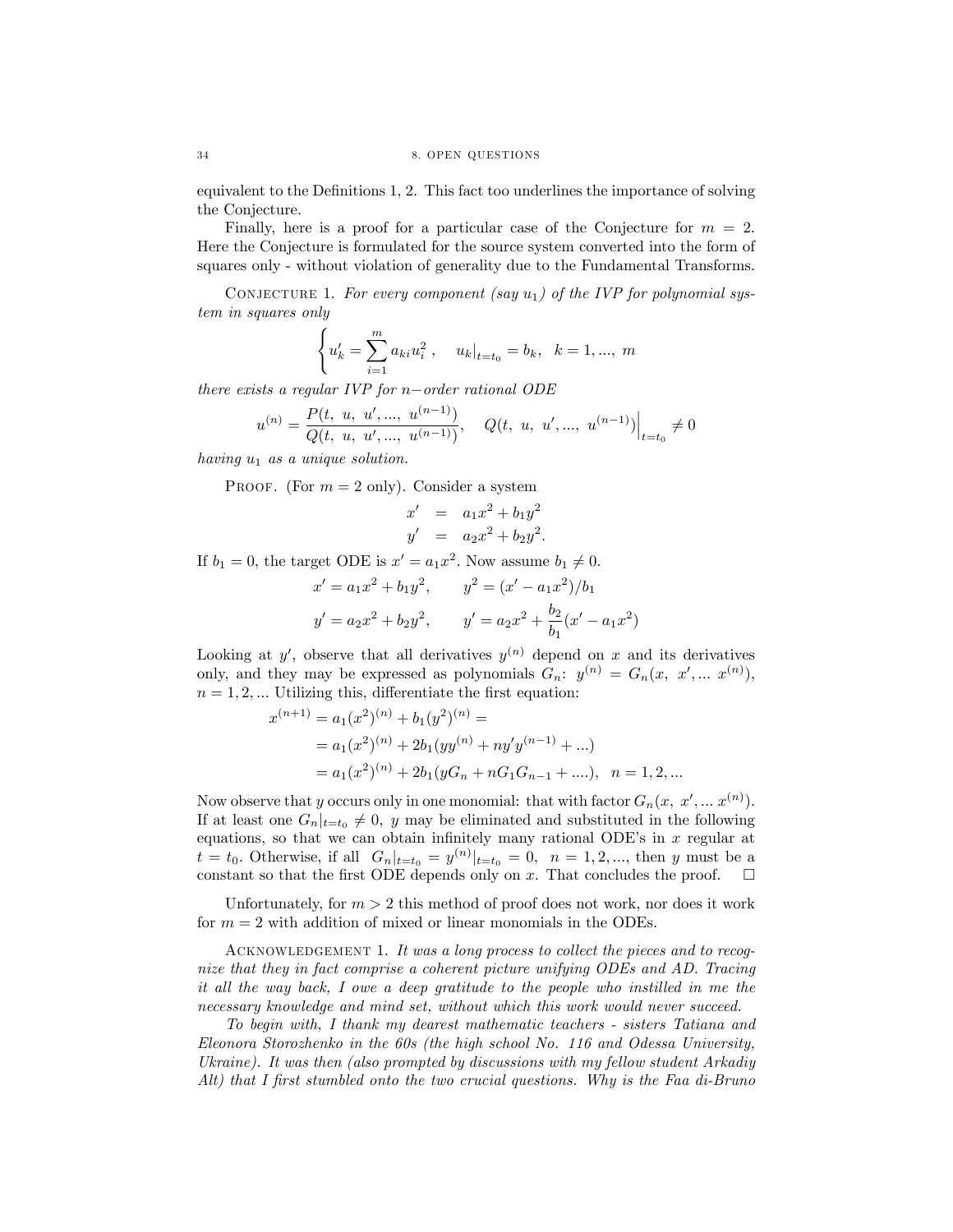# 8. OPEN QUESTIONS 35

formula so much more complex than other formulas of n-order differentiation? And what is the particularity at  $t = 0$  of the remarkable limit and this entire function  $\frac{\sin t}{t}$  ?

I am also grateful to my colleagues in Hydro-Meteorological Center in the 80s, (Moscow, Russia). There Vladimir Gordin was first to draw my attention to the optimized Taylor method, while Dmitry Sonechkin gave me the papers of Charnyi and Kerner on those "unbelievable" transforms of ODEs.

Finally I express many thanks to Christer Kiselman for encouragement, and to George Corliss for helpful advices he made when I first showed him a draft of the Unifying view in 2004, Chicago.